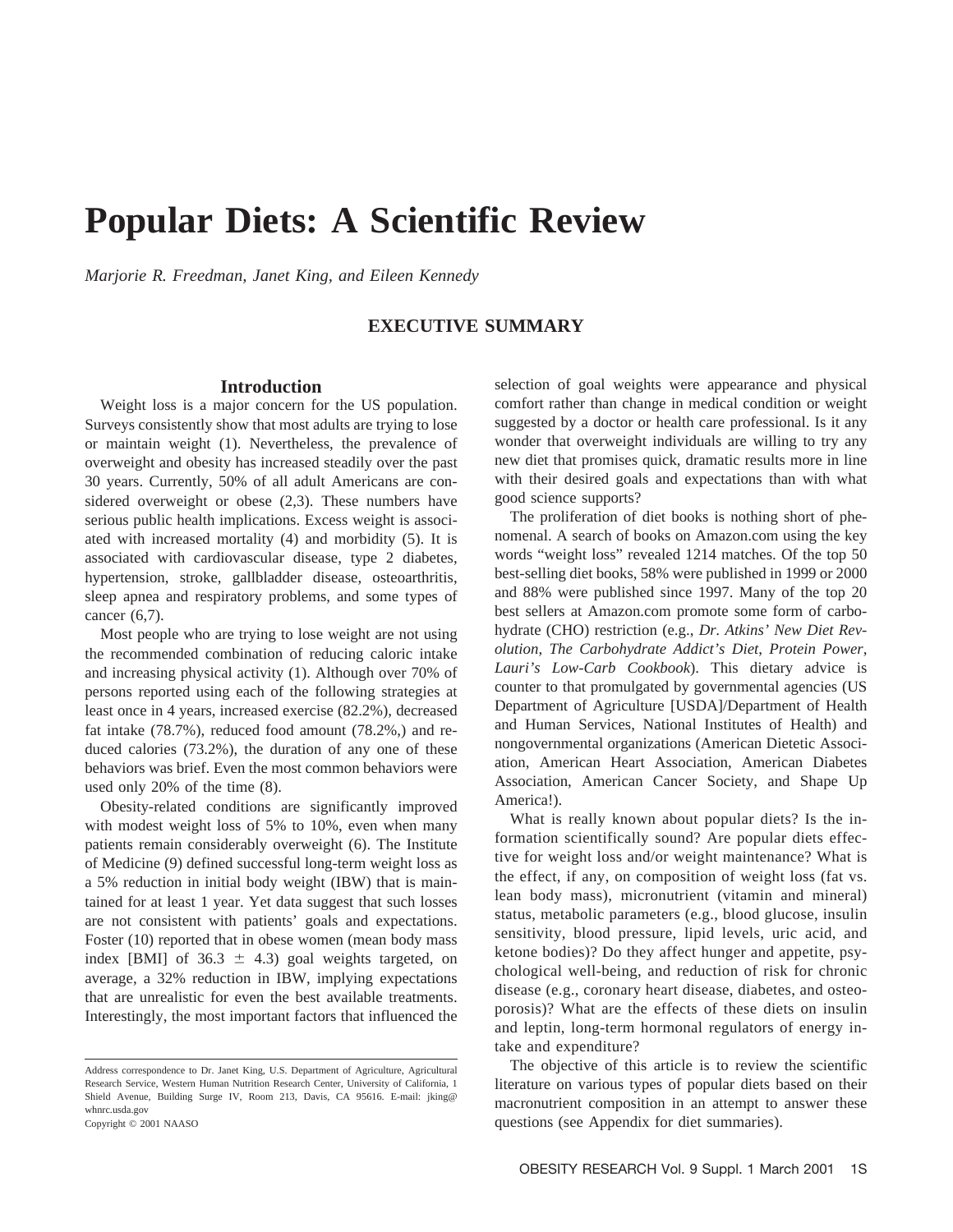# **Evidence-Based Guidelines**

This article is limited to the effects of popular diets in overweight and obese adults; there are no good data on children and adolescents. Dietary claims are scrutinized, diets are analyzed, and information is compared with scientific data published in peer-reviewed journals. No published studies are excluded, despite inherent methodological problems (e.g., small or inadequate sample size, limited duration, lack of adequate controls and randomization, poor or minimal dietary collection and/or description of diets, and potential biases). However, the strength of the evidence supporting various conclusions made throughout the paper is based on the following grading system used by National Heart, Lung, and Blood Institute (NHLBI) (6) (Table 1).

## **Characterization of Diets**

Diets are characterized below and in Tables 2 and 3.

- High-fat (55% to 65%), low-CHO ( $\leq$ 100 g of CHO per day), high-protein diets (e.g., *Dr. Atkins' New Diet Revolution*, *Protein Power*, *Life Without Bread*).
- Moderate-fat (20% to 30%), balanced nutrient reduction diets, high in CHO and moderate in protein (e.g., USDA Food Guide Pyramid, DASH diet, Weight Watchers).
- Low-fat (11% to 19%), and very-low-fat (VLF)  $(<10\%$ ), very-high-CHO, moderate-protein diets (e.g., *Dr. Dean Ornish's Program for Reversing Heart Disease*, *Eat More, Weigh Less*, *The New Pritikin Program*).

## **Summary of Findings**

#### *Weight Loss*

Diets that reduce caloric intake result in weight loss. In the absence of physical activity, a diet that contains  $\sim$ 1400 to 1500 kcal/d, regardless of macronutrient composition, results in weight loss. Individuals consuming high-fat, low-CHO diets may lose weight because the intake of protein and fat is self-limiting and overall caloric intake is decreased (11,12). Low-fat and VLF diets contain a high proportion of complex CHOs, fruits, and vegetables. They are naturally high in fiber and low in caloric density. Individuals consuming these types of diets consume fewer calories and lose weight (13–17). Balanced nutrient reduction diets contain moderate amounts of fat, CHO, and protein. When overall caloric intake is reduced, these diets result in loss of body weight and body fat (6,18). Importantly, moderate-fat, balanced nutrient reduction diets produce weight loss even when they are consumed ad libitum.

In sum, all popular diets, as well as diets recommended by governmental and nongovernmental organizations, result in weight loss. However, it is important to note that weight loss is not the same as weight maintenance.

**Evidence Statement:** Caloric balance is the major determinant of weight loss. Diets that reduce caloric intake result in weight loss. In the absence of physical activity, the optimal diet for weight loss contains  $\sim$ 1400 to 1500 kcal/d, regardless of macronutrient composition. Evidence Category A.

**Evidence Statement:** Free-living overweight individuals who self-select high-fat, low-CHO diets consume fewer calories and lose weight. Evidence Category C.

| <b>Evidence category</b> | <b>Sources of evidence</b>                 | <b>Definition</b>                                                                                                                                                                                                                                                                                                         |  |  |  |
|--------------------------|--------------------------------------------|---------------------------------------------------------------------------------------------------------------------------------------------------------------------------------------------------------------------------------------------------------------------------------------------------------------------------|--|--|--|
| A                        | RCTs (rich body of data)                   | Evidence is from endpoints of well-designed RCTs (or<br>trials that depart only minimally from<br>randomization) that provide a consistent pattern of<br>findings in the population for which the<br>recommendation is made.                                                                                              |  |  |  |
| B                        | RCTs (limited body of data)                | Evidence is from endpoints of intervention studies that<br>include only a limited number of RCTs, post hoc or<br>subgroup analysis of RCTs, or meta-analysis of<br>RCTs. In general, Category B pertains when few<br>randomized trials exist, they are small in size, and<br>the trial results are somewhat inconsistent. |  |  |  |
| C                        | Nonrandomized trials observational studies | Evidence is from outcomes of uncontrolled or<br>nonrandomized trials or from observational studies.                                                                                                                                                                                                                       |  |  |  |

**Table 1.** Grading system and evidence categories

RCT, randomized controlled trial.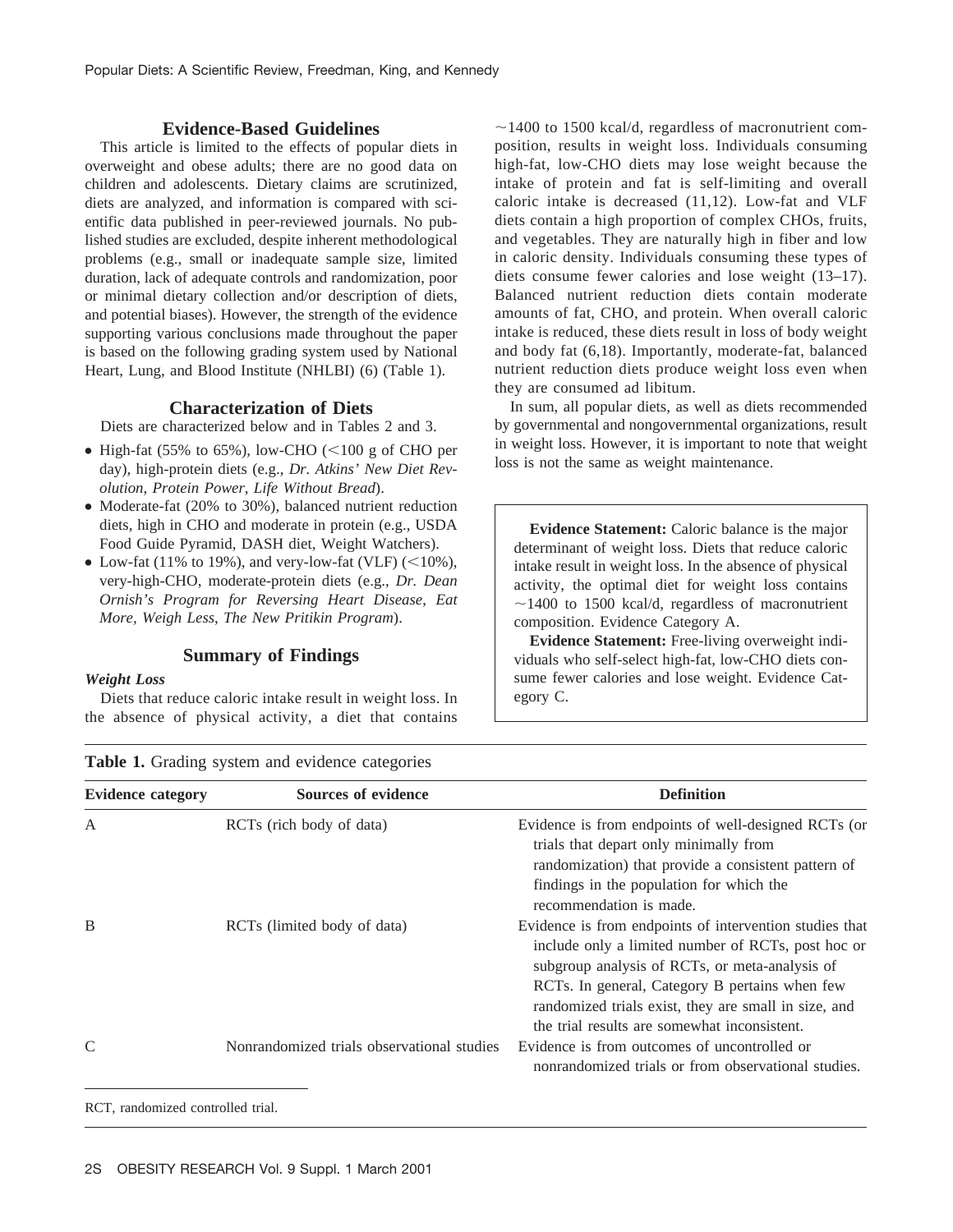| Fat       | <b>CHO</b>                             | <b>Protein</b>                                          |
|-----------|----------------------------------------|---------------------------------------------------------|
|           | $(\%$ kcals)                           | $(\%$ kcals)                                            |
|           |                                        | $25 - 30$                                               |
| $20 - 30$ | $55 - 60$                              | $15 - 20$                                               |
|           |                                        |                                                         |
|           |                                        |                                                         |
| $<10-19$  | >65                                    | $10 - 20$                                               |
|           |                                        |                                                         |
|           | High-fat, low-CHO<br>balanced nutrient | $\frac{6}{6}$ kcals)<br>55–65 $\leq$ 20% $(\leq$ 100 g) |

**Table 2.** Characterization of diets as percentage of calories

**Evidence Statement:** Overweight individuals consuming high-fat, low-CHO, low-calorie diets under experimental conditions lose weight. Evidence Category C.

**Evidence Statement:** Overweight individuals consuming moderate-fat, balanced nutrient reduction diets lose weight because they consume fewer calories. These diets can produce weight loss when consumed ad libitum. Evidence Category A.

**Evidence Statement:** Overweight individuals consuming low-fat and VLF diets lose weight because they consume fewer calories. Evidence Category B.

**Evidence Statement:** Weight loss on VLF diets may be the result of lifestyle modification, which may include decreased fat and energy intake, increased energy expenditure, or both. Evidence Category B.

#### *Body Composition*

As body weight decreases, so does body fat and lean body mass. The optimal diet for weight loss is one that maximizes loss of body fat and minimizes loss of lean body mass. All low-calorie diets result in loss of body weight and body fat (6). Macronutrient composition does not seem to play a major role (19–22). In the short-term, however, high-fat, low-CHO ketogenic diets cause a greater loss of body water than body fat (23). When these diets end, water weight is regained (24). Eventually, however, all reduced calorie diets result in loss of body fat if sustained long term (25).

Physical activity, an important factor with respect to lean body mass, should be promoted to enhance the effects of diet on body composition.

**Evidence Statement:** All low-calorie diets result in loss of body weight and body fat. Macronutrient composition does not seem to play a major role. Evidence Category A

**Evidence Statement:** In the short term, low-CHO ketogenic diets cause a greater loss of body water than body fat. Water weight is regained when the diet ends. If the diet is maintained long term, it results in loss of body fat. Evidence Category C.

## *Nutritional Adequacy*

Proper food choices are always important when considering the nutritional quality of a diet. When individuals consume foods from all food groups, it is more likely that their diet will be nutritionally adequate. The moderate-fat, balanced nutrient reduction diet is optimal for ensuring adequate nutritional intake. However, poor food choices may result in inadequate levels of nutrients (e.g., calcium, iron, zinc), regardless of overall macronutrient composition. High-fat, low-CHO diets are nutritionally inadequate. They are low in vitamins E, A, thiamin,  $B_6$ , folate, calcium, magnesium, iron, potassium, and dietary fiber, and require supplementation. These diets are high in saturated fat and cholesterol. VLF diets are low in vitamins E,  $B_{12}$ , and zinc because meat and fat intake is low.

**Evidence Statement:** With proper food choices, the moderate-fat, balanced nutrient reduction diet is nutritionally adequate. Evidence Category B.

#### **Table 3.** Characterization of diets in absolute amount (grams)

| Type of diet                              | <b>Total kcals</b> | Fat $g(\%)$    | CHO $g(\%)$          | Protein $g(\%)$    |
|-------------------------------------------|--------------------|----------------|----------------------|--------------------|
| <b>Typical American</b>                   | 2200               | 85 (35)        | 275(50)              | 82.5(15)           |
| High-fat, low-CHO                         | $1414*$            | 94(60)         | 35(10)               | 105(30)            |
| Moderate-fat, balanced nutrient reduction | 1450               | 40(25)         | 218(60)              | 54 (15)            |
| Low- and very-low-fat                     | 1450               | $16-24(10-15)$ | $235 - 271(65 - 75)$ | $54 - 72(15 - 20)$ |

\* Based on average intake of subjects who self-selected low-CHO diets (see Table 4).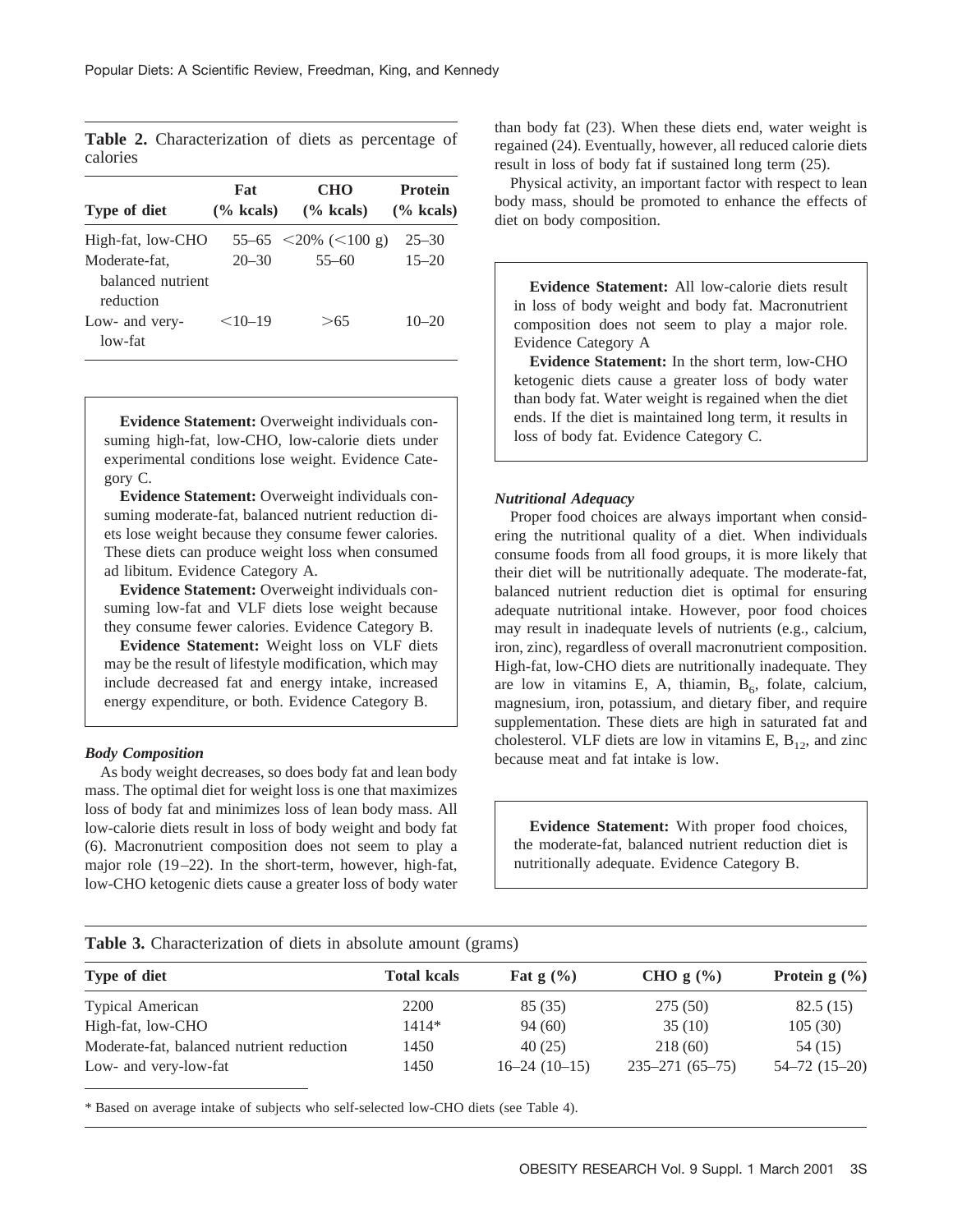**Evidence Statement:** High-fat, low-CHO diets are nutritionally inadequate, and require supplementation. Evidence Category C.

**Evidence Statement:** VLF diets are low in vitamins E,  $B_{12}$ , and zinc. Evidence Category B.

## *Metabolic Parameters*

Low-CHO diets result in ketosis, and may cause a significant increase in blood uric acid concentrations.

Blood lipid levels (e.g., total cholesterol [TC], low-density lipoprotein [LDL], high-density lipoprotein [HDL] and triglycerides [TGs]) decrease as body weight decreases (6,26,27). However, the macronutrient and fatty acid composition of energy-restricted diets can exert substantial effects on blood lipids. There are significantly greater decreases in LDL cholesterol during active weight loss when diets are low in saturated fatty acids. Changes in HDL cholesterol depend on dietary fat content and duration of energy restriction (28). Moderate-fat, balanced nutrient reduction diets reduce LDL-cholesterol and normalize the ratio of HDL/TC.

Plasma TG levels also decrease with weight loss (6). Although they increase in response to short-term consumption of a VLF, high-CHO diet (29), the type of CHO consumed must be considered. High-fiber foods, including vegetables and legumes, do not lead to hypertriglyceridemia (30), and may easily be incorporated into moderate-fat, balanced nutrient reduction diets to help normalize plasma TG levels.

Energy restriction, independent of diet composition, improves glycemic control (21,22,31–33). As body weight decreases, so does blood insulin and plasma leptin levels (21,34).

Blood pressure decreases with weight loss, independent of diet composition (6,22,26). However, the DASH diet, high in fruits, vegetables, and low-fat dairy products effectively lowers blood pressure (35).

**Evidence Statement:** High-fat, low-CHO diets result in ketosis. Evidence Category B.

**Evidence Statement:** Metabolic profiles are improved with energy restriction and weight loss. Evidence Category A.

**Evidence Statement:** Low-CHO diets that result in weight loss may also result in decreased blood lipid levels, decreased blood glucose and insulin levels, and decreased blood pressure. Evidence Category C.

**Evidence Statement:** Low-fat and very low-fat diets reduce LDL-cholesterol, and may also decrease plasma TG levels, depending on diet composition. Evidence Category B.

**Evidence Statement:** Moderate-fat, balanced nutrient reduction diets reduce LDL-cholesterol, normalize the ratio of HDL/TC, and normalize plasma TGs. Evidence Category A.

## *Hunger and Compliance*

Many factors influence hunger, appetite, and subsequent food intake. Macronutrient content of the diet is one, and it may not be the most important. Neurochemical factors (e.g., serotonin, endorphins, dopamine, hypothalamic neuropeptide transmitters), gastric signals (e.g., peptides, stomach distention), hedonistic qualities of food (e.g., taste, texture, smell), genetic, environmental (e.g., food availability, cost, cultural norms) and emotional factors (e.g., eating when bored, depressed, stressed, happy) must be considered. These parameters influence appetite primarily on a meal-tomeal basis. However, long-term body weight regulation seems to be controlled by hormonal signals from the endocrine pancreas and adipose tissue, i.e., insulin and leptin. Because insulin secretion and leptin production are influenced by the macronutrient content of the diet (36,37), effects of different diets on these long-term regulators of energy balance also need to be considered when investigating hunger and appetite.

All fat-restricted diets provide a high degree of satiety. Subjects who consume fat-restricted diets do not complain of hunger, but of having "too much food" (38,39). These diets, high in fiber and water content are low in caloric density. Subjects who consume these diets develop a distaste for fat (40), which may be useful in long-term adherence to reduced fat, low-calorie diets. However, it is not clear that restricting fat provides any advantage over restricting CHOs. Ogden (41) reports weight loss maintainers used healthy eating habits and adhered to calorie-controlled diets.

Long-term compliance to any diet means that short-term weight-loss has a chance to become long-term weight maintenance (42–44). Dietary compliance is likely a function of psychological issues (e.g., frequency of dietary counseling, coping with emotional eating, group support) rather than macronutrient composition, per se (42,45). Being conscious of one's behaviors, using social support, confronting problems directly, and using personally developed strategies may enhance long-term success (46). Ogden (41) notes that successful weight loss and maintenance may be predicted by an individuals' belief system (e.g., that obesity is perceived as a problem that can be modified and if modifications bring changes in the short-term that are valued by the individual concerned).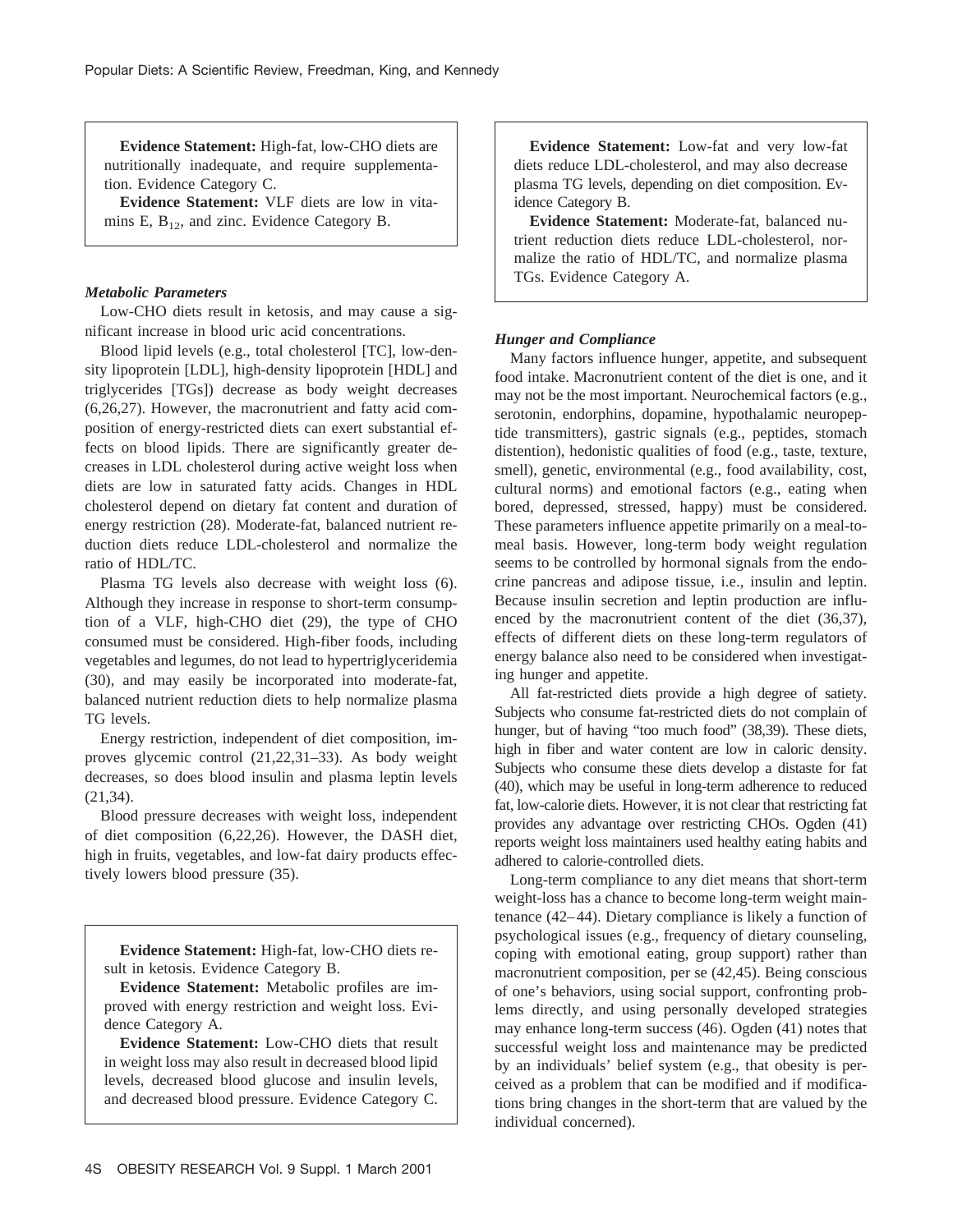**Evidence Statement:** Many factors influence hunger, appetite, and subsequent food intake. There does not seem to be an optimal diet for reducing hunger. Evidence Category B.

**Evidence Statement:** Long-term compliance is likely a function of psychological issues rather than macronutrient composition. Evidence Category B.

## *Summary and Recommendations*

Caloric balance (calories in vs. calories out), rather than macronutrient composition is the major determinant of weight loss. However, what is not clear is the effect of macronutrient content on long-term weight maintenance and adherence. Furthermore, it is not known whether maintenance of weight loss and dietary adherence is related to psychological issues (and brain neurochemistry), physiological parameters (e.g., hormones involved in body weight regulation such as insulin and leptin), physical activity, energy density, or some other factor(s).

Controlled clinical trials of high-fat, low-CHO, and lowfat and VLF diets are needed to answer questions regarding long-term effectiveness (e.g., weight maintenance rather than weight loss) and potential long-term health benefits and/or detriments.

Prevention of weight gain and weight maintenance are important goals. Scientifically validated, yet understandable information is clearly needed by millions of overweight and obese Americans who often find weight loss attainable, but maintaining weight loss nearly impossible.

# **I. High-Fat, Low-Carbohydrate Diets (55% to 65% fat, <100 g of CHO per day)**

Despite controversy surrounding their use, high-fat, low-CHO diets are among the most popular types of diets today. The most famous is *Dr. Atkins' Diet Revolution* (47) first published in 1972, and updated 20 years later as *Dr. Atkins' New Diet Revolution* (48). Promoting a "lifetime nutritional philosophy," Atkins claims that his diet has been embraced by an estimated 20-plus million people worldwide since the release of his first book (www.atkinscenter.com). His program was one of the first to popularize low-CHO, highprotein, ketogenic diets that individuals could use on their own, rather than in a medical setting (e.g., a protein-sparing modified fast). Other low-CHO diets with similar themes include *Protein Power* (49), *The Carbohydrate Addict's Diet* (50), *Dr. Bernstein's Diabetes Solution* (51), and *Life Without Bread* (52).

## *A. Underlying Philosophy, Claims, and Proposed Solutions*

Proponents of high-fat, low-CHO diets dismiss the notion that caloric intake is important to either weight gain or weight loss. They claim that "most overweight individuals do not overeat" (48, p. 7; 50, p. 21), even as they suggest that high-CHO meals leave individuals less satisfied than meals that contain adequate fat, resulting in increased hunger and increased food intake (48, p. 55; 50, p. 43). They suggest that those who do overeat do so "because of a metabolic component driving them on, most often a truly addictive craving for CHOs" (48, p. 7; 52, p. 142). Because "carbohydrates are addictive," the carbohydrate "addict" continues to eat carbohydrates, producing more and more insulin, which inhibits brain serotonin release. Reductions in this "satiety" neurotransmitter result in a decreased sense of satisfaction (50, pp. 26, 43; 51, p. 41). With respect to weight loss, Atkins (48) claims that on a low-CHO diet there are "metabolic advantages that will allow overweight individuals to eat as many or more calories as they were eating before starting the diet yet still lose pounds and inches" (p. 10).

Furthermore, proponents contend overproduction of insulin, driven by high CHO intake, is the cause of the metabolic imbalance that underlies obesity (48,50,53). Eating too much CHO results in increased blood glucose, increased blood insulin, and increased TGs (48, pp. 50–51). An already overweight person who continues to overeat CHOs develops hyperinsulinemia and insulin resistance, "resulting in insulin's lack of effectiveness in converting glucose into energy, but enabling glucose (e.g., dietary CHO) to be stored as fat" (48, p. 52).

Advocates of low-CHO diets propose a simple solution to this "vicious cycle" of CHO addiction, CHO overeating, hyperinsulinemia, decreased glucose use and increased fat storage. It involves restricting CHOs severely enough to produce ketosis. The ketosis is a reliable indicator of fat mobilization. In this condition, the key benefit is that blood glucose and blood insulin levels are reduced, and appetite is suppressed. In short, authors contend that a high-fat, low-CHO, high-protein, ketogenic diet results in weight loss, body fat loss, preservation of lean body mass, and correction of serious medical complications of diabetes (51), heart disease, and high blood pressure (48, pp. 6, 63). The contention is that the high-fat, low-CHO diet supports longterm health, controls weight without hunger, and should be followed for the rest of one's life (48, p. 27).

## *B. Scientific Evaluation of Claims*

# **1. Caloric Intake, Body Weight, and Body Composition**

- Is caloric intake relevant when looking at weight gain and weight loss?
- What is the effect of diet composition on weight loss, e.g., will consuming a high-fat, low-CHO diet, regardless of caloric intake, result in weight loss, body fat loss, and preservation of lean body mass?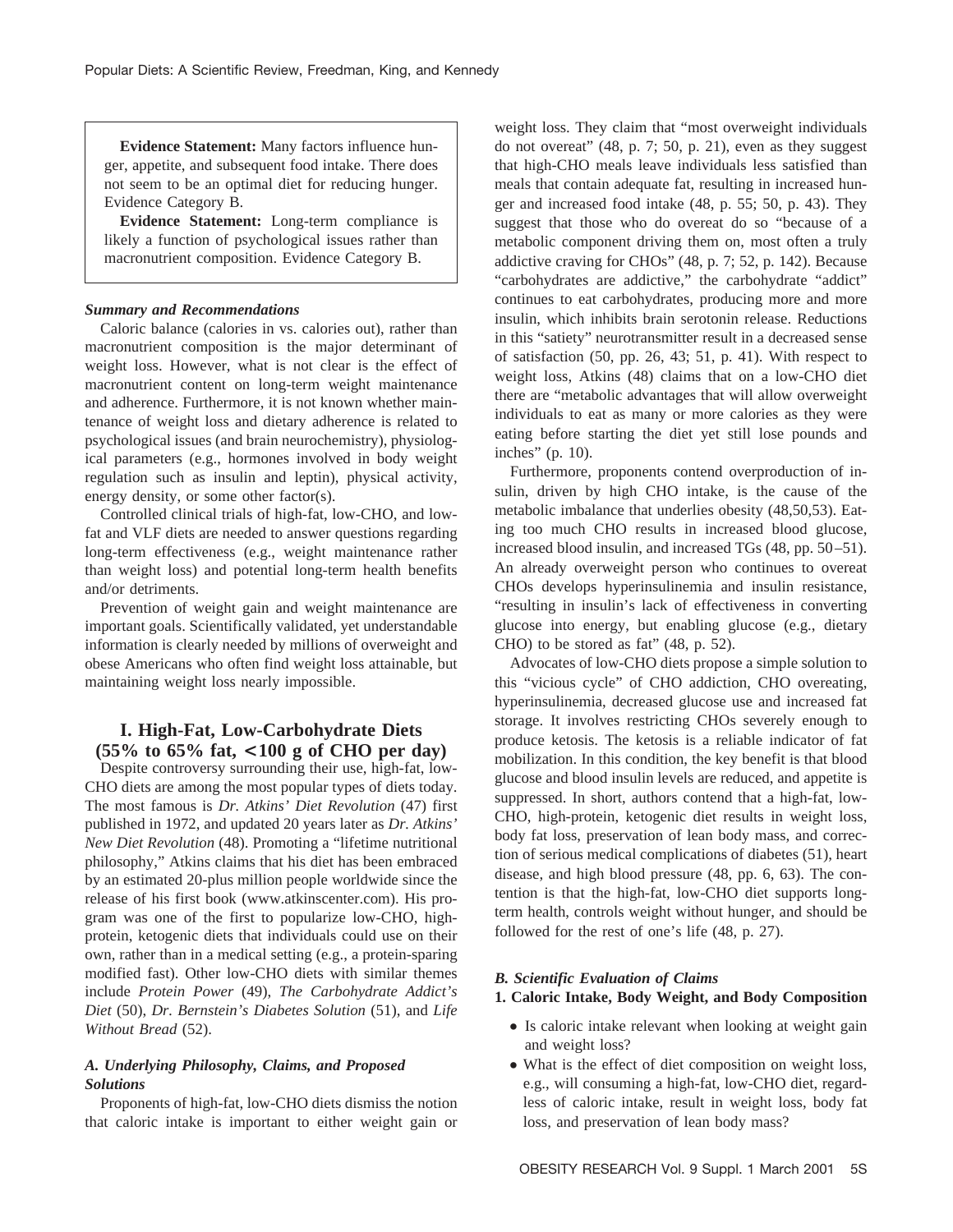**Table 4.** Diet composition of subjects who selfselected low-CHO diets

|               | <b>Total</b> | <b>CHO</b> |               | Fat |               | <b>Protein</b> |               |
|---------------|--------------|------------|---------------|-----|---------------|----------------|---------------|
| <b>Study</b>  | kcals        | g          | $\frac{0}{0}$ | g   | $\frac{6}{9}$ | g              | $\frac{6}{9}$ |
| Evans $(11)$  | 1490         | 86         | 24            | 94  | 56            | 75             | 20            |
| Yudkin $(12)$ | 1383         | 43         | 12            | 96  | 62            | 80             | 23            |
| Rickman (56)  | 1325         |            | 1             | 73  | 50            | 160            | 48            |
| Larosa $(57)$ | 1461         | 6          | 1.6           | 108 | 66            | 107            | 29            |

Energy intake and energy expenditure are relevant when looking at weight gain and weight loss. Overweight and obesity results from an energy imbalance (e.g., excess caloric intake, decreased energy expenditure, or both) (54). Reduction of body weight and body fat can be achieved by creating an energy deficit (e.g., restricting energy intake, increasing energy expenditure, or a combination of the two) (6,18,54). Atkins (48) calls these basic thermodynamic principles "a millstone around the neck of dieters and a miserable and malign influence on their efforts to lose" (p. 6). Do followers of high-fat, low-CHO diets have a metabolic advantage that enables them to eat a greater number of calories, and still lose body weight and body fat?

No scientific evidence exists to suggest that low-CHO ketogenic diets have a metabolic advantage over more conventional diets for weight reduction (55). Studies consistently show that under conditions of negative energy balance, weight loss is a function of caloric intake, not diet composition (54). Table 4 indicates diet composition of individuals who self-select high-fat, low-CHO diets, and Tables 5a and 5b show weight change in obese individuals consuming high-fat, low-CHO diets. In all cases, individuals on high-fat, low-CHO diets lose weight because they consume fewer calories.

**Evidence Statement:** Free-living overweight individuals who self-select high-fat, low-CHO diets consume fewer calories and lose weight. Evidence Category C.

**Evidence Statement:** Overweight individuals consuming high-fat, low-CHO, low-calorie diets under experimental conditions lose weight. Evidence Category C.

#### *Caloric Intake and Weight Change*

Studies cited by Atkins (pp. 67–74) to support his contentions were of limited duration, conducted on a small number of people, lacked adequate controls, and used illdefined diets (24,58,61,63–65,67,68,71). Some of these, as well as other studies, actually refute the contention that low-CHO diets, in the absence of energy restriction, provide a metabolic advantage (11,12,21,22,45,56,57,59,60–64,66–68, 70,72). These studies are reviewed below.

#### *Early Studies (Pre-1960)*

Early studies on a limited number of obese men and women indicate individuals consuming low-CHO diets

| <b>Study</b>    | $\boldsymbol{n}$ | <b>Duration</b> | CHO (g)        | kcal/day    | Weight change<br>(kg) | Weight change<br>(g/day) |
|-----------------|------------------|-----------------|----------------|-------------|-----------------------|--------------------------|
|                 |                  |                 |                |             |                       |                          |
| Kekwick (24)    | 14               | $5-9$ days      | 10             | 1000        | N/A                   | N/A                      |
| Rickman (56)    | 12               | 7 days          | 7              | 1325        | $-3.1$                | $-442$                   |
| Benoit (58)     | 7                | 10 days         | 10             | 1000        | $-6.6$                | $-660$                   |
| Yudkin $(12)$   | 6                | 14 days         | 43             | 1383        | $\simeq 2.8$          | $-200$                   |
| Fletcher (59)   | 6                | 14 days         | 36             | 800         | $\approx$ 3.125       | $-223$                   |
| Lewis $(60)$    | 10               | 14 days         | 27             | 1115        | $-5.2$                | $-371$                   |
| Kasper $(61)$   | 16               | 16 days         | 56             | 1707        | $-4.8$                | $-300$                   |
| Bortz $(62)$    | 9                | 21 days         | $\overline{0}$ | 800         | N/A                   | N/A                      |
| Krehl $(63)$    | 2                | 30 days         | 12             | 1200<br>N/A |                       | N/A                      |
| Evans $(11)$    | 8                | 6 wk            | 80             | 1490        | $-3.2$ to $-5.0$      | $-76$ to $-119$          |
| Golay $(22)$    | 22               | 6 wk            | 37.5           | 1000        | $-8.0$                | $-111$                   |
| Young $(64)$    | 3                | 6 wk            | 30             | 1800        | $-16.18$              | $-385$                   |
| Larosa $(57)$   | 24               | $12 \text{ wk}$ | 6              | 1461        | $-6.8 \pm 0.91$       | $-81$                    |
| Golay $(21)$    | 31               | $12 \text{ wk}$ | 75             | 1200        | $-10.2 \pm 0.7$       | $-121$                   |
| Cedarquist (65) | 7                | $16 \text{ wk}$ | 85             | 1500        | $-8.8$ to $-16.8$     | $-78$ to $-150$          |

**Table 5a.** Effect of low-carbohydrate intake on body weight in obese subjects in studies without a control group(s)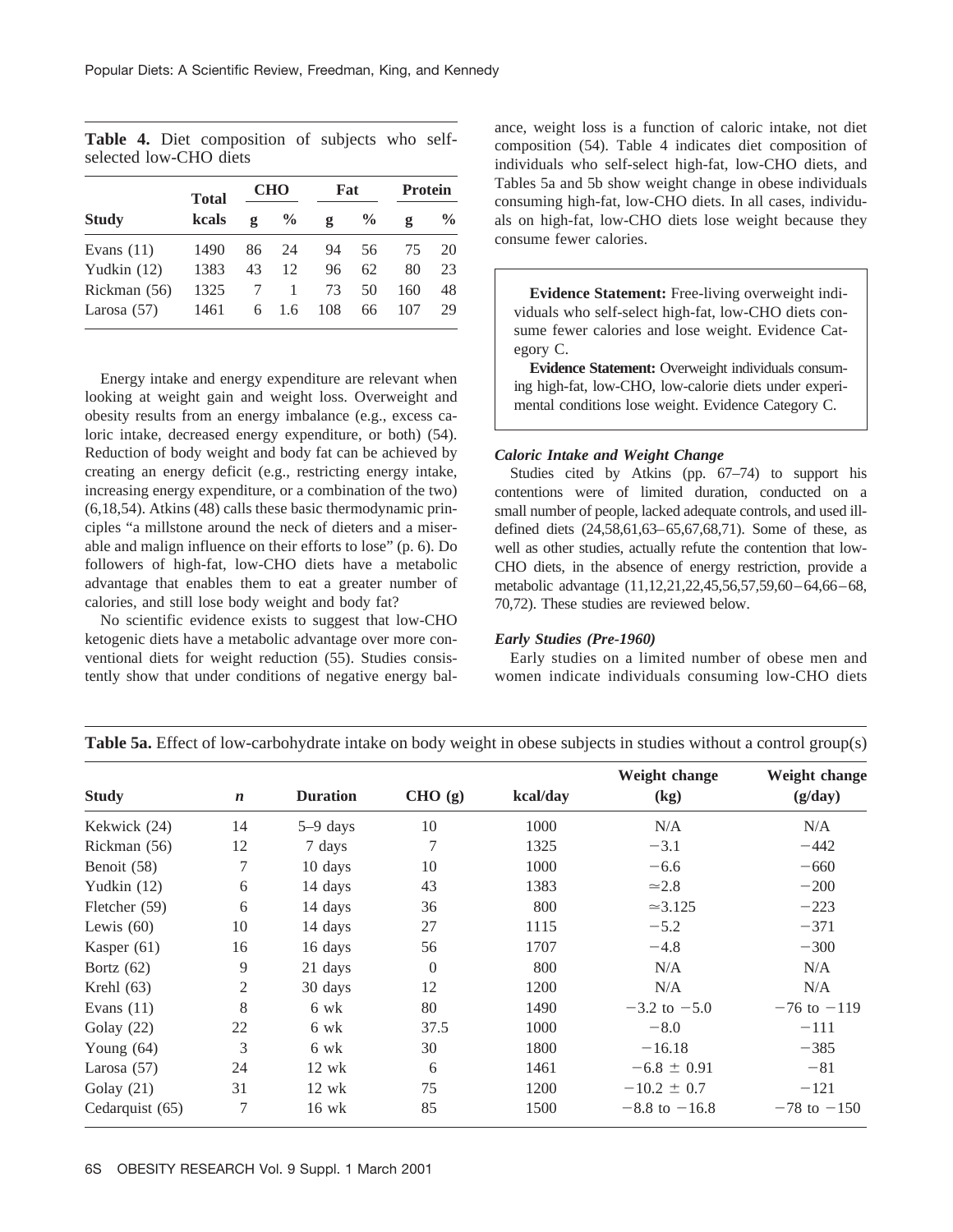|                  |                  |                 | <b>CHO</b> |          | Weight change     | Weight change |
|------------------|------------------|-----------------|------------|----------|-------------------|---------------|
| <b>Study</b>     | $\boldsymbol{n}$ | <b>Duration</b> | (g)        | kcal/day | (kg)              | (g/day)       |
| Worthington (66) | 20               | 21 days         | 17         | 1182     | $-12.0 \pm 3.7$   | $-571$        |
| Rabast $(67)$    | 13               | 25 days         | 48         | 1871     | $-8.76 \pm 0.74$  | $-350$        |
| Rabast (68)      | 25               | 30 days         | 25         | 1000     | $-11.77 \pm 0.77$ | $-392$        |
| Wing $(69)$      | 11               | 4 wk            | 10         | 800      | $-8.1$            | $-270$        |
| Alford $(45)$    | 11               | $10 \text{ wk}$ | 75         | 1200     | $-6.4 \pm 7.59$   | $-91$         |
| Baron $(70)$     | 66               | 3 months        | 50         | 1000     | $-5.0$            | $-55$         |

**Table 5b.** Effect of low-CHO intake on body weight in obese subjects in studies with a control group(s)

reduce overall caloric intake and lose weight (12,65,72,73). Pennington's (73) was one of the earliest low-CHO diets, and contained less than 60 g CHO per day, an amount "calculated to not interfere with ketogenesis." The diet allows 24 ounces of meat with fat daily, and one ordinary portion of any of the following: white potatoes, sweet potatoes, boiled rice, half of a grapefruit, grapes, melon, banana, pear, raspberries, or blueberries; it allows no bread, flour, salt, sugar, or alcohol. The Pennington diet resulted in an unspecified amount of weight loss but critics were suspicious that the unpalatability, or high satiety value of the diet, resulted in food intake well below the minimum recommended 2870 kcal/d. However, Pennington concluded, "there is nothing remarkable in the observation that some obese must, of necessity, lose weight on an intake of 3000 kcal or more per day," considering their normal intake to be up to 4500 kcal/d (72,73).

To substantiate weight loss could occur on 2870 kcal/d, regardless of diet composition, Werner (72) studied 6 obese subjects confined to a metabolic ward for 35 to 49 days. He fed them Pennington's low-CHO, high-fat diet (2874 kcal, 52 g CHO, 242 g fat) or an isocaloric, high-CHO, lower-fat diet (2878 kcal, 287 g CHO, 146 g fat). Apart from transient changes in water balance, the rate of weight loss in obese subjects was the same on both diets, showing diet composition did not matter. Atkins (48) called Pennington's study "exciting" (p. 67) yet he dismisses Werner's study as too high in CHOs to promote ketosis (p. 70), despite the fact that Werner received the diet from Dr. Pennington.

To support the concept of total caloric intake over diet composition, Yudkin and Carey (12), studied six adult overweight subjects and found that when they followed a low-CHO diet  $(< 30$  to 55 g/d) for 2 weeks, caloric intake was reduced 13% to 55% (180 to 1920 fewer daily calories). Caloric intake averaged 1383 per day. Although all subjects were allowed to consume an "unlimited" amount of fat, none consumed significantly more fat than before, and three showed a significant reduction of fat intake. Only one showed a slight increase in protein intake.

Studies by Kekwick and Pawan (24,71) are cited by Atkins to support his contention that diet composition, rather than caloric intake, is the key variable for weight loss. Yet, despite this contention, these studies support the notion that calories do count. Obese individuals confined to a metabolic ward were given diets with the same ratio of fat, protein and CHO, but different caloric values. Individuals lost more weight when they consumed lower calorie diets (e.g., 500 and 1000 kcal/d) compared with when they consumed higher calorie diets (e.g., 1500 and 2000 kcal/d). In another study, 14 obese patients were fed 1000-kcal diets containing either 90% protein (5 g of CHO), 90% fat (10 g of CHO), or 90% CHO (225 g of CHO). Food available in each of the diets was unspecified. Each subject consumed the high-fat, high-protein, or high-CHO diet for 5 to 9 days before being switched to another diet. Twenty-one days later, all patients had lost weight, regardless of the order they had consumed the different diets. However, patients consuming 90% fat lost the most weight over 5 to 9 days, whereas those eating 90% CHO lost little or none; some even gained back some weight lost earlier on the 90% fat or 90% protein diets. These results led Kekwick and Pawan to suggest, "obese patients must alter their metabolism in response to the contents of the diet." In another study, they fed five obese individuals 2000 kcal balanced diets for 7 days, followed by a low-CHO, high-fat, high-protein diet providing 2600 kcal/d for 4 to 14 days. Although patients could maintain or gain weight on 2000 kcal/d, all, except one, lost weight on 2600 kcal/d. Weight loss was reported to be partly from body water (30% to 50%) and partly from body fat (50% to 70%). Unfortunately, none of these studies reported actual food intake, despite the author's remarks, "the main hazard was that many of these patients had inadequate personalities. At worst they would cheat and lie, obtaining food from visitors, from trolleys touring the wards, and from neighboring patients."

Convinced that fluid balance, not diet composition, was the cause of the weight loss reported by Kekwick and Pawan, Pilkington et al. (74) repeated their studies for longer periods of time (18 or 24 days). His results were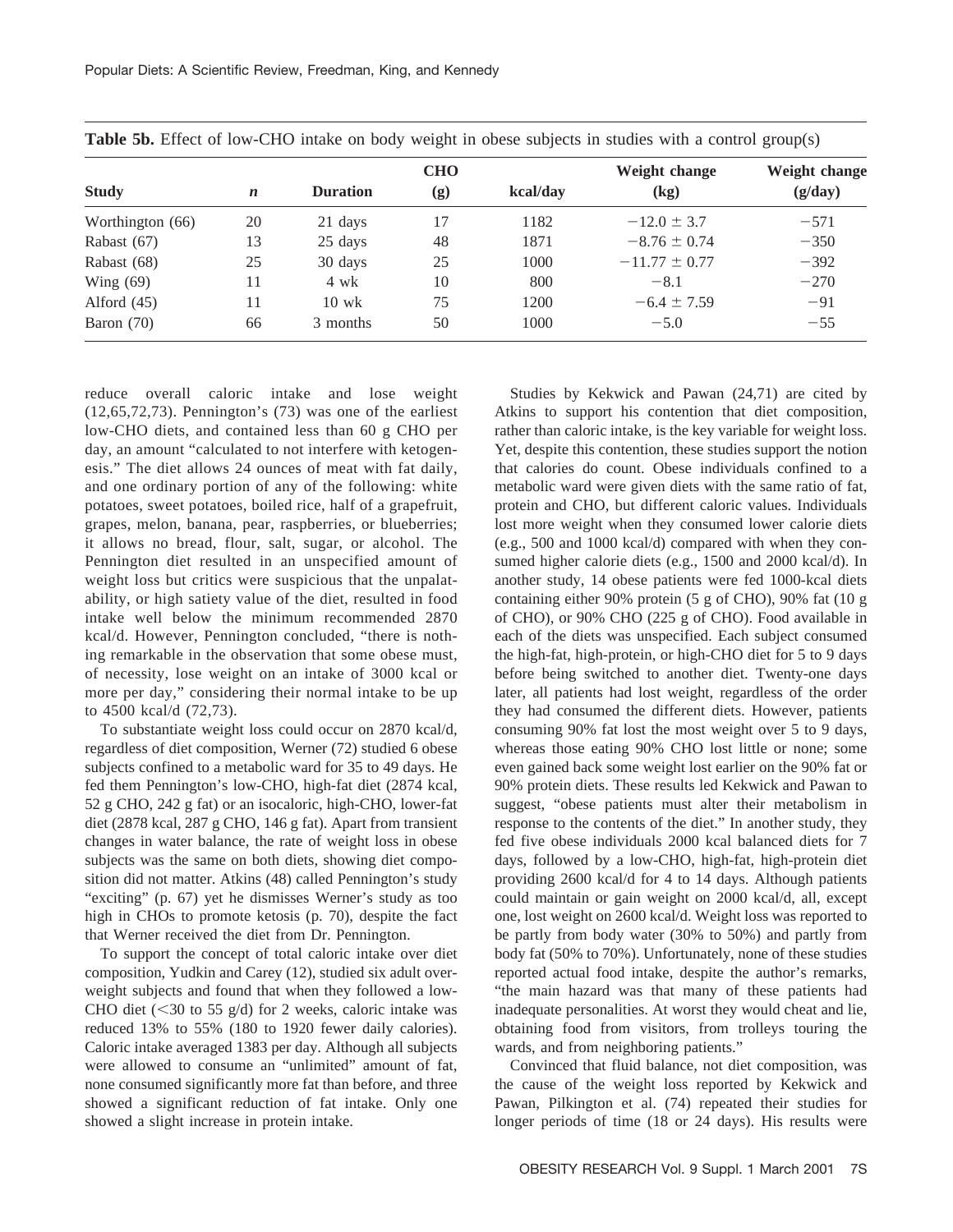comparable with Kekwick and Pawan's during the first few days on each of the diets. However, there was a steady rate of weight loss with each of the 1000-kcal diets thereafter, regardless of whether the calories came from fat, protein, or CHO. Although he did not measure fluid balance, Pilkington (74) concluded that temporary differences in weight loss were due to such changes. He stated "if the periods of study are long enough to achieve a 'steady state' the rate of weight loss on a diet consisting mainly of fat does not differ significantly from the rate of weight loss on an isocaloric diet consisting mainly of CHO." Oleson and Quaade's (75) experiment, which lasted for 3 weeks, had a similar conclusion.

## *Studies from 1961 to 1979*

Fletcher et al. (59) gave six obese women who were confined to a metabolic ward 800 kcal/d diets containing mostly CHO, protein, or fat. They received each diet for 14 days. The high-fat and high-protein diets each contained 36 g of CHO. Statistical analysis showed no significant difference in the rate of weight loss on the different diets. Kinsell et al. (19) maintained obese subjects on a fixed caloric intake and varied the macronutrient composition of the diet (e.g., fat intake varied from 12% to 80%, protein from 14% to 26%, and CHO from 3% to 61%). In any given subject, the rate of weight loss after the initial depletion of fluid was essentially constant throughout the entire study, irrespective of diet composition. Bortz (62) fed an 800-kcal liquid formula diet containing 80 g of protein, and either 54 g of fat (no CHO), or 120 g of CHO (no fat) to nine obese subjects who were confined to a metabolic ward. Each diet was given for 24 days, before switching to the other. No difference in rate of weight loss was noted, apart from that attributable to alterations in sodium and fluid balance. Krehl et al. (63) studied four healthy, normal weight male prison volunteers, and seven obese females (five were from 15 to 21 years old, and two were 36 and 53 years old) on a metabolic ward. The obese females were given 1200-kcal, 12-g CHO diets, comprised of fat and protein in different ratios (50/50; 60/40; 40/60; 70/30; 30/70). They received each diet for 1 month. They also had three  $\sim$ 1-hour periods of supervised physical activity daily. Although it is difficult to draw any conclusions from this small study, Krehl et al. (63) reported that all patients lost weight at a rate commensurate with caloric restriction and physical activity, regardless of diet composition.

In another short-term study, Worthington and Taylor (66) fed isocaloric diets (1182 kcal/d) for 2 weeks to 20 obese women who were confined to a state correctional institution. One diet was a low-CHO, ketogenic diet (17 g/d) with a 6:48:44 ratio of CHO to protein to fat calories. The other was a "balanced low-calorie diet" and contained 96 g of CHO and a 32:20:47 ratio of CHO to protein to fat. Although this diet was not meant to be ketogenic, two subjects tested positive for urinary ketones on Day 7 and four tested positive on Day 14. The 10 women on the low-CHO diet lost significantly more weight at the end of 14 days compared with the 10 women on the balanced diet (12.0  $\pm$  3.7 vs. 8.7  $\pm$  3.5, low-CHO vs. balanced). The difference in total weight loss was established primarily during the first week, when the average weight loss in the low-CHO group was 8.2 pounds, and that of the control group was 6 pounds. During the second week, weight loss was similar for the two groups.

In 1971, Young et al. (64), at Cornell University, looked at the effect of diet composition on weight loss and body composition. Eight moderately obese young male college students were fed isocaloric diets for 9 weeks (interrupted after 3 weeks for 1 week of spring vacation). Each diet contained 1800 kcal and 112 g of protein, but different amounts of CHO: either 104, 60, or 30 g/d. Physical activity was not controlled. Only those in the 30 g/d group tested positive for ketones throughout the 9-week study. As CHO in the diet decreased, weight and fat loss slightly, but not significantly, increased. Using underwater weighing to determine body composition, Young et al. reported that the weight lost by the lowest CHO group (30 g/d) was close to 100% fat. However, no difference between the groups with respect to nitrogen, sodium, or potassium balances was reported. Young et al. (64) concluded, "it would seem that of the low CHO diets used, the one at the 104-g level would be most suitable for long-term use." Although their study lasted 9 weeks, Atkins extrapolated data to 30 weeks, implying even greater benefit (p. 73).

Rickman (56) monitored weight changes in 12 healthy volunteers (hospital employees) who were no more than 10% above ideal body weight (based on Metropolitan Life Insurance tables). Subjects were instructed to follow the Stillman diet, which allowed unlimited quantities of protein and fat, but no CHO. Average caloric intake was 1325 per day, with 50% of calories from fat (73 g), 48% from protein (160 g), and less than 1% from CHO (7 g). Subjects followed the diet for 3 to 17 days (average 7.6 days). During the first 3 to 5 days, each subject lost 1.3 to 2.2 kg. At the end, mean weight loss was 3.1 kg. In 8 of 10 subjects for whom there was follow-up within 7 days of the diet, average weight regain was 2 kg (range, 1 to 4.5 kg).

Studies using low-CHO, liquid formula diets conducted in Germany had small sample sizes, short duration (1 month), and poor design (61,67,68). Kasper et al. (61) compared the weight loss of 16 obese subjects on low-CHO diets (56g/d) with 4 obese subjects on isocaloric (1707 kcal), high-CHO diets (156 g/d). The average duration on the low-CHO diet was 16 days (range, 6 to 30 days); mean weight loss was 0.3 kg/d. The average duration on the high-CHO diet was 10 days (range, 6 to 14 days); mean weight loss was 0.05 kg/d. The small sample size, difference in study duration, and fact that 3 of the 4 subjects on the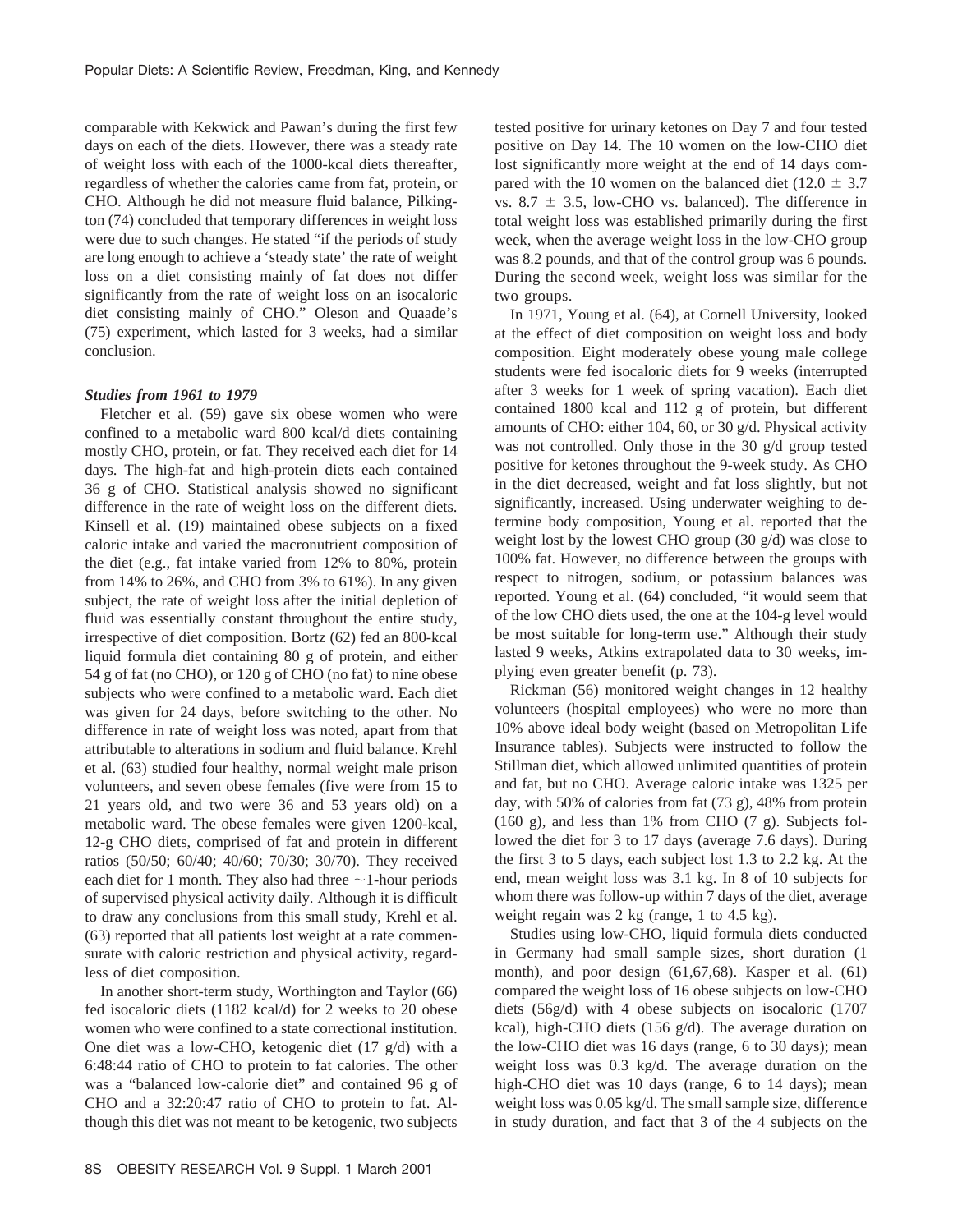high-CHO diet also received the low-CHO diet (before or after?) prevents adequate interpretation. Seventeen subjects (some of whom had received other diets) were fed a high-fat formula diet containing 2150 kcal and 112 g of CHO per day. The average length of time on this diet was 18 days (range, 6 to 40 days) and the mean weight loss was 0.32 kg/d, an amount comparable with the low-CHO, lower calorie (1707) diet. Body composition was not measured during any of these studies.

A similar, but better controlled study was conducted by Lewis et al. (60). They compared the responses to two cholesterol-free, isocaloric (10 kcal/kg per day;  $\sim$ 1115 kcal), liquid formula diets of differing composition (70% CHO, 20% protein, 10% fat vs. 70% fat, 20% protein, 10% CHO) in 10 obese men who were confined to a metabolic ward. Diets were administered for 14 days in random order and each diet was preceded by a 7-day control, weight-maintenance diet (30 kcal/kg per day, 40% CHO, 20% protein, 40% fat). Although the low-CHO diet was clearly ketogenic, Lewis et al. (60) concluded that both low-calorie diets effected similar losses of nonaqueous body weight. Their conclusions regarding body composition changes were not based on actual body composition measurements. Instead, they were based on the significant rebound in body weight and the significant urinary sodium retention observed when the weight maintenance diet followed the ketogenic diet, along with the significant increase in serum albumin concentration noted during the period in which the low-CHO diet was ingested. These changes were not seen when the maintenance diet followed the high-CHO diet.

However, to support that low-CHO diets result in loss of body fat, Atkins cites Benoit et al. (58), who compared the effects of 10 days of fasting with a 1000-calorie, 10 g of CHO ketogenic diet in seven active-duty Naval personnel (mean weight, 115.6 kg). Over the 10-day period, the mean weight loss for the fasting and ketogenic groups were 9.6 kg and 6.6 kg, respectively. The ketogenic diet resembled fasting in terms of ketosis, acidosis, and mild anorexia (which the authors speculated may influence caloric restriction by the patient). However, the ketogenic diet resulted in greater fat loss (97% vs. 35%) and decreased loss of lean body mass (3% vs. 65%) relative to fasting. Although all patients on both diets were in negative N balance, potassium balance seemed unaffected by the ketogenic diet, an impossibility according to Grande (76), who seriously questioned the scientific validity of Benoit's entire study.

Atkins cites Rabast et al. (67,68) to support his contention that low-CHO diets result in greater weight loss than high-CHO diets. Rabast et al. (66,68) fed 45 obese German men and women 1000-calorie, isonitrogenous, low-CHO (25 g/d) or high-CHO (170 g/d) formula diets. The duration of the treatment period differed between the two groups. On the low-CHO diet, it averaged  $38 \pm 19$  days (range, 15 to 78 days). On the high-CHO diet, it averaged  $32 \pm 13$  days (range, 18 to 59 days). Due to significant drop out in both groups, data were analyzed only up to Day 30. Results indicate by Day 15, the 25 subjects following the low-CHO diet lost significantly more weight than the 20 subjects following the high-CHO diet (6.81  $\pm$  0.30 kg vs. 5.49  $\pm$ 0.37 kg). There was no significant difference in weight loss between the groups at Day 20 or 25. By Day 30, the weight loss between the two groups again reached statistical significance (11.77  $\pm$  0.77 kg vs. 9.81  $\pm$  0.43 kg, low-CHO vs. high-CHO, respectively), even though by day 30, almost 40% of subjects in each group had dropped out (no reasons given). Body composition data were not presented, and the authors did not report any increased water or electrolyte excretions during either of the diets. In another article, Rabast et al. (67) presented the exact same data found in the article just described (68). In addition, it included new data from 28 additional subjects who received low-CHO (48  $g/d$ ,  $n = 13$ ) or high-CHO (355 g/d,  $n = 15$ ) liquid formula diets containing 1900 kcal/d for 25 days. In this study, all subjects lost weight, regardless of caloric intake or diet composition.

The Rabast study that Atkins cites (p. 74) in support of his position actually refutes it. This study confirms weight loss on low-calorie diets, independent of CHO content after Day 10 on 1900 kcal, and after Day 15 on 1000 kcal. Atkins cites the difference of 4.2 kg (9.24 pounds) in total weight loss between the 1000-calorie low-CHO and 1000-calorie high-CHO groups as proof that the low-CHO diet works better. The problem with this is that these data (e.g., the 4.2-kg weight difference) represent the final weight loss between the two groups at the end of the study (59 to 78 days). However, we have no idea how many subjects actually completed the study. We do know that of 45 persons who started the study, only 28 remained by Day 30.

#### *Studies after 1980*

Larosa (57) studied 24 obese free-living men and women for 12 weeks. For the first 2 weeks, they followed their current diet. For the next 4 weeks, they were instructed to follow Stage I of the study diet, taken from the book, *Dr. Atkins' Diet Revolution* (47). Stage I is devoid of CHOs but places no caloric limits on protein or fat. Based on urinary ketone measurement all but 3 were confirmed as restricting CHOs. After 4 weeks on Stage I, patients advanced to Stage II, which allows 5 to 8 g of CHO per day for an additional 4 weeks, bringing the total time on the low-CHO diet to 8 weeks. The final 2 weeks (off the diet) allowed ad libitum intake. No prescription for changes in exercise was given and subjects were asked not to alter their exercise habits from prestudy levels.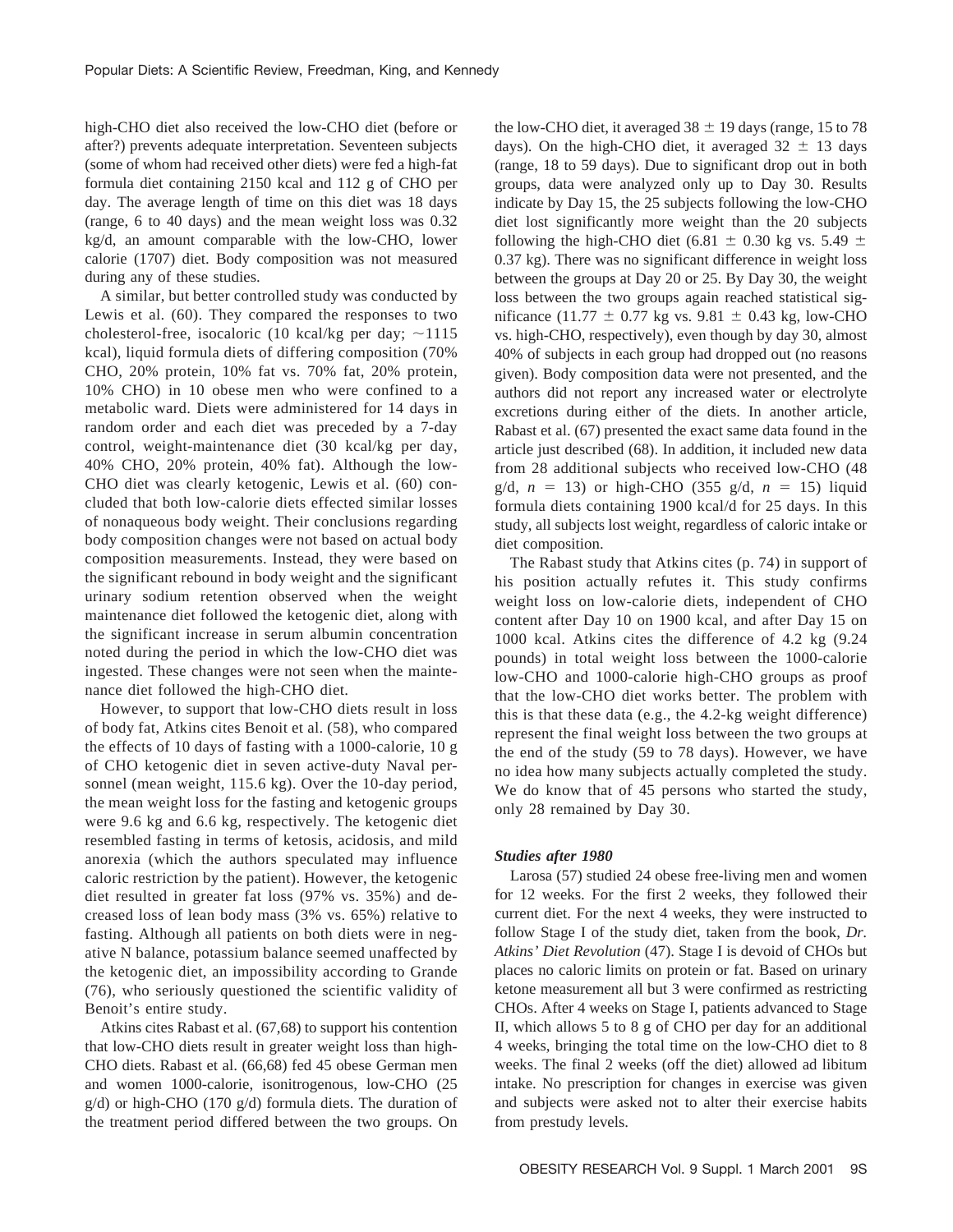Results indicated that all but 2 of 24 subjects lost weight the first 2 weeks of the study while eating ad libitum. After 8 weeks on the low-CHO diet, all subjects (except for 1 male) lost weight. Mean weight loss was  $4.1 \pm 0.64$  kg from the ad libitum period, and 7.7  $\pm$  0.73 kg from the pre-diet period (10 weeks before). Almost half of the total weight loss occurred in the first 2 weeks on the low-CHO diet. When subjects resumed ad libitum food intake at the end of the 8-week diet period, some weight was gained back  $(11.5 \pm 0.45 \text{ kg})$ . However, data from 21 subjects showed an overall significant loss of body weight (6.8  $\pm$  0.91 kg) over the course of the 12-week study. One year later, weight data were available from 62% of subjects. Although almost all had gained back some of the weight they had previously lost while on the low-CHO diet, only 2 subjects weighed more than they had at the start of the study, whereas 13 weighed less (mean weight loss  $5.9 \pm 1.7$  kg). Body composition was not determined.

Results of this uncontrolled study support that low-CHO diets lead to weight loss. Closer examination reveals weight loss results from caloric restriction. Diet analysis (assessed using food intake records) revealed a 500-kcal decrease in total caloric intake from the start of the study to the end of Stage II, 8 weeks later, when the average intake was 1461 kcal/d. Just as Yudkin and Carey (12) reported 20 years earlier, when protein and fat were permitted in unlimited quantities, subjects did not greatly increase their intake of these nutrients. In fact, fat intake decreased (5 g) and protein intake only slightly increased (11 g). The greatest caloric effect was the near total elimination of CHO (165 g).

Alford et al. (45) manipulated CHO content of lowcalorie diets (1200 kcal/d) to determine possible effects on body weight and body fat reduction over 10 weeks. At least 11 women in each diet group consumed either a low-, medium-, or high-CHO diet. The low-CHO diet was 15% to 25% CHO (75 g/d) (30% protein, 45% fat), the moderate-CHO diet was 45% CHO (10% protein, 35% fat), and the high-CHO diet was 75% CHO (15% protein, 10% fat). The women were free-living, but attended weekly classes on nutrition and behavior modification. All were sedentary and agreed to remain so for the duration of the study. Weight loss occurred in all groups, but there was no significant difference in weight loss among the groups. Percent body fat loss, based on underwater weighing was similar among the groups. Alford et al. (45) concluded, "there is no statistically significant effect derived in an overweight adult female population from manipulation of percentage of CHO in a 1200-kcal diet. Weight loss is the result of reduction in caloric intake in proportion to caloric requirements."

Baron et al. (70) conducted a three-month randomized controlled trial to determine acceptability of different sets of dietary advice (e.g., low-CHO vs. low-fat) among freeliving subjects. Participants included 135 men and women ranging from barely overweight to frankly obese, recruited with the help of six diet clubs in Oxford, England. Within each participating diet club, subjects were randomly given a low-CHO diet ( $\leq 50$  g/d) or a low-fat/high-fiber diet ( $\leq 30$  g fat/d). All diets contained 1000 kcal/d. Each subject planned his/her own menus, with the assistance of group leaders and study investigators, and received appropriate dietary instruction. Moderate weight loss occurred in both groups during the 3-month period, although at 1 year, much of this was regained. Body weight changes at 3 months indicated that those following the low-CHO diet, especially women, lost more weight than those following the low-fat/high-CHO diet (5.0 vs. 3.7 kg, low-CHO vs. high-CHO). However, further analysis consistently showed club membership (e.g., nature of participants in each club, or effectiveness of leaders) to be a better predictor of weight loss than composition of diet.

Golay et al. (21,22) studied the effect of varying levels of CHO intake (15%, 25%, and 45%) on weight loss in obese subjects. In one study, 68 outpatients followed for 12 weeks received a low-calorie (1200 kcal), 25% CHO (75 g), or 45% CHO diet (21). Protein content of the diets was comparable  $(\sim 30\%)$ ; fat made up the difference. After 12 weeks, the mean weight loss was similar between the two groups (10.2  $\pm$  0.7 kg vs. 8.6  $\pm$  0.8 kg; 25% vs. 45% CHO, respectively). Loss of adipose tissue was similar. Despite a high protein intake (1.4 g/kg IBW) there was a loss of lean body mass in both groups. The waist-to-hip ratio diminished significantly and identically in both groups. In another study (22), 43 obese inpatients followed for 6 weeks received a low-calorie diet (1000 kcal), and participated in a structured, multidisciplinary program that included physical activity (2 h/d), nutritional education, and behavioral modification. The natural food diet contained either 15% CHO (37.5 g), or 45% CHO. Protein content of the diets was comparable  $(\sim30\%)$ ; fat made up the difference. After 6 weeks, there was no significant difference in weight loss in response to either diet (8.9  $\pm$  0.6 kg vs. 7.5  $\pm$  0.5 kg; 15% vs. 45% CHO, respectively). Significant and comparable decreases in total body fat and waist-to-hip ratios were seen in both groups. Both studies show that energy intake, not diet composition determines weight loss and fat loss in response to low-energy diets over a short time period.

Wing et al. (69) confined 21 severely obese women to a metabolic ward for 31 days. They were randomly assigned to ketogenic (10 g of CHO) or nonketogenic liquid formula diets containing  $~600$  kcal/d for 28 days. Weight losses were comparable between the two diets (mean, 8.1 kg). Because the objective was to determine whether ketogenic weight reducing diets have adverse effects on cognitive performance, no data on body composition were obtained.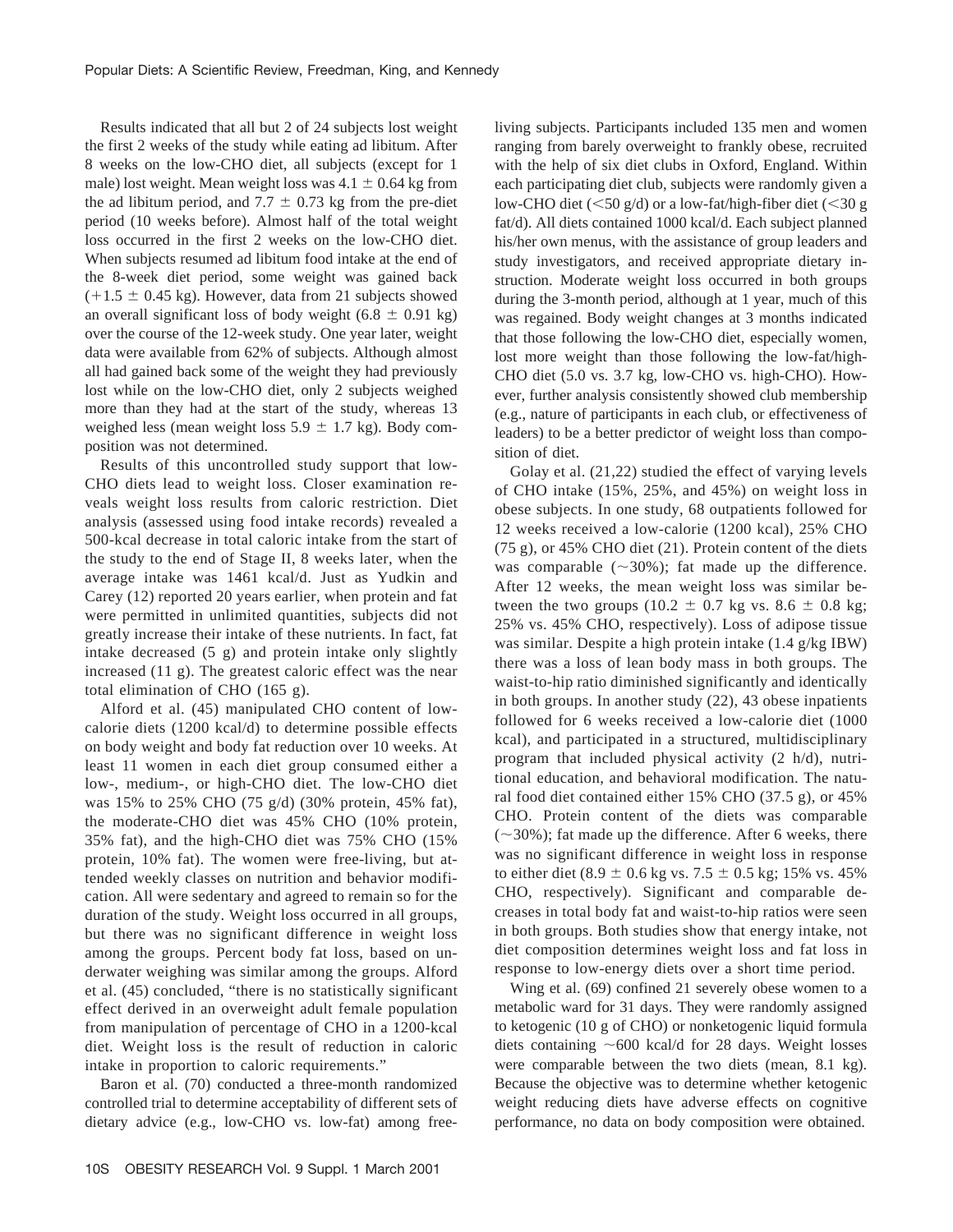| <b>Nutrient</b>                 | Atkins'<br>induction | Atkins'<br>ongoing | Atkins'<br>maintenance | Food guide<br>pyramid | RDAs, DRVs,<br>DRIs* |
|---------------------------------|----------------------|--------------------|------------------------|-----------------------|----------------------|
| Total energy (calories)         | 1152                 | 1627               | 1990                   | 1972                  | 2000-2200            |
| Moisture $(H_2O)$ , g           | 682                  | 736                | 1132                   | 1879                  | none                 |
| Total fat, g (% total kcal)     | 75 (59)              | 105(58)            | 114(52)                | 54(24)                | 65(30)               |
| Saturated fat, g                | 29                   | 49                 | 44                     | 17                    | 20                   |
| Monounsaturated fat, g          | 31                   | 36                 | 41                     | 19                    | 20                   |
| Polyunsaturated fat, g          | 6                    | 11                 | 19                     | 15                    | 20                   |
| Cholesterol (mg)                | 753                  | 1115               | 955                    | 154                   | 300                  |
| Total protein, g (% total kcal) | 102(35)              | 134 (33)           | 125(25)                | 90(18)                | 75(15)               |
| Total CHO, g (% total kcal)     | 13(5)                | 35(8.6)            | 95(19)                 | 292 (59)              | 55%-60%              |
| Alcohol, g                      | $\overline{0}$       | $\boldsymbol{0}$   | 14                     | $\overline{0}$        | moderation           |
| Dietary fiber (g)               | 3                    | $\bf{8}$           | 13                     | 22                    | $20 - 35$            |
| Vitamin E (mg)                  | $\mathbf{3}$         | 7                  | 10                     | 40                    | 15                   |
| Vitamin A (RE)                  | 669                  | 2183               | 2231                   | 4140                  | 700                  |
| Thiamin (mg)                    | .5                   | 1.4                | $\cdot$ 7              | 3.8                   | 1.1                  |
| Riboflavin (mg)                 | 1.3                  | 2.5                | 2.0                    | 4.3                   | 1.1                  |
| Niacin (mg)                     | 18                   | 20                 | 25                     | 51                    | 14                   |
| Vitamin $B_6$ (mg)              | 1.2                  | 1.8                | 2.2                    | 5.5                   | 1.3                  |
| Folate $(\mu g)$                | 135                  | 391                | 282                    | 1010                  | 400                  |
| Vitamin $B_{12}$ ( $\mu$ g)     | 8                    | 8                  | 4.3                    | 17                    | 2.4                  |
| Vitamin C (mg)                  | 67                   | 95                 | 226                    | 288                   | 75                   |
| Calcium (mg)                    | 294                  | 1701               | 889                    | 1749                  | 1000                 |
| Phosphorus (mg)                 | 1096                 | 1993               | 1418                   | 1800                  | 700                  |
| Magnesium (mg)                  | 126                  | 294                | 233                    | 425                   | 320                  |
| Iron $(mg)$                     | 10.4                 | 12.6               | 8.7                    | 39                    | 18                   |
| Zinc $(mg)$                     | 15                   | 14                 | 11.7                   | 31                    | 8                    |
| Sodium (mg)                     | 2934                 | 4046               | 3604                   | 2757                  | 2400                 |
| Potassium (mg)                  | 1734                 | 2562               | 3339                   | 4718                  | 3500                 |

**Table 6.** Dr. Atkins' New Diet Revolution: diet analysis compared with the USDA Food Guide Pyramid

*RDAs*, Recommended Dietary Allowances; *DRVs*, Dietary Reference Values; *DRIs*, Dietary Reference Intakes.

Note: Items in bold indicate values different from RDAs, DRVs, and DRIs.

\* RDAs and DRIs used are those of a female, 31–50 years old. Calculated values (DRV) are based on a 2000-kcal diet: 30% total calories from fat, 10% of total calories from saturated, monounsaturated, and polyunsaturated fat, and 15% total calories from protein.

One might argue that because low-CHO diets result in decreased caloric intake, these diets offer an advantage. If subjects lose weight on these diets, or even gain some weight back when the diet ends (57), these diets might still be of long-term benefit. Astrup and Rössner (77) concludes that a greater initial weight loss improves long-term maintenance, so long as the weight loss is followed by 1 to 2 years of an integrated weight maintenance program consisting of dietary change, behavior modification, and increased physical activity.

## *Body Composition Changes*

During the early days of a ketogenic diet, weight loss is partly due to water loss (25,55,78). In contrast, during the early days on a mixed diet, weight loss is primarily due to loss of body fat (23). After several weeks, subjects who stay on a ketogenic diet regain water equilibrium (25). Because they restrict calories, low-CHO diets result in loss of body fat if the diets are maintained for a longer period of time. A 4.5% reduction in body fat was reported in individuals consuming low-CHO diets for 10 weeks (45). Golay et al. (21,22) reported significant body fat reduction (16.8% to 21.6%) in obese subjects consuming 15%, 25%, or 45% CHO isocaloric diets for 6 and 12 weeks. Losses of protein and fat are about the same during a ketogenic diet as during an isocaloric, nonketogenic diet (21,22,25).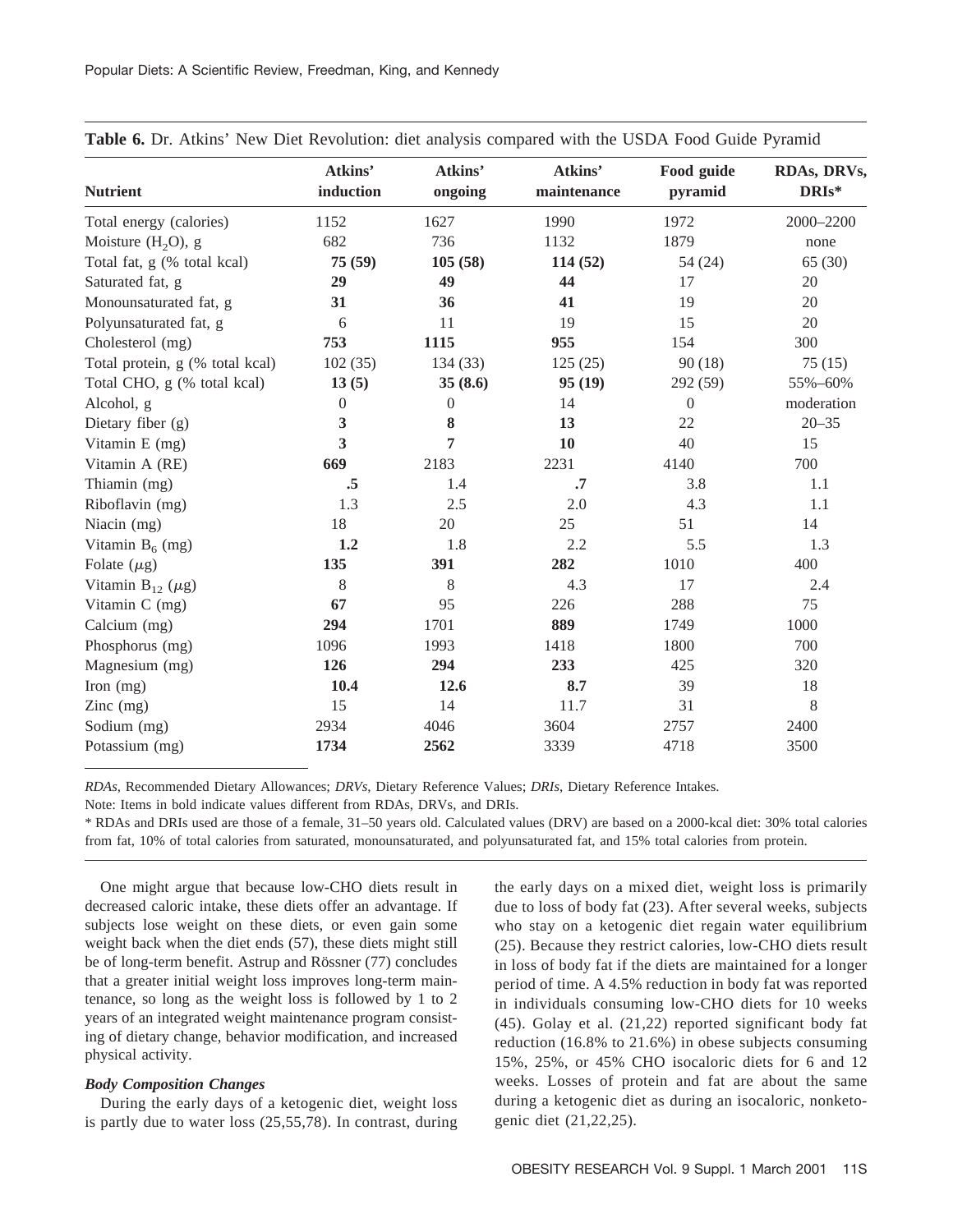**Table 7.** Nutrition analysis of various diets: Carbohydrate Addict's, Sugar Busters!, Weight-Watchers, and Ornish Diets

| <b>Nutrient</b>                 | Carbohydrate<br><b>Addict's diet</b> | <b>Sugar</b><br><b>Busters!</b> | <b>Weight Watchers</b><br>diet | Ornish<br>diet | RDAs, DRVs,<br>DRIs* |  |
|---------------------------------|--------------------------------------|---------------------------------|--------------------------------|----------------|----------------------|--|
| Total calories                  | 1476                                 | 1521                            | 1462                           | 1273           | 2000-2200            |  |
| Moisture $(H_2O)$ , g           | 746                                  | 1696                            | 1200                           | 1993           | none                 |  |
| Total fat, g (% total kcal)     | 89 (54)                              | 44 (26)                         | 42(25)                         | 13(9)          | 65(30)               |  |
| Saturated fat, g                | 35                                   | 11                              | 9                              | $\sqrt{2}$     | 20                   |  |
| Monounsaturated fat, g          | 31                                   | 20                              | 18                             | 3              | 20                   |  |
| Polyunsaturated fat, g          | 15                                   | 9                               | 9                              | 5              | 20                   |  |
| Cholesterol (mg)                | 853                                  | 128                             | 116                            | 4              | 300                  |  |
| Total protein, g (% total kcal) | 84 (23)                              | 89 (23)                         | 73 (20)                        | 48 (15)        | 75(15)               |  |
| Total CHO, g (% total kcal)     | 87(24)                               | 176(46)                         | 207(56)                        | 258 (81)       | 55-60%               |  |
| Alcohol, g                      | $\boldsymbol{0}$                     | 14                              | $\overline{0}$                 | $\mathfrak{2}$ | moderation           |  |
| Dietary fiber (g)               | 8                                    | 25                              | 26                             | 38             | $20 - 35$            |  |
| Vitamin E (mg)                  | 7                                    | 7                               | 29                             | 7              | 15                   |  |
| Vitamin A (RE)                  | 3039                                 | 948                             | 5638                           | 2318           | 700                  |  |
| Thiamin (mg)                    | $\boldsymbol{.8}$                    | 2.4                             | 3.0                            | 1.8            | 1.1                  |  |
| Riboflavin (mg)                 | 1.8                                  | 1.7                             | 3.6                            | 1.5            | 1.1                  |  |
| Niacin (mg)                     | 16.4                                 | 32                              | 37                             | 17             | 14                   |  |
| Vitamin $B_6$ (mg)              | 1.8                                  | 2.6                             | 4.0                            | 2.5            | 1.3                  |  |
| Folate $(\mu g)$                | 176                                  | 377                             | 636                            | 615            | 400                  |  |
| Vitamin $B_{12}$ ( $\mu$ g)     | 6.5                                  | 3.4                             | 11.6                           | 1.0            | 2.4                  |  |
| Vitamin C (mg)                  | 53                                   | 109                             | 207                            | 380            | 75                   |  |
| Calcium (mg)                    | 640                                  | 712                             | 1147                           | 1053           | 1000                 |  |
| Phosphorus (mg)                 | 1150                                 | 1510                            | 1432                           | 1181           | 700                  |  |
| Magnesium (mg)                  | 173                                  | 400                             | 325                            | 477            | 320                  |  |
| Iron $(mg)$                     | 8.2                                  | 20                              | 28                             | 24             | 18                   |  |
| $\text{Zinc}$ (mg)              | 11                                   | 11                              | 23                             | 8              | 8                    |  |
| Sodium (mg)                     | 3192                                 | 4012                            | 2243                           | 3358           | 2400                 |  |
| Potassium (mg)                  | 2479                                 | 3020                            | 3773                           | 4026           | 3500                 |  |

*RDAs*, Recommended Dietary Allowances; *DRVs*, Dietary Reference Values; *DRIs*, Dietary Reference Intakes.

Note: Items in bold indicate values different from RDAs, DRVs, and DRIs.

\* RDAs and DRIs used are those of a female, 31–50 years old. Calculated values (DRV) are based on a 2000 kcal diet based on 30% total calories from fat, 10% of total calories from saturated, monounsaturated, and polyunsaturated fat, and 15% total calories from protein.

**Evidence Statement:** In the short-term, low-CHO ketogenic diets cause a greater loss of body water than body fat. Water weight is regained when the diet ends. If the diet is maintained long-term, it results in loss of body fat. Evidence Category C.

In conclusion, calories count, and low-CHO diets fail to confer a metabolic advantage with respect to body weight or body composition.

## **2. Nutritional Analysis**

- What is the nutritional profile of high-fat, low-CHO diets?
- Do these diets provide adequate levels of nutrients, based on current dietary recommendations?

Tables 6 and 7 are nutritional analyses of 1-day menus of popular diets (presented in Tables 8 and 9), and a diet based on the USDA Food Guide Pyramid. Menus came from books (48, pp. 338–340; 49, pp. 147–164; 50, pp. 209–217) and a representative diet based on the Food Guide Pyramid.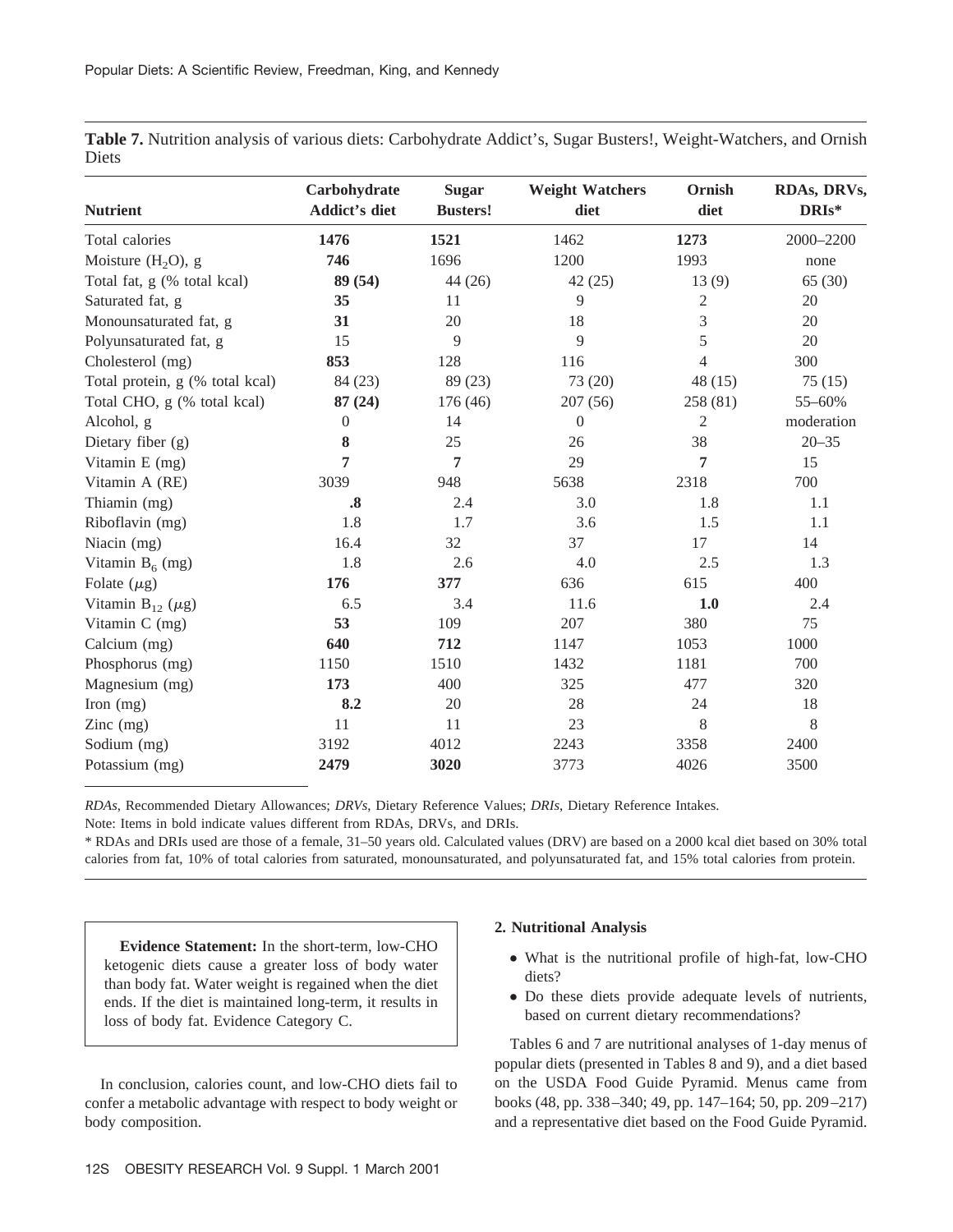| <b>Meal</b> | <b>Atkins' induction</b>                                                                                                                                              | Atkins' ongoing                                                                                                                 | <b>Atkins' maintenance</b>                                                                                                                                                                               | <b>Food Guide Pyramid</b>                                                                                                                                    |
|-------------|-----------------------------------------------------------------------------------------------------------------------------------------------------------------------|---------------------------------------------------------------------------------------------------------------------------------|----------------------------------------------------------------------------------------------------------------------------------------------------------------------------------------------------------|--------------------------------------------------------------------------------------------------------------------------------------------------------------|
|             | Breakfast • 2 scrambled eggs<br>• 2 strips bacon<br>• Decaffeinated coffee                                                                                            | • 3 egg Western omelet<br>(with milk, butter,<br>peppers, onions, ham)<br>• 3 oz. tomato juice<br>• 2 CHO g bran crisp<br>bread | $\bullet$ 2 egg spinach & cheese<br>omelet<br>• 2 CHO g bran crisp<br>bread, 1 T butter<br>$\bullet$ 1/2 cantaloupe                                                                                      | • 1 C orange juice<br>• 1 C Total cereal with 3/4<br>C skim milk<br>• Coffee with 1 oz. $1\%$<br>milk                                                        |
| Snack       |                                                                                                                                                                       |                                                                                                                                 |                                                                                                                                                                                                          | • 6 oz. apple juice                                                                                                                                          |
| Lunch       | • Bacon (1 slice)<br>cheeseburger (4 oz; 1<br>oz cheese)<br>• Small salad (no dressing) • Iced tea<br>• Seltzer water                                                 | • Chef's salad with 1 hard- • 4 oz. roast chicken<br>boiled egg, 2 oz. ham, 1                                                   | $\bullet$ 2/3 C broccoli<br>oz. cheese, 2 oz. chicken • Green salad with creamy<br>Italian dressing                                                                                                      | • Turkey sandwich (3 oz.<br>meat, 1 T mayonnaise,<br>tomato)<br>• 10 baby carrots<br>$\bullet$ 1 C milk (1%)                                                 |
| Snack       |                                                                                                                                                                       |                                                                                                                                 | • 1 C deep-fried pork<br>rinds                                                                                                                                                                           | • 10 saltine crackers<br>$(low-salt)$<br>• 6 oz. V-8 (no-salt added)                                                                                         |
| Dinner      | · Clear consommé<br>$\bullet$ 1.5 C shrimp salad<br>$\bullet$ Steak (4 oz)<br>• Salad with dressing<br>• 1 C Sugarless Jell-O<br>with 1 T whipped<br>sugar-free cream | • 3 oz. poached salmon<br>$\bullet$ 3/4 C spinach<br>• $1/2$ C strawberries with<br>1 T heavy whipping<br>cream                 | • Salad w/tomatoes,<br>onions, carrots<br>• 1 C green beans<br>• 1/2 small baked potato<br>w/sour cream, chives<br>• 5 oz. loin of yeal<br>$\bullet$ 1 C fresh fruit salad<br>$\bullet$ 5 oz. white wine | • 3 oz. Atlantic salmon<br>$\bullet$ 1/2 C rice<br>$\bullet$ 1/2 C zucchini<br>w/parmesan cheese<br>• 1 slice whole wheat bread<br>with 1 T canola margarine |
| Snack       |                                                                                                                                                                       | • 4 oz. Swiss cheese, 3<br>slices of bacon, fried                                                                               |                                                                                                                                                                                                          | • 6 gingersnaps, 1 banana<br>$\bullet$ 1/2 C chocolate ice cream                                                                                             |

**Table 8.** Dr. Atkins' New Diet Revolution: menu items compared to the USDA Food Guide Pyramid

Diets are compared with current Recommended Dietary Allowances (RDAs) and Dietary Reference Intakes (DRIs). All food records were analyzed using the USDA 1994 to 1998 Continuing Survey Nutrient Database.

Analyses reveal high-fat, low-CHO diets are also low in calories (e.g., 1152 to 1627 kcal/d). The Atkins' Maintenance Diet, to be followed after weight loss, provides 1990 kcal/d.

Low-CHO diets are high in fat, especially saturated fat, and cholesterol. They are also high in protein (mainly animal), and provide lower than recommended intakes of vitamin E, vitamin A, thiamin, vitamin  $B_6$ , folate, calcium, magnesium, iron, potassium and dietary fiber.

**Evidence Statement:** High-fat, low-CHO diets are nutritionally inadequate, and require supplementation. Evidence Category C.

Low-CHO diets are often referred to as high-protein or high-fat diets because of the high percentage of calories from

protein (25% to 30%) and fat (55% to 60%). Because overall caloric intake decreases on low-CHO diets, and consumption of protein and fat is self-limiting (11), the absolute amount of protein and fat is not as high as these percentages imply. However, the absolute amount of these nutrients are higher in low-CHO as compared with the typical American diet (105 g vs. 82.5 g of protein and 94 g vs. 85 g of fat, low-CHO vs. American diet, respectively) (Table 3). When low-CHO diets are compared with moderate-fat, balanced nutrient reduction diets, they provide twice as much protein and 2.4 times more fat at the same caloric level.

## **3. Metabolic and Adverse Effects**

- What are the metabolic effects of high-fat, low-CHO diets?
- Will these diets correct the complications of diabetes, heart disease, and high blood pressure?
- What effects, if any, do these diets have on bone health, cancer risk, and renal function?
- Are there any adverse effects when consuming these diets?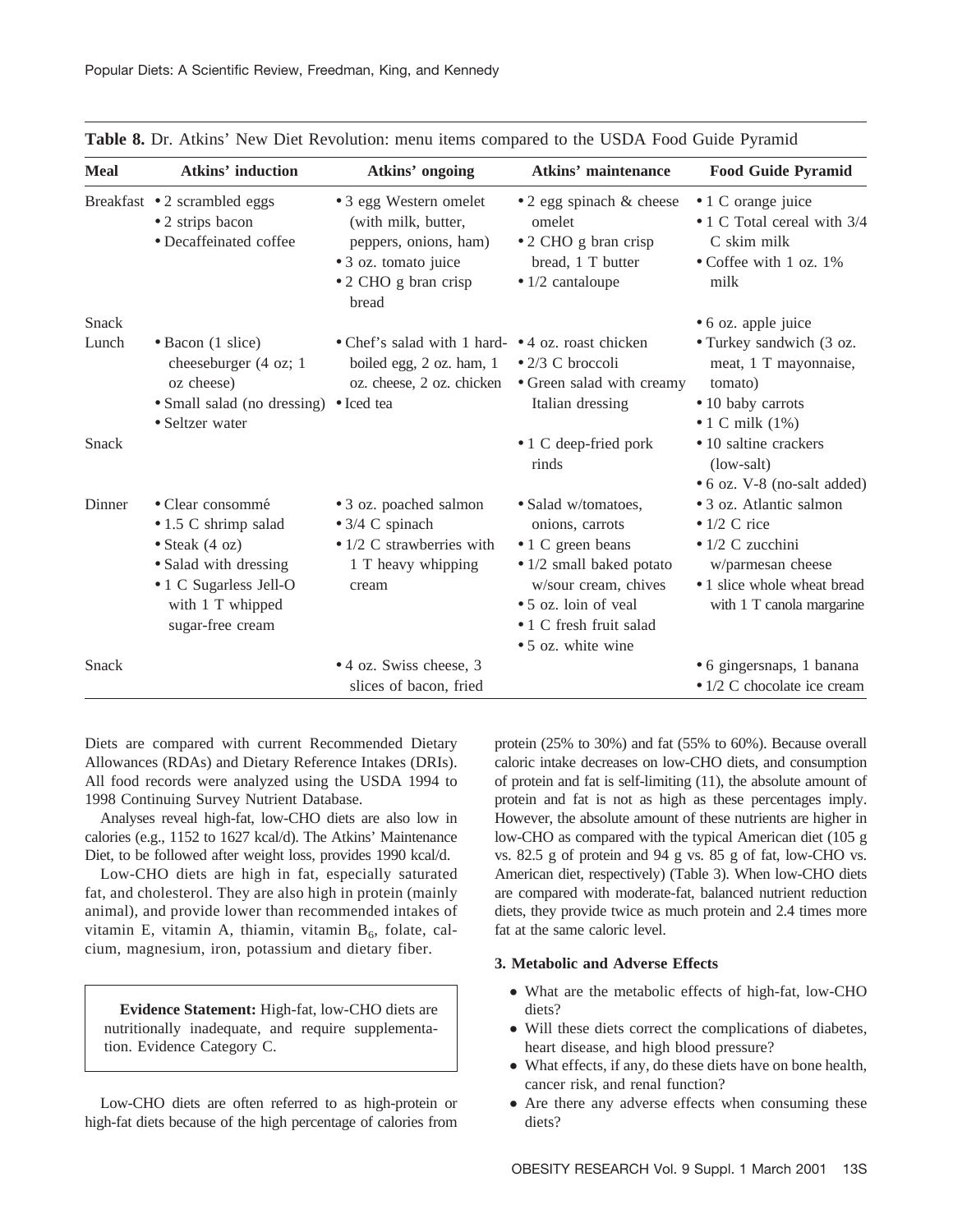A number of different metabolic effects have been reported for high-fat, low-CHO diets. The most common is ketosis, as measured by increased urinary ketones (24,57,58,60,63,69,79). Ketogenic diets usually have less than 20% calories from CHOs (80). Because many of these are also low calorie, average CHO intake is 50 to 100 g/d. All popular low-CHO diets recommend  $<$ 100 g of CHO per day. Ketogenic diets may cause a significant increase in blood uric acid concentration (57,60,63,67,78).

Other metabolic effects range from decreased blood glucose and insulin levels, to altered blood lipid levels (Table 10). Many of these effects (e.g., decreased LDL and HDL cholesterol) may be the consequence of weight loss, rather than diet composition, especially considering that the absolute amount of fat consumed on the low-CHO diet may be similar to that consumed before the diet (Table 3).

**Evidence Statement:** High-fat, low-CHO diets result in ketosis. Evidence Category B.

**Evidence Statement:** Low-CHO diets that result in weight loss may also result in decreased blood lipid levels, decreased blood glucose and insulin levels, and decreased blood pressure. Evidence Category C.

Possible effects of such high saturated fat diets on endothelial dysfunction need to be assessed. It has been proposed that a single high-fat meal transiently impairs conduit vessel endothelial function (81). However, this hypothesis has been recently challenged (82).

If excess weight causes complications of diabetes, heart disease, and high blood pressure, then individuals who lose weight on low-CHO diets, and maintain weight loss, may see health benefits. However, no data support long-term adherence to such diets, and high-fat, low-CHO diets contradict all governmental and nongovernmental dietary recommendations with respect to reducing risk, or treating such conditions.

## *Bone Health, Cancer Risk, and Renal Function*

The potential effect of low-CHO diets on bone health is an important consideration. In a study of diet and osteoporosis, Wachman and Bernstein (83) hypothesized the role of the skeleton in acid-base homeostasis in adults, observing a reservoir of alkaline salts of calcium as key to the regulation of pH and plasma bicarbonate concentrations (see also 84–86). New (87), after reviewing other studies showing that acidification increases the activity of osteoclasts and inhibits that of osteoblasts, concluded that a diet high in meat but low in fruits and vegetables could lead to bone loss. Barzel and Massey (88) concluded that excessive dietary protein from foods with high potential renal acid load leads to calciuria, which adversely affects bone, unless buffered by the consumption of alkali-rich foods (e.g., fruits and vegetables). Recently, New et al. (89) found that potassium, magnesium, fiber,  $\beta$ -carotene and vitamin C, and a high intake of fruit was important to bone health. Low-CHO diets, often providing inadequate amounts of these nutrients (and foods) may pose long-term risks to the skeleton.

The effect of high protein intake on renal function during weight loss induced by high- (25%) vs. low-protein (12%), moderate-fat (30%) diets in overweight subjects over 6 months was assessed by Skov et al. (90). Protein intake in the low-protein group decreased from 91 to 70 g/d, and increased from 91 to 108 g/d in the high protein group. Results indicate moderate changes in dietary protein intake caused adaptive alterations in renal size and function without indications of adverse effects. However, CHO content of diet was not restricted (e.g., 45% or 58%) so this study did not directly speak to the issue of a high-protein, high-fat, and low-CHO diet. For further information on metabolic consequences of high-protein intake see Metges and Barth (91).

Finally, low-CHO diets are often low in fruits, vegetables, and dietary fiber. This raises the specter of increased cancer risk if such diets are consumed long-term (92–95). However, because no long-term consumption data exist, it is currently impossible to assess cancer risk in individuals consuming low-CHO diets.

#### *Adverse Effects*

Few clinically significant adverse effects have been reported in subjects consuming high-fat, low-CHO diets. Some reported side effects include bad taste in mouth (57), constipation (70), diarrhea (49,56,72), dizziness (66), halitosis (57), headache (66), insomnia (49), nausea (56,66,74), thirst (57), and tiredness, weakness, or fatigue (49,56,57,64,74).

Only one study assessed cognitive effects of low-CHO diets (69). Performance on attention tasks did not differ as a function of diet. Performance on the trail making task, a neuropsychological test that requires higher order mental processing and flexibility, was adversely affected by the ketogenic diet. Worsening of performance was observed primarily between baseline and Week 1 of the diet.

## **4. Hunger and Appetite:** *Compliance, CHO Cravings, and Addiction*

- Do low-CHO ketogenic diets decrease hunger?
- What data support compliance to a low-CHO diet?
- Are CHOs addictive?

Dietary adherence is one of the most difficult challenges faced by obese dieters (54). The stronger the feeling of hunger, the greater the urge to break the diet. If diet com-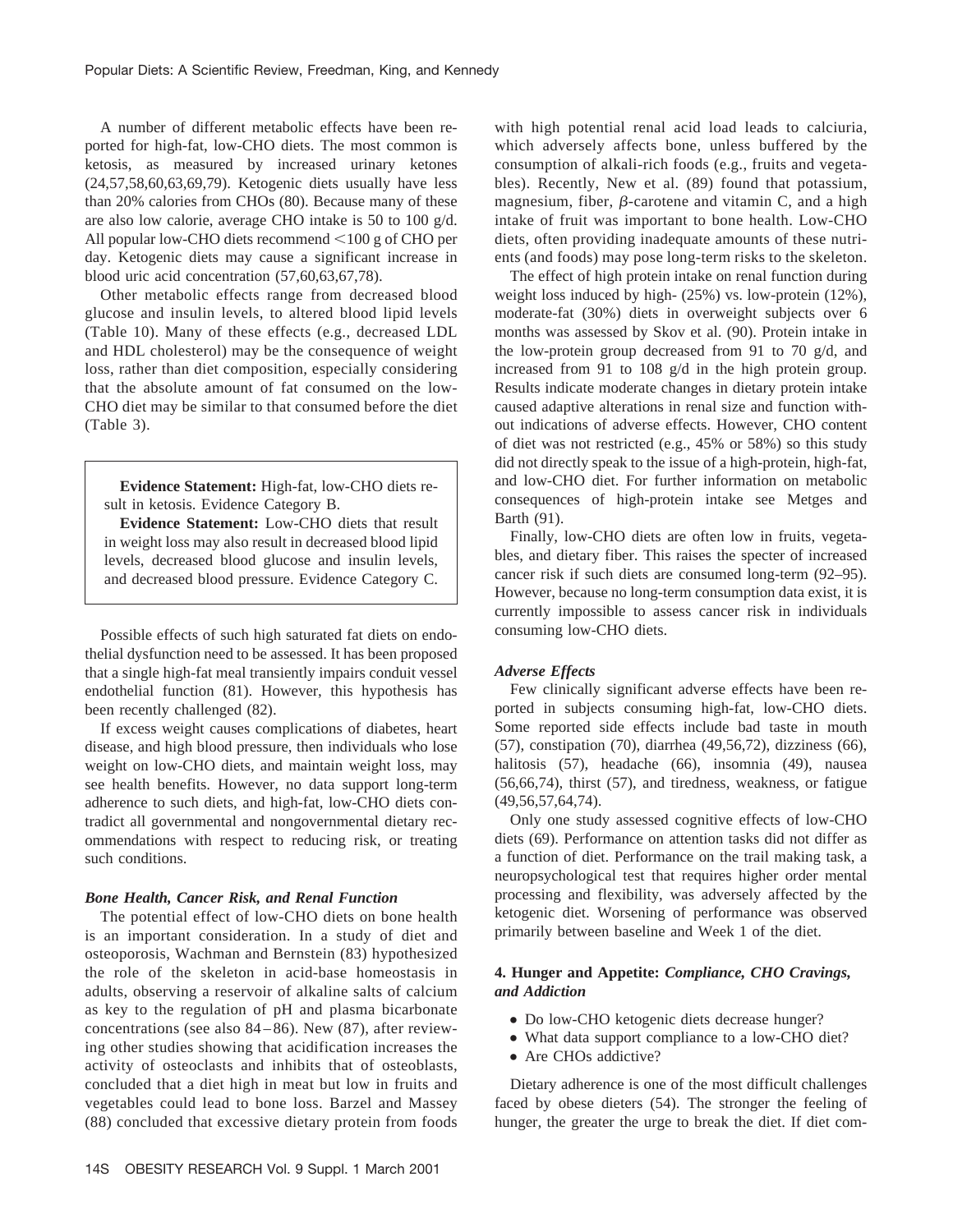| <b>Meal</b> | <b>Carbohydrate Addict's</b>                                                                                                                                               | <b>Sugar Busters!</b>                                                                                                                                                                                   | <b>Weight Watchers diet</b>                                                                                                                                   | Ornish diet                                                                                                                                                                                                                                                                                                                                    |
|-------------|----------------------------------------------------------------------------------------------------------------------------------------------------------------------------|---------------------------------------------------------------------------------------------------------------------------------------------------------------------------------------------------------|---------------------------------------------------------------------------------------------------------------------------------------------------------------|------------------------------------------------------------------------------------------------------------------------------------------------------------------------------------------------------------------------------------------------------------------------------------------------------------------------------------------------|
|             | Breakfast $\bullet$ 3 egg onion-cheese (1)<br>oz. cheese) omelet<br>(made with whole milk<br>and margarine)<br>• 2 sausage links<br>• Coffee or tea                        | $\bullet$ 3/4 C grapefruit juice<br>• 1 pkg instant oatmeal,<br>$2/3$ C skim milk<br>$\bullet$ Coffee                                                                                                   | • 1 oz. Total Corn flakes,<br>1/2 C non-fat milk<br>• 1 slice whole wheat<br>bread, 1 pat margarine<br>• orange                                               | $\bullet$ 1/2 grapefruit<br>• 1 package oatmeal, 1 oz.<br>raisins<br>$\bullet$ 1 C skim milk<br>· Brewed tea                                                                                                                                                                                                                                   |
| Snack       | • None allowed                                                                                                                                                             | • 3 rye crispbread with 1<br>T peanut butter                                                                                                                                                            | $\bullet$ 1 apple                                                                                                                                             | • apple                                                                                                                                                                                                                                                                                                                                        |
| Lunch       | salad (mayonnaise,<br>scallion and eggs)<br>$\bullet$ 1 C salad                                                                                                            | • 1/2 C water-packed tuna • Turkey (3 oz.) sandwich<br>on whole wheat bread<br>with mustard, lettuce,<br>tomato<br>· Diet cola                                                                          | • 2 oz. roast beef on rye<br>bread<br>• 2 raw carrots<br>· tossed green salad, low-<br>calorie French dressing<br>· 1 cup non-fat milk<br>$\bullet$ 10 grapes | $\bullet$ 1 corn tortilla, 2 T salsa,<br>1/2 C black beans,<br>1/2 C canned tomatoes,<br>onions, 1/4 C green<br>peas<br>• 1 C salad, 1/4 cantaloupe                                                                                                                                                                                            |
| Snack       | • None allowed                                                                                                                                                             | • Apple                                                                                                                                                                                                 | • 1 ounce almonds<br>$\bullet$ 1 fig bar                                                                                                                      |                                                                                                                                                                                                                                                                                                                                                |
| Dinner      | • 3 oz. steak<br>• Baked potato with sour<br>cream and chives<br>• 1.5 C salad with 1 T<br>buttermilk dressing, 1<br>raw carrot<br>$\bullet$ 1/2 butter pecan ice<br>cream | • 4 oz. pork tenderloin<br>broiled with chopped<br>onion<br>$\bullet$ 1/2 C brown rice made<br>with fat-free chicken<br>broth<br>$\bullet$ 1/2 C green beans<br>$\bullet$ 1 C salad<br>• 5 oz. red wine | • 1 C beef bouillon soup;<br>2 saltines<br>• 2.5 oz. salmon, broiled<br>• 3/4 C zucchini<br>$\bullet$ 1/2 baked potato                                        | • 1 C brown rice with<br>1/4 C tofu, stir-fry<br>vegetables $(1/2)$ C<br>broccoli, 1/8 C cabbage,<br>3 scallions, 1/8 C bean<br>sprouts, 1/8 C peppers,<br>$1/4$ C snow peas, $1/8$ C<br>carrots); teriyaki sauce,<br>2 oz. cooking wine, 1/4<br>t sesame seeds, 1/4 C<br>pineapple<br>• 1 C salad with no-oil<br>salad dressing<br>• 1 orange |
| Snack       | • None allowed                                                                                                                                                             | $\bullet$ 12 nuts (mixed)                                                                                                                                                                               | $\bullet$ 1/2 C chocolate ice<br>cream<br>$\bullet$ 1/2 C non-fat milk                                                                                        | $\bullet$ 1/2 C strawberries                                                                                                                                                                                                                                                                                                                   |

**Table 9.** Menu items of various diets: Carbohydrate Addict's Diet, Sugar Busters!, Weight Watchers, and Ornish Diets

position affects feelings of hunger, it may influence the ability of patients to adhere to the weight-loss regimen. Atkins claims the low-CHO diet is a revolution because no hunger is experienced (48, pp. 112–113). Individuals are allowed to eat as much protein and fat as they desire as long as they avoid CHOs. Atkins believes this combination of nutrients has a high satiety value and results in individuals eating less (and losing weight). In studies lasting up to 16 weeks, data indicate subjects consuming low-CHO diets decrease food intake and lose weight (Tables 5a,b). Young et al. (64) found each of the low-CHO levels (30 g to 104

g/d) effective in controlling hunger, and that hunger was not a problem after the first week. Cedarquist et al. (65) wrote "subjects had a feeling of well-being and satisfaction. Hunger between meals was not a problem." Krehl et al. (63) reported the highest level of satiation on a 12-g CHO diet with a 70:30 ratio of fat to protein compared with diets having 60:40, 50:50; 40:60; or 30:70 ratios. (Note: this 70:30 ratio is close to the Atkins' ongoing weight loss phase, which has a ratio of fat to protein of 60:30.).

Not all studies support these findings. Baron et al. (70) found that low-CHO dieters complained of hunger with the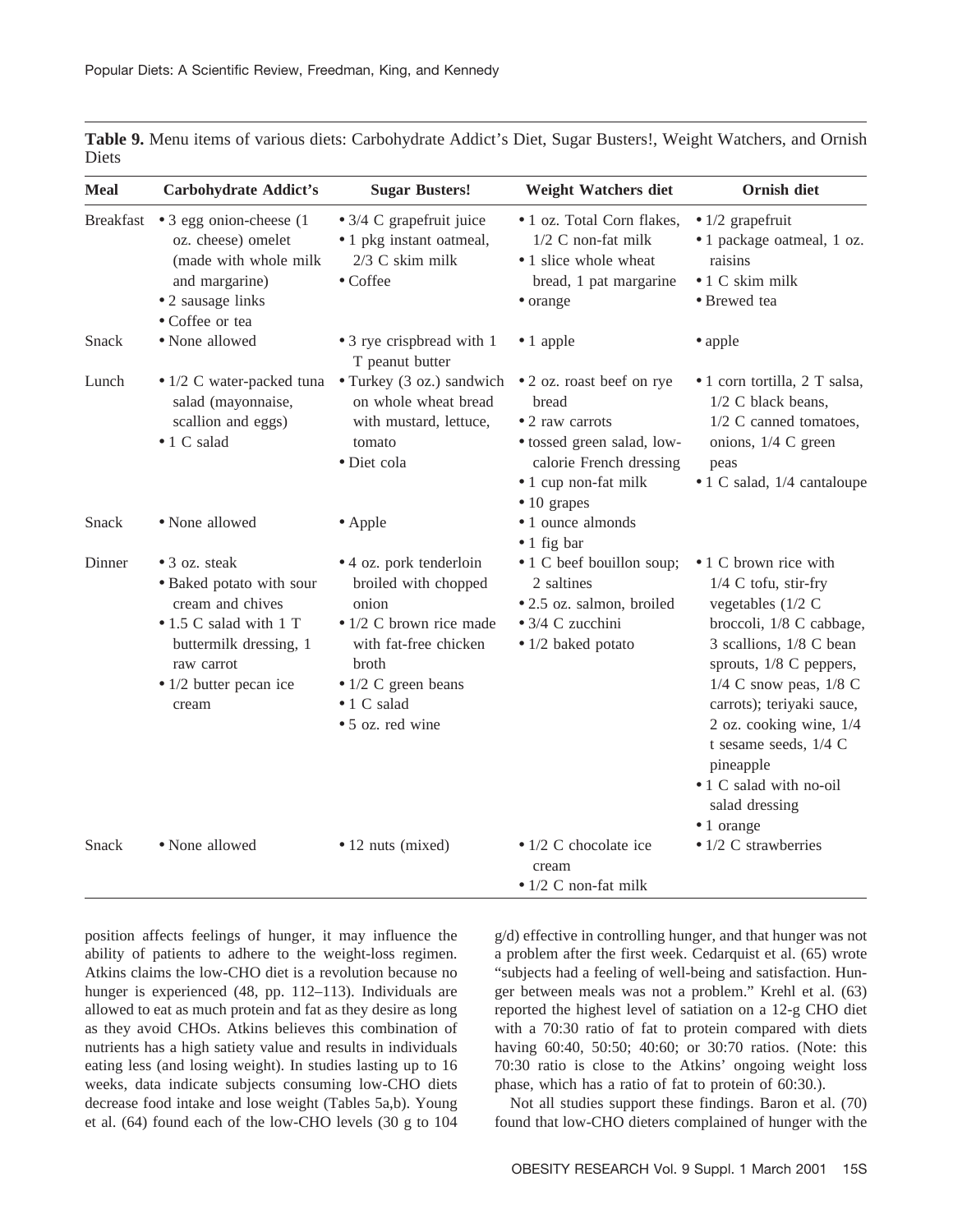| <b>Clinical measure</b> | <b>Increased</b> | <b>Decreased</b>                 | No change                |
|-------------------------|------------------|----------------------------------|--------------------------|
| Blood uric acid         | 57,60,63,67      |                                  | 11                       |
| Blood glucose           |                  | 21,22,60,67                      | 24                       |
| Blood insulin           |                  | 21,22,60                         |                          |
| Blood glucagon          |                  | 60                               |                          |
| Glucose tolerance       |                  |                                  | 60,79                    |
| SGOT                    | 67               |                                  |                          |
| <b>SGPT</b>             | 67               |                                  |                          |
| Serum albumin           | 60               |                                  |                          |
| Blood urea nitrogen     | 45               |                                  | 79                       |
| Sodium balance          |                  | 62                               | 63,64                    |
| Potassium balance       |                  | 64                               | 63                       |
| Blood cholesterol       | 56               |                                  | 11,57                    |
| HDL cholesterol         |                  | $21,57$ [women only], 60         | $22,57$ [women only], 60 |
| LDL cholesterol         | 57 [women only]  |                                  | 60                       |
| <b>Blood TG</b>         |                  | 21,45,57 [men only], 60,61,63,67 | 11,56                    |
| Blood pressure          |                  | 22,67                            |                          |
|                         |                  |                                  |                          |

**Table 10.** Reported metabolic effects of low-CHO, ketogenic diets

Blank cells indicate no published data; numbers refer to studies cited.

same frequency as low-fat dieters. Worthington (66) reported no difference in acceptability, appetite, or satiety after 2 weeks on either low-CHO or balanced diets, and ketosis did not suppress appetite. Rosen et al. (96,97) found no support for the idea that a minimal-CHO, protein-supplemented fast (800 kcal; 58% protein, and 42% fat) decreases appetite and elevates mood in comparison with an isocaloric CHO-containing diet that minimized ketosis. Thus, the effect of low-CHO diets on hunger and satiety remains controversial.

#### *Compliance*

Although compliance was not directly assessed, some data indirectly apply to this issue. Kekwick and Pawan (24) fed patients low-calorie diets containing either 90% calories from fat, protein, or CHOs. They noted, "Many of these patients had inadequate personalities. At worst they would cheat and lie, obtaining food from visitors, from trolleys touring the wards, and from neighboring patients. (Some required almost complete isolation). A few found the diet so trying they could not eat the whole of their meals. When this happened, the rejected part was weighed, and the equivalent calories and foodstuffs were added to a meal later in the day. A considerable number of failures in discipline were discarded." Rabast et al. (67,68), who studied subjects on a metabolic ward receiving low-calorie, low-CHO liquid formula diets, reported that after 30 days, "conditions for comparative investigations were no longer met because the two groups were declining rapidly." No explanation for dropouts was given.

Most studies on low-CHO diets (or of subjects receiving advice to consume low-CHO diets) were of short duration and had small sample sizes (Tables 5a,b). Of studies published over the last 44 years, those that lasted 9 weeks or longer included a total of 76 subjects (21,45,57,64,65).

#### *Are CHOs Addictive?*

Some authors state that "CHOs are addictive" (50,51). Furthermore, they speculate that hyperinsulinemia prevents a rise in brain serotonin, leading the CHO craver to feel hungry and eat more CHOs. This vicious cycle of hunger, CHO craving, CHO consumption, and hyperinsulinemia is proposed to be the underlying cause of obesity (50,51). Some confuse the matter further by stating, "certain people have a natural, overwhelming desire for CHO that doesn't correlate to hunger. These people in all likelihood have a genetic predisposition toward CHO craving . . . which can be reduced for some by embarking on a low-CHO diet" (51, p. 118). The latter suggests that a change in dietary composition will override a purported genetic defect. Research has not substantiated any of these contentions.

Wurtman (98) characterized self-selected, obese, "CHO cravers" by their powerful and frequent cravings for and consumption of foods rich in CHO over those high in protein, especially during the afternoon snacking period. This snacking among obese CHO-cravers represents a variable that contributes to excess caloric intake (and weight), and became the basis for *The Carbohydrate Addict's Diet* (50). This diet limits daily food intake to two "Complementary" high-fiber, low-fat, low-CHO meals (how is that pos-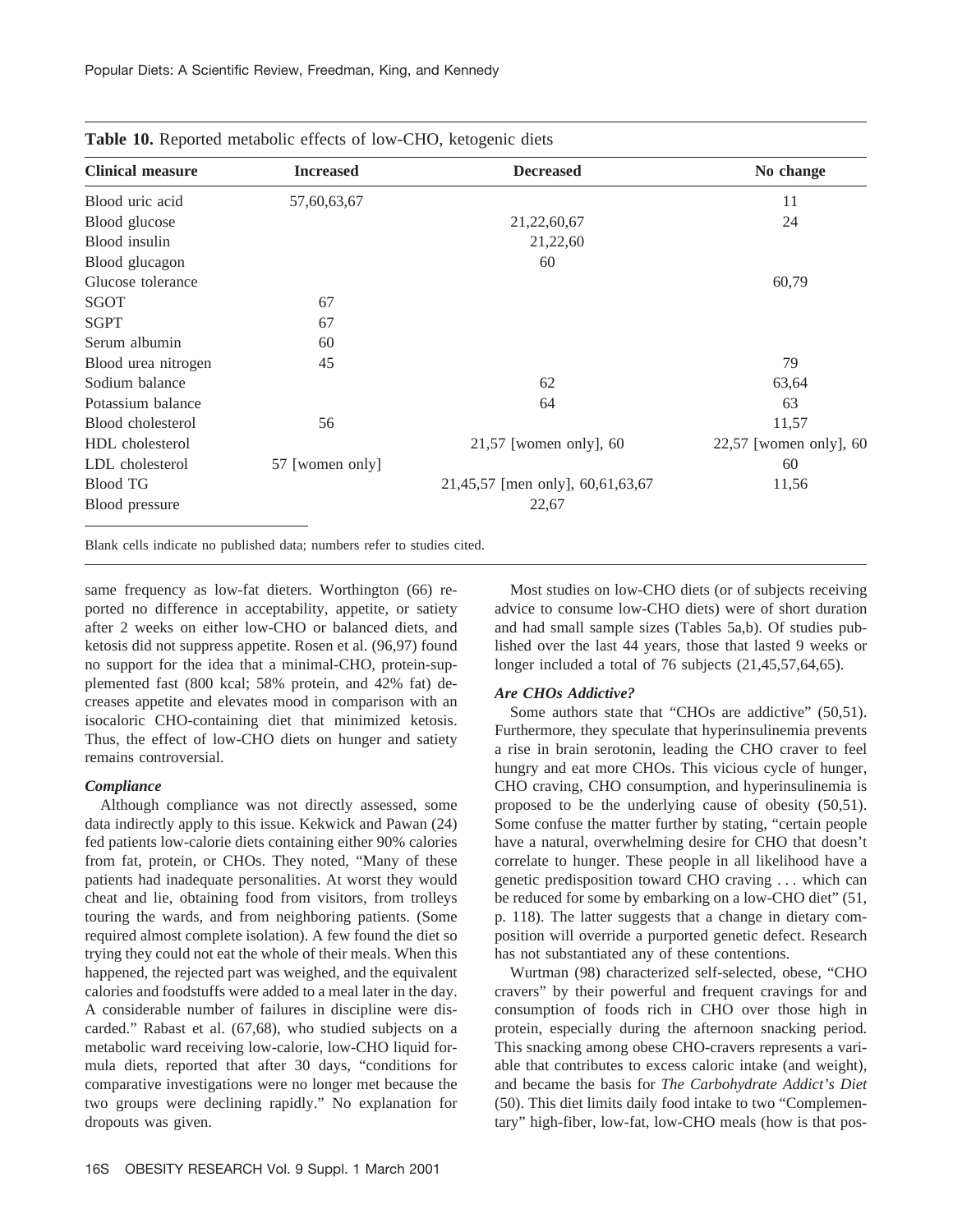sible?) and one "Reward Meal" of unlimited quantity or quality, consumed within 60 consecutive minutes. No snacks are allowed. The authors claim that eating "Complementary Meals" fools the body into producing less insulin, relative to what it would have produced if CHOs were consumed at each meal. The claim that insulin output will be low no matter what is consumed at the "Reward Meal" so long as it is limited to 1 hour (50, p. 96) is unsubstantiated (and if true, potentially dangerous). This diet works simply because eliminating snacks and after-dinner eating results in decreased caloric intake.

If CHO cravings were due to decreased serotonin, then drugs that increase serotonergic output should alleviate cravings and result in decreased food intake. Early studies with the serotonergic drug fenfluramine showed effectiveness in decreasing CHO intake (99). However, the effect was not limited to CHO; it resulted in decreased intake of protein as well (100). Toornlivet et al. (101,102) demonstrated that obese CHO cravers and non-CHO cravers responded similarly to treatment with fenfluramine with respect to eating behavior and weight loss. Although the evidence may be interpreted to provide support for the existence of a self-medication effect among a large segment of obese individuals, the mechanism by which CHO mediates this effect has not yet been identified. Furthermore, a more likely interpretation is that some people simply have an unusually large appetite (i.e., they are cravers). Drewnowski (103) has pointed out that the so-called "sweet-tooth" characterizing CHO cravers is just as much a "fat-tooth" because the foods typically selected are high in both CHO (often sugar) and fat. Thus, the effect of low-CHO diets on hunger, appetite, and satiety need further study.

#### **4a. Role of Insulin in Obesity**

- Is overproduction of insulin, driven by high CHO intake, the cause of the metabolic imbalance that underlies obesity?
- If so, can obese, hyperinsulinemic individuals lose more weight on low-CHO diets as compared with high-CHO diets?
- Does leptin interact with insulin in regulation of appetite and body weight?

Dietary CHO, as well as dietary protein, increases insulin secretion. The hyperinsulinemia of obesity may be the result of dietary factors, genetic factors (e.g., "thrifty genotype") or secondary adaptation to insulin resistance (31). Increased appetite and consequent overconsumption may drive increased insulin, but as body weight increases, and insulin resistance develops, this too will drive increased insulin secretion.

The relationship between insulin resistance and weight gain yield conflicting results (104). Swinburn et al. (105) and Schwartz et al. (106) indicated that insulin resistance and hyperinsulinemia predicted decreased weight gain over 3 years in glucose-tolerant adult Pima Indians. In contrast, Sigal et al. (107) reported hyperinsulinemia predicts increased weight gain. However, this study was questioned on the basis of subject sampling and methodology (33). Even if hyperinsulinemia is the cause of the metabolic imbalance, is there evidence to show that low-CHO diets are better for weight loss than high-CHO diets?

Energy restriction, independent of diet composition (e.g., 15% to 73% CHO) improves glycemic control (21,31–33). The ability to lose weight on a calorically restricted diet over a short-time period does not vary in obese healthy women as a function of insulin resistance or hyperinsulinemia (104). Although diet composition may play a role in absolute reduction in blood insulin levels, weight loss seems to be independent of such changes. For example, Golay et al. (21) reported subjects consuming isocaloric diets (1000 kcal) containing 15% CHO had significantly lower insulin levels as compared with those consuming 45% CHO, yet there was no difference in weight loss between the two groups. In another study, isocaloric diets (1200 kcal) containing 25% and 45% CHO resulted in similar reductions in blood insulin levels as well as similar average weight losses (22).

Grey and Kipnis (31) studied 10 obese patients who were fed hypocaloric (1500 kcal/d) liquid-formula diets containing either 72% or 0% CHO for 4 weeks before switching to the other diet. A significant reduction in basal plasma insulin levels was noted when subjects ingested the hypocaloric formula devoid of CHO. Refeeding the hypocaloric, high-CHO formula resulted in a marked increase in the basal plasma insulin. However, patients lost 0.75 to 2.0 kg/wk irrespective of caloric distribution.

The effect of protein vs. CHO on blood insulin levels and subsequent weight loss was assessed by Baba et al. (32), who studied 13 male obese hyperinsulinemic subjects for 4 weeks. They were fed a hypoenergetic diet (comprised of 80% of the person's resting energy expenditure) containing either 25% CHO and 45% protein, or 58% CHO, and 12% protein. Both diets contained 30% calories from fat. Despite the significant, but not different degrees of reductions in blood insulin levels that occurred on both diets, the insulin levels were reduced to within the normal range only in the high-protein group. Although individuals in both groups lost weight, the mean weight loss was significantly higher on the high-protein as compared with the high-CHO diet, a consequence, perhaps, of the higher protein, lower CHO content of the diet.

The optimal macronutrient composition of a weight-reducing regimen in obese hyperinsulinemic patients is the subject of research, but beyond the scope of this article (for more information see Reaven et al. (108)).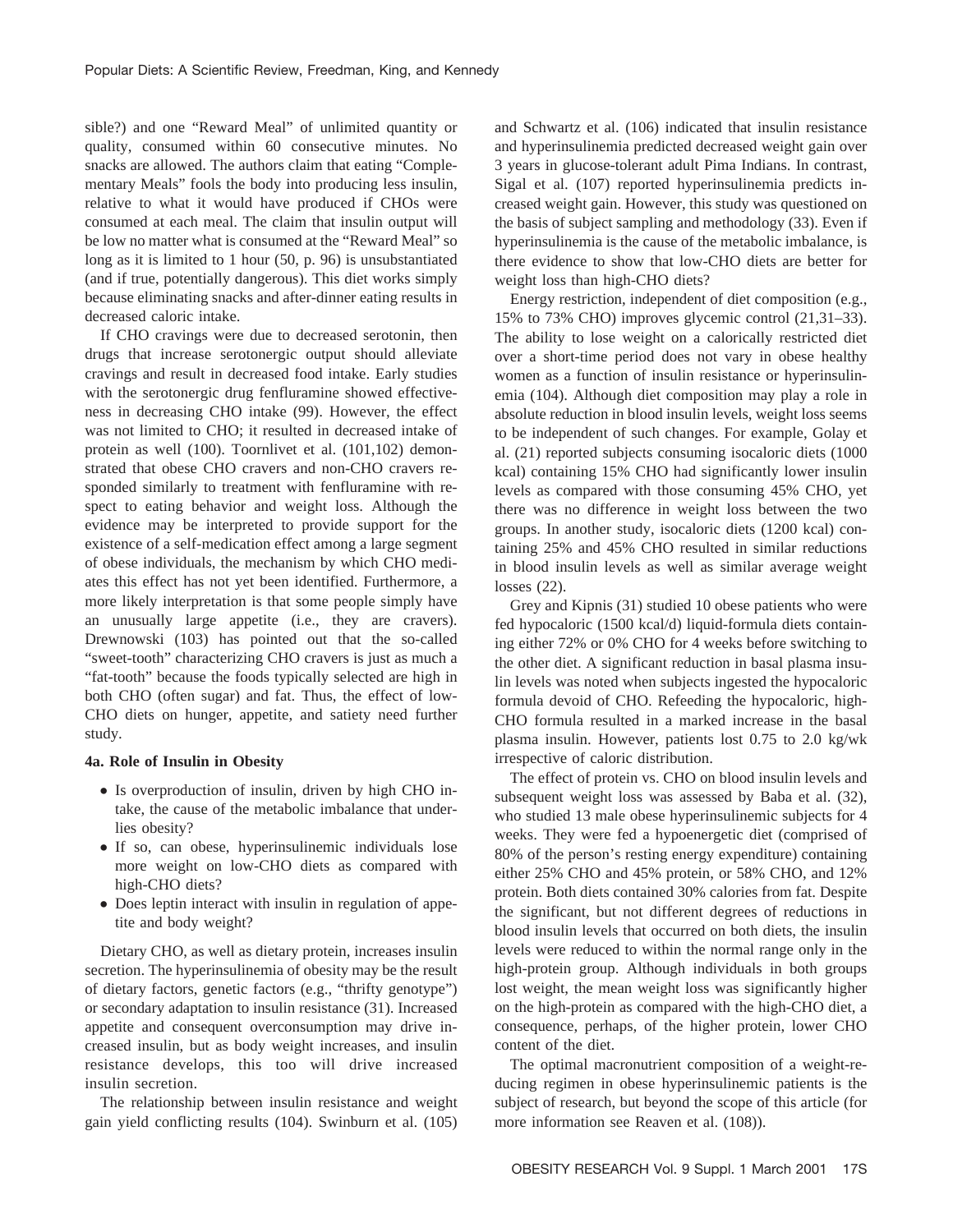# *Insulin and Leptin in the Endocrine Regulation of Appetite and Body Weight*

Insulin and leptin are hormones that act as medium- to long-term regulators of body weight through their actions to decrease food intake and increase energy expenditure (metabolic rate), ensuring that energy intake and energy expenditure is closely matched (109–111).

People who do not produce leptin due to a genetic deficiency, or who have defects in the leptin receptor, have dramatically increased appetites and overeat to the point of becoming massively obese (112,113). The effects of leptin deficiency are ameliorated by the administration of recombinant leptin (114).

Insulin, in addition to its effects in the central nervous system to inhibit food intake, acts in the periphery to ensure the efficient storage of incoming nutrients. The role for insulin in the synthesis and storage of fat has obscured its important effects in the central nervous system, where it acts to prevent weight gain, and has led to the misconception that insulin causes obesity (115). It has recently been shown that selective genetic disruption of insulin signaling in the brain leads to increased food intake and obesity in animals (116) demonstrating that intact insulin signaling in the central nervous system is required for normal body weight regulation.

Insulin also has an indirect role in body weight regulation through the stimulation of leptin (117). Both insulin and leptin are transported into the central nervous system, where they may interact with a number of hypothalamic neuropeptides known to affect food intake and body weight (118).

Insulin and leptin are released and circulate in the bloodstream at levels that are proportionate to body fat content. Secretion and circulating levels are also influenced by amount and type of foods eaten, with decreased concentrations noted during fasting or energy-restricted diets (119,120). The decrease of leptin during a prolonged energy-restricted diet has been shown to be related to increased sensations of hunger (120) suggesting a role for low leptin levels to increase appetite during dieting in humans, and therefore to the predisposition for weight regain after initially successful dieting.

Circulating concentrations of both insulin and leptin, measured over a 24-hour period, are reduced in women consuming high-fat meals (60% fat, 20% CHO) compared with when equicaloric meals high in CHO and low in fat (60% CHO, 20% fat) are consumed (36,37). Increased insulin secretion has been suggested to protect against weight gain in humans (106). Because insulin also stimulates leptin production, which acts centrally to reduce energy intake and increase energy expenditure, decreased insulin and leptin production during the consumption of high-fat diets could help contribute to the obesity promoting effects of dietary fat (42,44,121).

Recent studies show consuming a high-fat diet induces resistance to the actions of leptin to decrease food intake (122,123), and that increased energy intake and weight gain is related to an impairment of insulin transport into the brain (124). Therefore, dietary macronutrient composition affects not only production of insulin and leptin but also may influence their ability to gain access to the brain to signal target neurons. In studies investigating the efficacy and long-term consequences of weight loss diets, it is important to consider the effects of dietary macronutrient content and composition on the production of insulin and leptin, and their actions to regulate energy intake and expenditure.

#### **5. Performance and Physical Activity**

• Does the low-CHO diet affect physical performance?

Although reference is made to physical activity and exercise by proponents of low-CHO diets (48, pp. 260– 267; 49, pp. 187–206; 50, pp.143–144), only one study examined the capacity for moderate exercise in obese subjects after adaptation to a hypocaloric, ketogenic diet. This study was conducted in six slightly to moderately overweight, untrained subjects on a protein-supplemented fast for 6 weeks (e.g., 500 to 750 kcal/d,  $\leq$ 10 g CHO, weight loss, 10.6 kg). Results indicate that subjects adapt to prolonged ketosis and use lipid, rather than CHO, as the major metabolic fuel during prolonged exercise at 60% of maximum oxygen concentration. This shift was confirmed by an respiratory quotient of 0.66 during exercise (125).

Other studies were conducted in physically untrained, but normal weight males who were fed eucaloric low-CHO ( $<$ 20 g/d), high-fat (80%) ketogenic diets, or nonketogenic, low-, medium-, or high-fat diets (15%, 30%, or 55% fat) (126,127). They report diet manipulation, per se, did not effect maximal or submaximal aerobic performance in untrained individuals. However, one cannot extrapolate results from these studies to typically untrained, sedentary, overweight individual consuming low-calorie, low-CHO diets.

# **II. Moderate-Fat, Balanced Nutrient Reduction Diets**

Moderate-fat, balanced nutrient reduction diets contain 20% to 30% fat, 15% to 20% protein, and 55% to 60% CHO. Popular diets in this category include those promoted by commercial weight loss centers (e.g., Weight Watchers, Jenny Craig, Nutri-Systems). These diets have a long history of use, millions of followers worldwide, and are typically based on sound, scientific principles. The DASH diet, diets based on the USDA Food Guide Pyramid, and the National Cholesterol Education Program Step I and Step II Diets also fit into this category if calories are reduced (128).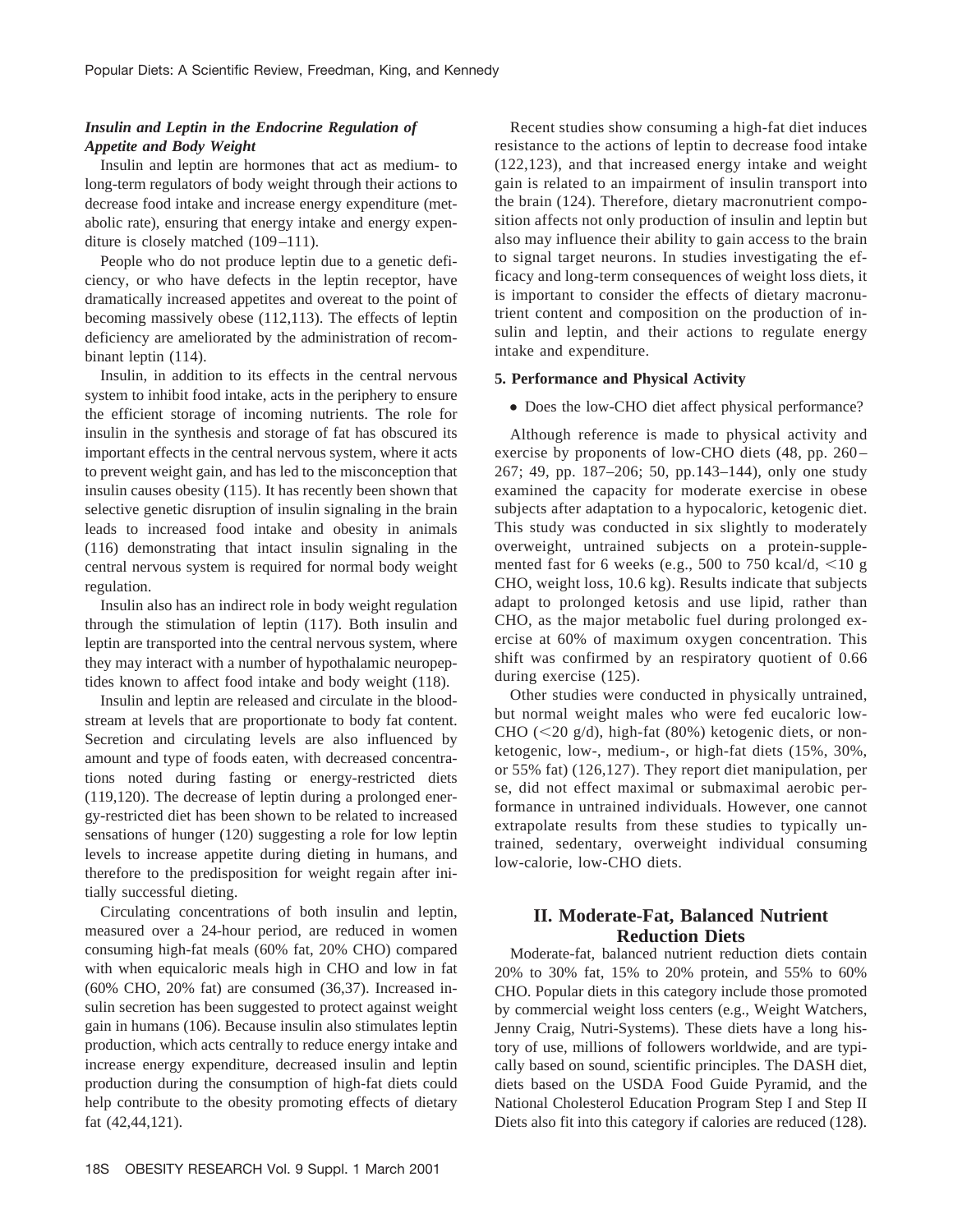| <b>Study</b>       | $\boldsymbol{n}$ | <b>BMI</b>   | <b>Duration</b><br>(weeks) | Fat g<br>$(\frac{0}{0})$ | <b>Energy</b><br>start<br>(kcal) | <b>Energy</b><br>end<br>(kcal) | <b>Energy</b><br>change<br>(kcal) | Weight<br>change<br>(kg) | Weight<br>change<br>(g/day) |
|--------------------|------------------|--------------|----------------------------|--------------------------|----------------------------------|--------------------------------|-----------------------------------|--------------------------|-----------------------------|
| Buzzard (132)      | 17               | 28.6         | 13                         | 35(23)                   | 1840                             | 1365                           | 475                               | $-2.8$                   | $-31$                       |
| Carmichael (133)   | 39               | 35           | $0 - 17$                   | 40(22)                   | 2177                             | 1608                           | (569)                             | $-3.0$                   | $-25$                       |
|                    |                  |              | $17 - 26$                  | 46(25)                   | 2177                             | 1658                           | (519)                             | $-2.6$                   | $-21$                       |
| Golay (22)         | 21               | 38           | $\sqrt{6}$                 | 30(26)                   | $\rm N/A$                        | 1027                           | $\rm N/A$                         | $-7.0$                   | $-167$                      |
| Golay $(21)$       | 37               | 33           | 12                         | 34(26)                   | $\rm N/A$                        | 1178                           | N/A                               | $-9.0$                   | $-100$                      |
| Hammer (134)       | $\overline{4}$   | 37           | 16                         | 37(23)                   | 1934                             | 1450                           | (484)                             | $-5.8$                   | $-52$                       |
| Harvey-Berino (40) | 29               | 30           | 24                         | 45(27)                   | 2171                             | 1477                           | (694)                             | $-11.8$                  | $-70$                       |
|                    | $28\,$           |              | 24                         | 38(21)                   | 1929                             | 1650                           | (279)                             | $-5.2$                   | $-31$                       |
| Insull $(135)$     | 184              | 68.8         | 26                         | 31(21)                   | 1734                             | 1316                           | (418)                             | $-3.16$                  | $-17$                       |
|                    | 173              |              | 52                         | 31(22)                   | 1734                             | 1299                           | (435)                             | $-2.93$                  | $-8$                        |
| Henderson (136)    | 163              |              | 104                        | 34(23)                   | 1734                             | 1355                           | (379)                             | $-1.91$                  | $-3$                        |
| Jeffery (137)      | 39               | 31           | 26                         | 36(23)                   | 1506                             | 1125                           | (391)                             | $-4.6$                   | $-25$                       |
|                    |                  |              | 52                         | 40(26)                   | 1506                             | 1112                           | (394)                             | $-2.1$                   | $-6$                        |
|                    |                  |              | 78                         | 40(26)                   | 1506                             | 1199                           | (307)                             | 0.4                      | $\mathbf{1}$                |
| Knopp $(131)$      | 57               | $28\,$       | 52                         | 63(28)                   | 2395                             | 2019                           | (356)                             | $-2$                     | $-5$                        |
|                    | 55               | 27           | 52                         | 58 (26)                  | 2294                             | 1995                           | (299)                             | $-2$                     | $-5$                        |
|                    | 62               | 28           | 52                         | 52(25)                   | 2281                             | 1917                           | (364)                             | $-6$                     | $-16$                       |
| Pascale (138)      | 15               | N/A          | 16                         | 30(22)                   | 1658                             | 1201                           | (457)                             | $-7.7$                   | $-69$                       |
|                    | 16               |              | 16                         | 31(22)                   | 2024                             | 1246                           | (778)                             | $-7.5$                   | $-67$                       |
| Powell (20)        | 8                | 20%          | 12                         | 26(20)                   | 1642                             | 1163                           | (479)                             | $-5.0$                   | $-60$                       |
|                    | 9                | above IBW    | 12                         | 37(28)                   | 2081                             | 1190                           | (891)                             | $-4.6$                   | $-55$                       |
| Prewitt (139)      | 6                | 38           | $1 - 4$                    | 70(37)                   | 1894                             | 2047                           | 153                               | $-1.5$                   | $-53$                       |
|                    |                  |              | $5 - 20$                   | 58(21)                   | 2047                             | 2428                           | 381                               | $-0.6$                   | $-5$                        |
| Puska (140)        | 35               | 28% body fat | 6                          | 51(23)                   | 2490                             | 2001                           | (489)                             | $-0.7$                   | $-17$                       |
| Rumpler (141)      | $\overline{4}$   | 28% body fat | 4                          | 34(20)                   | 3095                             | 1542                           | (1553)                            | $-5.0$                   | $-178$                      |
| Shah (142)         | 47               | 31           | 26                         | 37(21)                   | 1893                             | 1580                           | (313)                             | $-4.4$                   | $-24$                       |
| Skov (143)         | 23               | 30           | $0 - 13$                   | 80(29)                   | N/A                              | 2533                           | N/A                               | $-5$                     | $-54$                       |
|                    |                  |              | $13 - 26$                  | 86 (29)                  | 2533                             | 2676                           | $143*$                            | $-5$                     | $-27$                       |
| Swinburn (144)     | 49               | 30           | 52                         | 52(26)                   | 2195                             | 1832                           | (369)                             | $-3.1$                   | $-8$                        |

**Table 11.** Relation between dietary fat intake (20% to 30% kcal) and weight change in overweight subjects

*N/A*, Not available.

Adapted from Bray G and Popkin BM (42).

\* Weight loss occurred from 0–13 weeks, and no further weight was lost from 13–26 weeks. Caloric intake was not significantly different during the two time periods. Actual caloric intake is suspect based on methodology.

However, most consumers (and governmental agencies) do not perceive the latter as "popular diets," probably because they are typically promoted for reasons other than weight loss and because they are not promoted as commercial diets. For example, the DASH diet (35) has been shown to reduce hypertension, and the Food Guide Pyramid, in conjunction with the Dietary Guidelines, provides recommendations for healthful eating. Although the main focus of the National Cholesterol Education Program Step I and Step II diets is

the reduction of saturated fat and cholesterol, these diets also promote weight control because obesity contributes to high blood cholesterol in many patients (128).

Balanced nutrient reduction diets (moderate-fat, high-CHO) used for weight loss have been studied extensively  $(6,18,42)$ .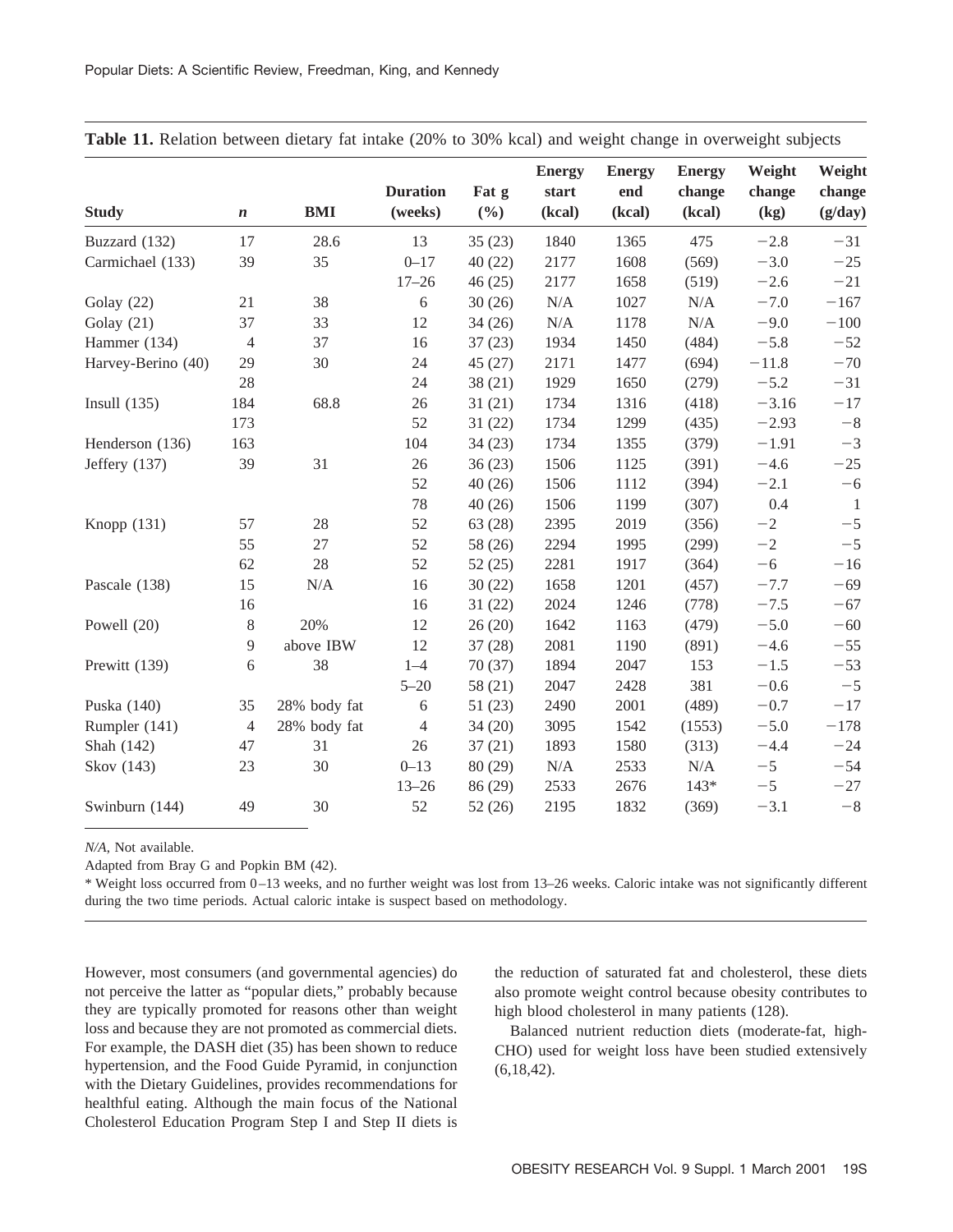**Table 12.** Change in body weight, overall caloric intake, and diet composition in studies that evaluated the efficacy of low-fat, ad libitum diets (LFAL) vs. low-energy (LE) diets for weight loss\*

| Shah (142)         | $\Delta$ BW (kg) | Calories | Fat $g(\%)$ | CHO $g(\%)$ | Protein $g(\%)$ |
|--------------------|------------------|----------|-------------|-------------|-----------------|
| LFAL               | 4.4              | 1580     | 37(21)      | 245(62)     | 60(16)          |
| LE                 | 3.8              | 1550     | 34(30)      | 206(54)     | 60 (16)         |
| Jeffery $(137)$    | $\Delta$ BW (kg) | Calories | Fat $g(\%)$ | CHO $g(\%)$ | Protein $g(\%)$ |
| <b>LFAL</b>        | 1.9              | 1350     | 40(26)      | N/A         | N/A             |
| LE                 | $.5\,$           | 1414     | 50(32)      | N/A         | N/A             |
| Schlundt (145)     | $\Delta$ BW (kg) | Calories | Fat $g(\%)$ | CHO $g(\%)$ | Protein $g(\%)$ |
| <b>LFAL</b>        | 4.6              | 1425     | 30(19)      | 210 (58)    | 64 (18)         |
| LE                 | 8.3              | 1265     | 28(19)      | 179(58)     | 61 (18)         |
| Harvey-Berino (40) | $\Delta$ BW (kg) | Calories | Fat $g(\%)$ | CHO $g(\%)$ | Protein $g(\%)$ |
| <b>LFAL</b>        | 5.2              | 1650     | 38(20)      | 251(61)     | 69(16)          |
| LE                 | 11.8             | 1477     | 45(27)      | 200(54)     | 60(16)          |

*N/A*, Not available.

\* Bold indicates the type of diet (in each study) that was more effective for weight loss. No difference between diets in the Shah paper.

# *A. Underlying Philosophy, Claims, and Proposed Solutions*

The underlying philosophy of moderate-fat, balanced nutrient reduction diets is that weight loss occurs when the body is in negative energy balance. Diets are calculated to provide a deficit of between 500 to 1000 kcal/d, but a minimum number of daily calories (e.g., 1000 to 1200 for women, 1200 to 1400 for men) are recommended. Increased energy expenditure (e.g., physical activity) is promoted as well.

The goal of moderate-fat, balanced nutrient reduction diets is to provide the greatest range of food choices to the consumer, to allow for nutritional adequacy and compliance, while still resulting in a slow but steady rate of weight loss (e.g., 1 to 2 lbs/wk). Programs are usually based on up-to-date, scientific information. For example, recently Weight Watchers started a new program called the 10% difference, based on scientific findings that a 10% reduction of body weight improves health (e.g., decreases blood pressure, improves lipid profile, etc). A similar program is the Shape Up and Drop 10! program of Shape Up America! (129).

#### *B. Scientific Evaluation of Claims*

#### **1. Caloric Intake, Body Weight, and Body Composition**

- What is the effect of balanced nutrient reduction diets on body weight and composition?
- Which is better for weight loss: reducing calories or reducing fat?

The NHLBI evidence report *Clinical Guidelines on the Identification, Evaluation, and Treatment of Overweight and Obesity in Adults* reviewed the effects of dietary therapy on weight loss (6). Key evidence statements from that report follow.

**Evidence Statement:** Low-calorie diets\* can reduce total body weight by an average of 8% over 3 to 12 months. Evidence Category A.

**Evidence Statement:** Although lower-fat diets without targeted caloric reduction help promote weight loss by producing a reduced calorie intake, lowerfat diets coupled with total caloric reduction produce greater weight loss than lower-fat diets alone. Evidence Category A.

The NHLBI concludes, "there is little evidence that lower-fat diets cause weight loss independent of caloric restriction." This is supported by Powell et al. (20), who studied obese subjects consuming isocaloric reduced calorie diets (1200 kcal/d) containing either 15%, 20%, 28%, or 34% calories from fat for 12 weeks. All subjects lost body weight and body fat. However, there were no significant differences in the rate or amount of body weight or percent body fat lost across the four groups during the intervention.

Bray and Popkin (42) and Astrup et al. (43,121) reviewed the relationship between dietary fat intake and weight change extensively. Based on a meta-analysis of normal weight and overweight subjects, Bray and Popkin concluded a 10% reduction in the percentage of energy from fat would reduce body weight by 16 g/d†. Table 11 summarizes

<sup>\*</sup> Low-calorie diets contain 1000 to 1200 kcal/d.

<sup>†</sup> The meta-analyses by both Bray and Astrup included normal weight and overweight individuals.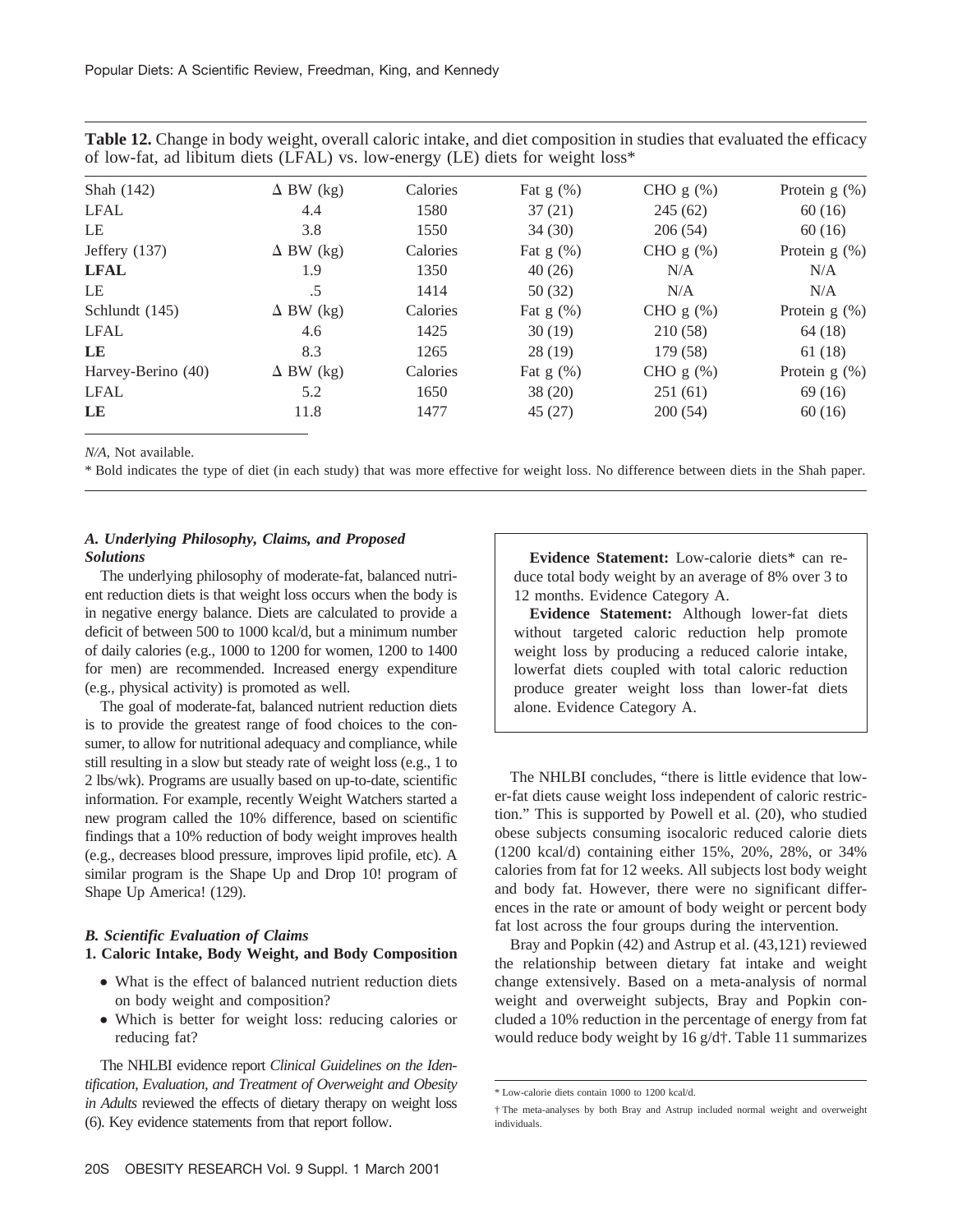**Table 13.** Effect of low-fat ad libitum diets (LFAL) vs. low-energy diets (LE) on caloric intake, diet composition and change in body weight

|             | $\Delta$ BW                                                                  |                 | <b>Calories</b> |          |            | Fat           |            | <b>CHO</b>  | <b>Protein</b> |                |  |
|-------------|------------------------------------------------------------------------------|-----------------|-----------------|----------|------------|---------------|------------|-------------|----------------|----------------|--|
| <b>Diet</b> | (kg)                                                                         | <b>Start</b>    | End             | $\Delta$ | $\Delta g$ | $\Delta \%$   | $\Delta$ g | $\Delta \%$ | $\Delta$ g     | $\Delta \%$    |  |
|             | Shah (142): Data from 6 months.                                              |                 |                 |          |            |               |            |             |                |                |  |
|             | Conclusion: No difference between groups at 6 months.                        |                 |                 |          |            |               |            |             |                |                |  |
| <b>LFAL</b> | 4.4                                                                          | 1893            | 1580            | 313      | $-39$      | $-13$         | $-1$       | $+11$       | $-13$          | $+0.7$         |  |
| LE          | 3.8                                                                          | 2119            | 1550            | 569      | $-24$      | $-4$          | $-49$      | $+3.5$      | $-15$          | $+0.6$         |  |
|             | $\Delta$ BW                                                                  |                 | <b>Calories</b> |          |            | Fat           |            | <b>CHO</b>  |                | Protein        |  |
| <b>Diet</b> | (kg)                                                                         | <b>Start</b>    | End             | $\Delta$ | $\Delta$ g | $\Delta \ \%$ | $\Delta$ g | $\Delta \%$ | $\Delta$ g     | $\Delta \%$    |  |
|             | Jeffery* $(137)$ : Data from 12 months.                                      |                 |                 |          |            |               |            |             |                |                |  |
|             | Conclusion: Low-fat better at 12 months; no difference at 18 months.         |                 |                 |          |            |               |            |             |                |                |  |
| <b>LFAL</b> | 2.1                                                                          | 1735            | 1350            | 385      | $-31$      | $-11$         | N/A        | N/A         | N/A            | N/A            |  |
| LE          | $.5\,$                                                                       | 1774            | 1414            | 360      | $-20$      | $-4$          | N/A        | N/A         | N/A            | N/A            |  |
|             | $\Delta$ BW                                                                  | <b>Calories</b> |                 |          |            | Fat           |            | <b>CHO</b>  |                | <b>Protein</b> |  |
| <b>Diet</b> | (kg)                                                                         | <b>Start</b>    | End             | $\Delta$ | $\Delta$ g | $\Delta \%$   | $\Delta$ g | $\Delta \%$ | $\Delta$ g     | $\Delta \%$    |  |
|             | Schlundt (145): Data from 16-20 weeks.                                       |                 |                 |          |            |               |            |             |                |                |  |
|             | Conclusion: Low-energy better at 16–20 weeks, no difference at 9–12 months   |                 |                 |          |            |               |            |             |                |                |  |
| <b>LFAL</b> | 4.6                                                                          | 2200            | 1425            | 775      | $-64$      | $-19$         | $-19$      | $+17$       | $-20$          | $+3$           |  |
| LE          | 8.3                                                                          | 2000            | 1265            | 735      | $-59$      | $-20$         | $-12$      | $+19$       | $-38$          | $+2$           |  |
|             | $\Delta$ BW                                                                  |                 | <b>Calories</b> |          |            | Fat           |            | <b>CHO</b>  |                | <b>Protein</b> |  |
| <b>Diet</b> | (kg)                                                                         | <b>Start</b>    | End             | $\Delta$ | $\Delta$ g | $\Delta \%$   | $\Delta$ g | $\Delta \%$ | $\Delta$ g     | $\Delta \%$    |  |
|             | Harvey-Berino (40): Data from 24 weeks.                                      |                 |                 |          |            |               |            |             |                |                |  |
|             | Conclusion: Low-energy better at 24 weeks. No long term follow-up available. |                 |                 |          |            |               |            |             |                |                |  |
| <b>LFAL</b> | 5.2                                                                          | 1929            | 1650            | 279      | $-26$      | $-9.2$        | $-3$       | $+8.3$      | -9             | $+4.2$         |  |
| LE          | 11.8                                                                         | 2170            | 1477            | 693      | $-33$      | $-5.1$        | $-75$      | $+3.6$      | $-23$          | $+1.1$         |  |
|             |                                                                              |                 |                 |          |            |               |            |             |                |                |  |

*N/A*, Not available.

\* Data was taken as the average of intakes reported by food frequency and food recalls.

the relationship between dietary fat intake and weight change in overweight subjects consuming 20% to 30% fat diets. Clearly, subjects who reduce fat intake reduce overall caloric intake, and lose weight. Despite these data, Willett (130) argues that the relationship between dietary fat and obesity is unconvincing. In support, Knopp et al. (131) is cited. In this study, moderately overweight hypercholesterolemic men were randomly assigned to one of four levels of dietary fat for 1 year. Despite differences in actual fat intake in the seven diet groups (ranging from 22% to 28% fat), all groups lost an equivalent amount of body weight (2 to 3 kg). Willett (130) argues that if fat matters, then those consuming 22% fat should lose more weight than those consuming 28% fat.

The retort may be "reduction in fat alone is not enough, calories matter too!" (see Calories vs. Fat below). Second, the reduction of fat to 27% may have accounted for the majority of weight loss effects and that further reductions provide minimal additional benefit (e.g., there may exist a threshold of dietary fat below which changes in body weight are minimal) (44). In reality, the study by Knopp et al. (131) supports the relationship between fat intake and body weight. When fat decreases from 34% to 36% to less than 30%, caloric intake significantly decreases and results in significant body weight reduction. This occurs in all groups, but is most pronounced in overweight subjects (BMI, 27) who decreased fat intake from 34% to 25%, and who lost 6 kg over the course of a year (16 g/d), as Bray and Popkin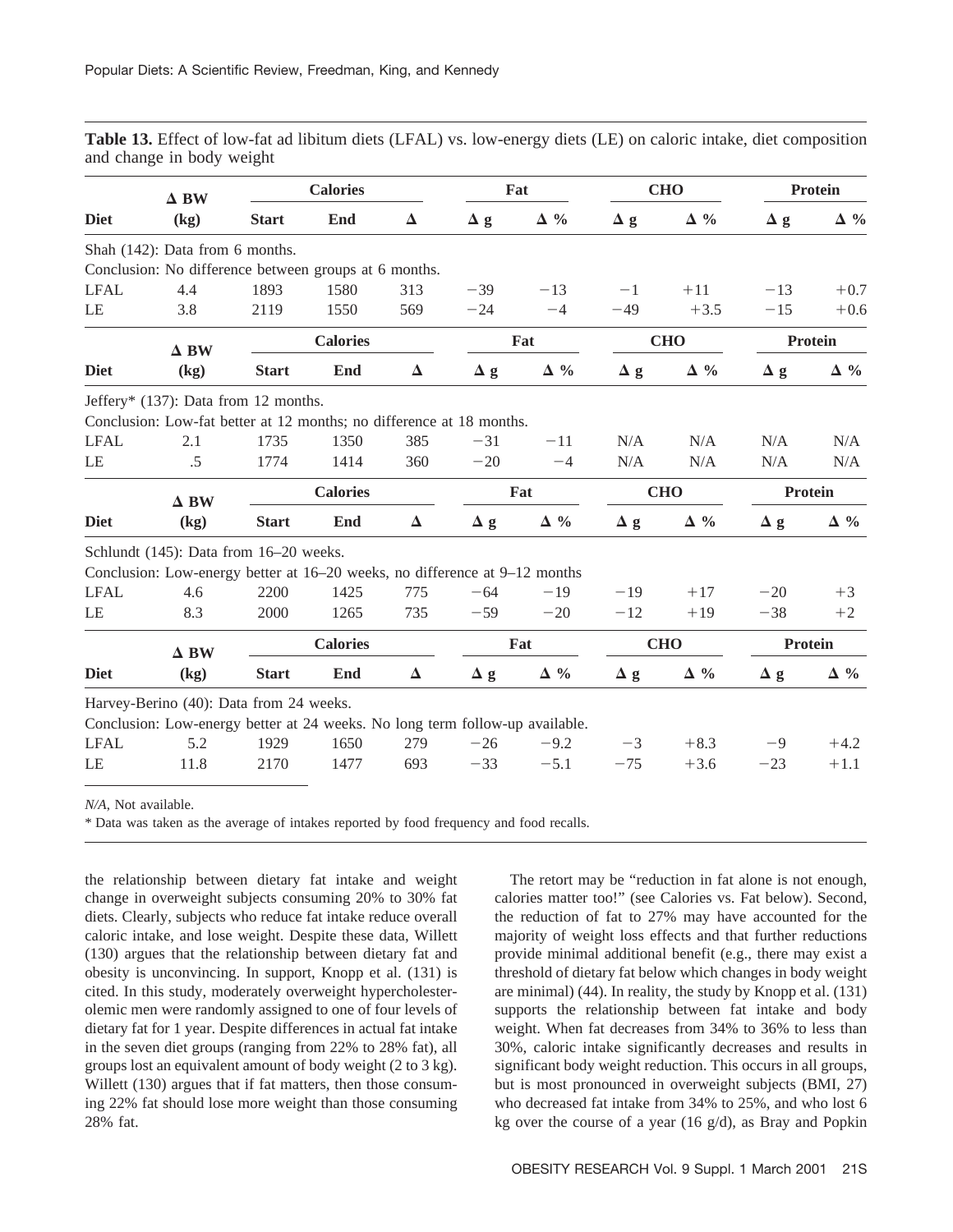| <b>Study</b>     | <b>Duration</b> | Body fat (% change)    | $LBM$ (kg) | Waist circumference | <b>Hip circumference</b> |
|------------------|-----------------|------------------------|------------|---------------------|--------------------------|
| Golay $(22)$     | 6 weeks         | $\downarrow$ 17        | N/A        |                     |                          |
| Golay $(21)$     | 12 weeks        | $\downarrow$ 5         | N/A        | ◡                   | ◡                        |
| Siggaard (39)    | 12 weeks        | $\downarrow$ 4.2       | $+.25$     | N/A                 | N/A                      |
| Prewitt $(139)$  | 20 weeks        | $\downarrow$ 2.3       | $+8$       | N/A                 | N/A                      |
| Carmichael (133) | 6 months        | N/A                    | N/A        |                     |                          |
| Shah (142)       | 6 months        | $\downarrow$ 2.2       | $-1.2$     | N/A                 | N/A                      |
| Skov (143)       | 6 months        | Yes $(4 \text{ kg})^*$ | N/A        | Yes                 | N/A                      |

**Table 14.** Effect of moderate-fat diets on changes in body composition

*N/A*, Not available.

\* % change not available.

(42) predicted. That there was not a significant difference in total caloric intake and weight loss at levels of fat between 22% to 28% does not mean that reducing fat below 30% kcal does not make a difference in body weight; it does.

#### *Calories vs. Fat*

Which diet is better for weight loss: a low-fat ad libitum (LFAL) or a low-energy (LE) diet? At present, data are insufficient to say that one is better: weight loss occurs on both.

Tables 12 and 13 are from studies in which subjects consumed either LFAL or LE diets containing 19% to 30% calories from fat (40,137,142,145). Both diets result in reduction of total caloric intake from fat, CHO and protein, and both result in weight loss independent of diet composition. Studies reveal percent fat does not always correlate with calories, so that fat content of a diet, in and of itself, may not determine weight loss (131). Just because a diet is lower in fat does not mean it is lower in calories (40), and two diets may be the same percent fat, but differ in caloric content, resulting in differences in weight loss (145). Finally, studies show that what predicts short-term weight loss may be different from what predicts long-term weight maintenance.

## *Body Composition*

The NHLBI concludes that low-calorie diets resulting in weight loss decrease body fat. Subjects who consume moderate-fat, balanced nutrient reduction diets lose body fat, and decrease waist and hip circumferences. The change in lean body mass is inconsistent (Table 14).

## **2. Nutritional Analysis**

- What is the nutritional profile of balanced-nutrient reduction diets?
- Do diets provide adequate levels of nutrients, based on current dietary recommendations?

The nutritional profile of a balanced-nutrient reduction diet (e.g., "Weight Watchers") is presented in Table 7. When proper food choices are made, these diets are nutritionally adequate (128, 146).

**Evidence Statement:** With proper food choices based on the USDA Food Guide Pyramid the moderate-fat, balanced nutrient reduction diet is nutritionally adequate. Evidence Category B.

However, if appropriate food choices are not made, diets may fall short with respect to calcium, zinc, magnesium, iron, vitamin  $B_{12}$  and dietary fiber (132,135,144). Swinburn et al. (144) studied the effect of reduced fat ad libitum diets over a 1-year period in 110 New Zealand adults. Nutrient intakes were derived from 3-day food diaries at the beginning and end of the study. Blood levels of retinol,  $\alpha$ -tocopherol, and  $\beta$ -carotene were determined at the end of the study. Results show that reduced fat intake (from 35% to 25% of energy) led to reduced calorie intake and weight loss compared with a usual diet (33% fat). There were no differences between the diets in changes in micronutrient intakes, except for an energy-adjusted increase in  $\beta$ -carotene intake in the reduced-fat group. Fiber intake remained at 20 g/d. However, the calcium intake in both groups was low  $({\sim}600 \text{ mg/d}).$ 

Buzzard et al. (132) indicated that intake of zinc and magnesium was significantly reduced in women with stage II breast cancer consuming reduced fat (22%) diets. Calcium intake (628 mg/d) was similar to that reported by Swinburn et al. (144), but this amount is less than two-thirds the recommended intake. Fiber intake (15 g/d) was also low. Insull et al. (135) assessed dietary intake among women consuming low-fat vs. control diets (22% vs. 37% fat, respectively). Despite similarities in dietary intakes between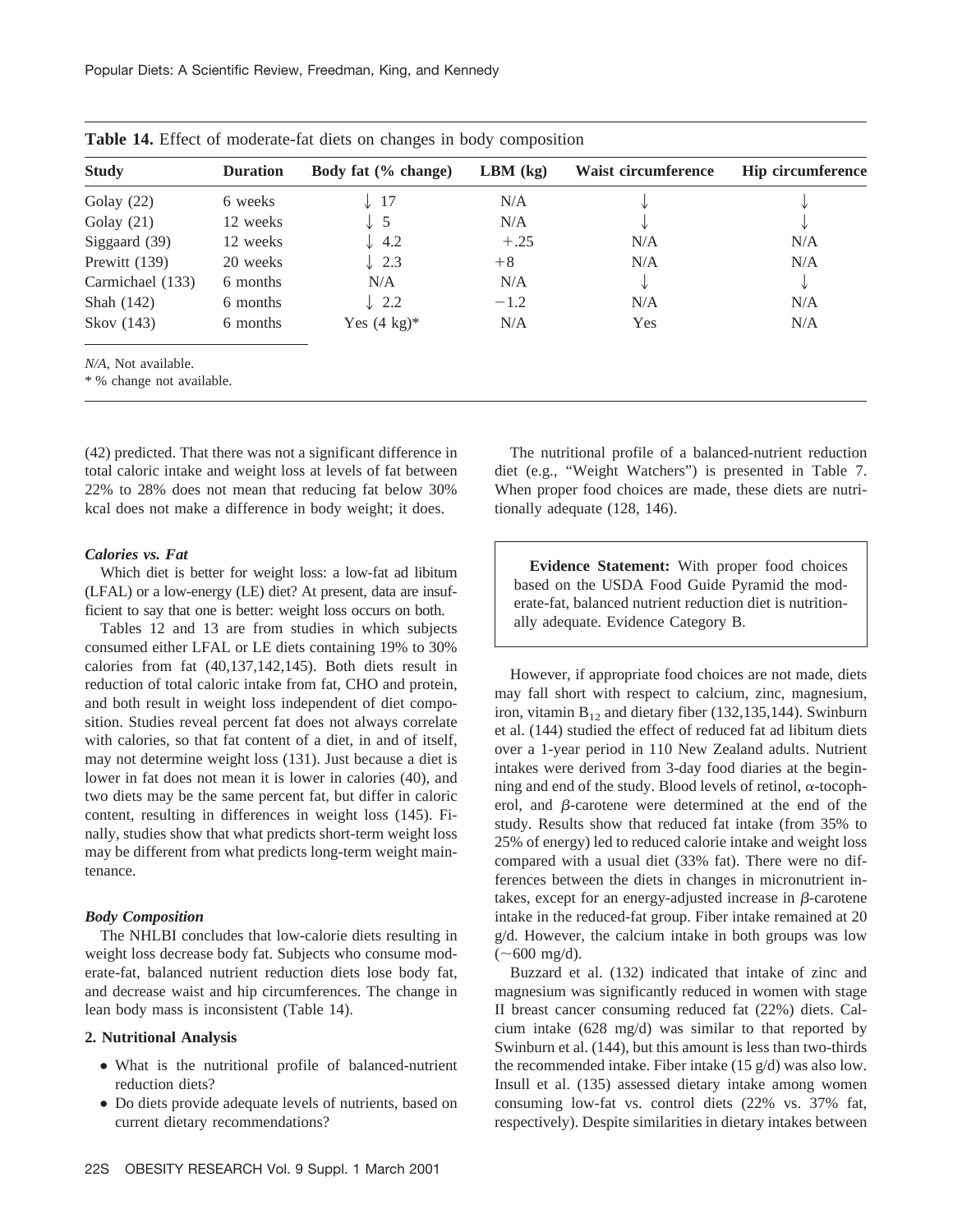groups, calcium, iron, and vitamin  $B_{12}$  intake was slightly below daily requirements, necessitating the use of dietary supplements.

#### **3. Metabolic and Adverse Effects**

● What are the metabolic effects of moderate-fat, balanced nutrient reduction diets?

Studies allowing ad libitum intake of reduced-fat, high-CHO diets show the changes in blood lipids are dominated by the slight weight loss induced by such diets (43). This is confirmed by the systematic review of effects of the National Cholesterol Education Step I and II dietary intervention programs on cardiovascular disease risk factors. Meta-analysis reveals these diets reduce LDL-cholesterol, normalize plasma TGs, and normalize the ratio of HDL/TC (27).

In studies reviewed here, Golay et al. (21,22) reported diets containing 26% fat (and either 1000 or 1200 kcal) resulted in reduced TC, HDL cholesterol, and TGs. Skov et al. (143) reported diets containing 29% fat (but 2600 kcal) reduced TC and HDL but increased TGs. Theusen et al. (147) reported subjects consuming 21% fat diets containing 1835 to 2026 kcal for 1 year had decreased levels of total and LDL cholesterol, no change in HDL cholesterol, and decreased TGs. Henderson et al. (136) measured changes in plasma TC among intervention group women at 12 and 24 months, and reported TC decreased in the group consuming low-fat diets (22% fat) but not in those consuming control higher-fat diets (37% fat).

Moderate-fat, balanced nutrient reduction diets reduce blood pressure (6,21,22,35).

Only Golay et al. (21,22) measured fasting insulin levels, which were significantly reduced in subjects who lost weight on balanced nutrient reduction diets. When moderate-fat (20%) meals are consumed, postprandial insulin secretion is enhanced and circulating leptin levels are increased over a 9-hour (37) or 24-hour (36) period. These changes of insulin secretion and leptin production could contribute to the effects of balanced nutrient reduction diets on energy intake, hunger and appetite, and energy expenditure.

**Evidence Statement:** Moderate-fat, balanced nutrient reduction diets reduce LDL-cholesterol, normalize plasma TGs, and normalize the ratio of HDL/ TC. Evidence Category A.

**Evidence Statement:** Moderate-fat, balanced nutrient reduction diets reduce blood pressure. Evidence Category A.

## **4. Hunger and Appetite:** *Compliance*

- What is the effect of moderate-fat, balanced nutrient reduction diets on hunger and appetite?
- What data support compliance to these diets?

A number of studies in which subjects consumed LFAL diets report that individuals do not complain of hunger, but rather, that there is too much food. Siggaard et al. (39) reported a high degree of satisfaction with the changes in food intake in Danish workers consuming a LFAL diet for 12 weeks. Subjects stated, "I have never been eating as much as I do now" and "I have not felt hungry at any time." Shah et al. (142) reported subjects consuming LFAL diets rated these higher than LE diets in palatability, satiety, and quality of life measures. Jeffery et al. (137) found that subjects asked to reduce fat were more compliant with treatment instructions, reported greater success in reaching their dietary goals, and rated their diet as higher in palatability. They had greater decreases in binge eating scores than those in the LE group.

In support of LE diets (over LFAL diets), Harvey-Berino (40) found that subjects consuming LE diets had more positive changes in eating behaviors, and greater improvements in feelings of physical wellness that were not correlated to weight loss. However, these diets were rated more inconvenient than LFAL diets.

Subjects consuming both LE and LFAL diets reported an increased distaste of fat. Subjects in both groups reported increased feelings of deprivation, but the changes in the group were not significant (40). Bray and Popkin (42) conclude adherence to an LFAL diet is a function of the frequency of dietary counseling. This may be the case for any reduced-calorie diet, regardless of macronutrient composition. Alford et al. (45) remarked, "For the women in our group, the interaction and support were the most important aspects. I think that is true for most women. We tried to make the nutrition classes personal, so the women wouldn't tune them out." Perhaps psychological issues are more important than dietary factors in the discussion on compliance.

Finally, The Women's Health Trial Vanguard Study (135,136) examined the feasibility of a nationwide, randomized multicenter intervention trial to test the hypothesis that a low-fat diet followed for 10 years reduces breast cancer risk. Feasibility studies of women at increased risk show dietary intervention targeted to lower dietary fat below 25% can be implemented and maintained successfully over a 2-year period. However, because women in these studies were highly selected and motivated, caution is urged in extrapolating compliance data to the "dieting" public, whose motivation for reducing fat may be very different from those in this study group.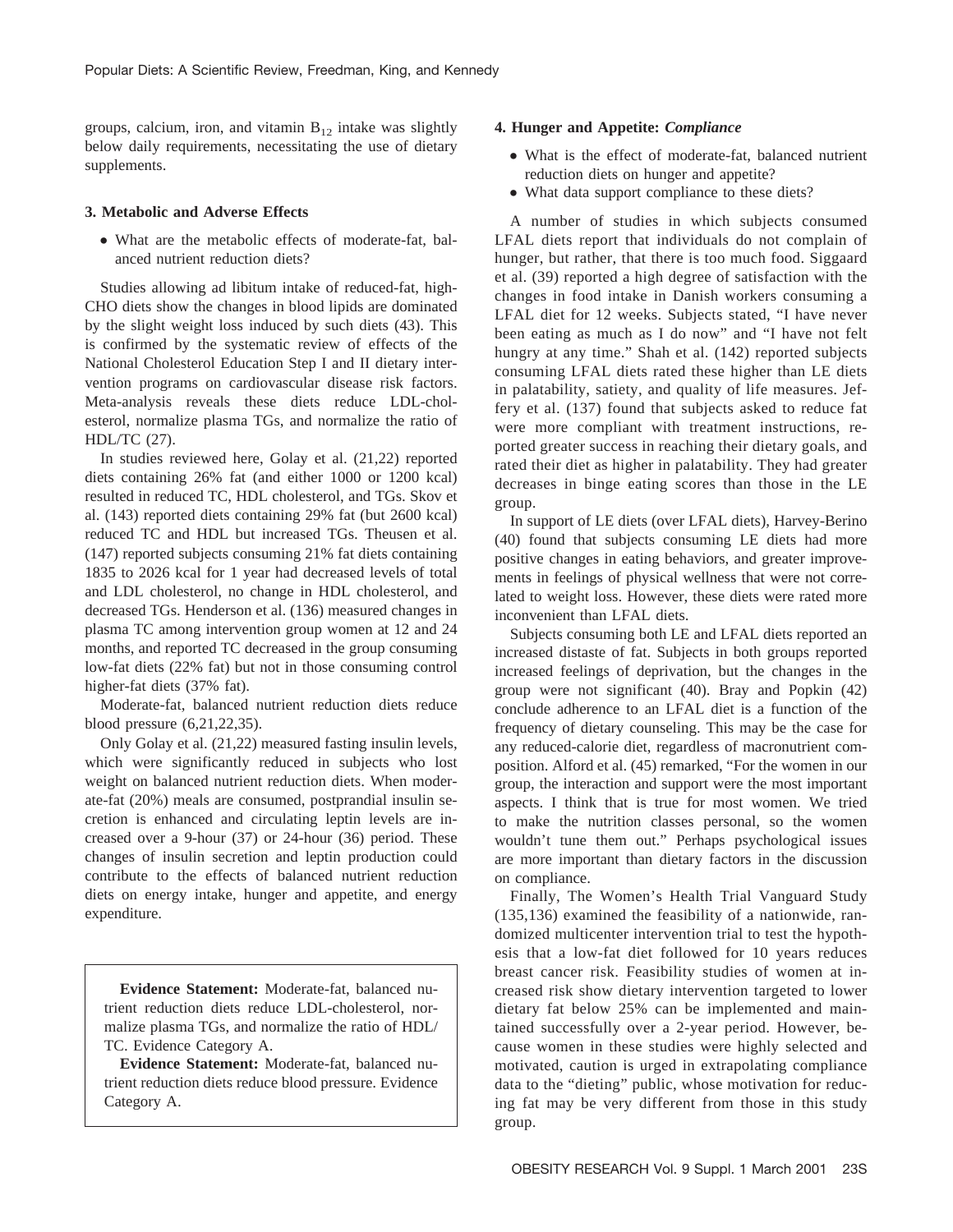| <b>Study</b>        | $\boldsymbol{n}$ | <b>BMI</b>     | <b>Duration</b> | Fat g<br>$(\frac{6}{6})$ | <b>Energy</b><br>(kcal) | Weight change Weight change<br>(kg) | (g/day) |
|---------------------|------------------|----------------|-----------------|--------------------------|-------------------------|-------------------------------------|---------|
| Agus (152)          | 10               | 30.6           | 9 days          | 30(18)                   | 1493                    | $-3.23$                             | $-358$  |
| Alford $(45)$       | 12               | 28             | $12$ wk         | 13(10)                   | 1200                    | $-4.8$                              | $-57$   |
| Barnard (155)       | 2643             | $>30$          | $3$ wk          | 13(10)                   | 1200                    | $-5.1$                              | $-242$  |
|                     | 1897             | >30            | $3$ wk          | 13(10)                   | 1200                    | $-3.3$                              | $-157$  |
| Djuric $(150)$      | 113              | 27.8           | $12$ wk         | 35(17)                   | 1843                    | $-.9$                               | $-10$   |
|                     |                  |                |                 | 57(32)                   | 1559                    | $-2.3$                              | $-27$   |
|                     |                  |                |                 | 28(18)                   | 1392                    | $-3.6$                              | $-42$   |
| Havel $(34)$        | 17               | 35.1           | 6 mo            | N/A(12)                  | N/A                     | $-4.0$                              | $-21$   |
|                     |                  |                | 8 mo            | N/A(11)                  | N/A                     | $-5.0$                              | $-21$   |
| Heilbronn (33)      | 35               | N/A            | 12 wk           | 18(10)                   | 1600                    | $-6.6$                              | $-78$   |
| Kasim-Karakas (151) | 54               | 27.6           | 6 mo            | 20(12)                   | 1449                    | $-2.5$                              | $-13$   |
|                     |                  |                | 8 mo            | 19(11)                   | 1503                    | $-3.1$                              | $-13$   |
|                     |                  |                | $10 \text{ mo}$ | 19(12)                   | 1420                    | $-3.3$                              | $-11$   |
|                     |                  |                | $12 \text{ mo}$ | 19(12)                   | 1474                    | $-4.6$                              | $-13$   |
| Lissner $(149)$     | 12               | >101%          | $2 \text{ wk}$  | 40(18)                   | 2087                    | $-.4$                               | $-28$   |
|                     |                  | MLI standards* |                 |                          |                         |                                     |         |
| Noakes (28)         | 22               | 31             | 12 wk           | 17(10)                   | 1553                    | $-7.9$                              | $-94$   |
| Ornish (156,14)     | 25               | 28.4           | 52 wk           | 13(6)                    | 1821                    | $-10.7$                             | $-29$   |
|                     | 20               | 28.4           | 260 wk          | 17(8)                    | 1846                    | $-5.8$                              | $-8$    |
| Powell (20)         | 8                | 20% above IBW  | $12$ wk         | 19(15)                   | 1113                    | $-4.5$                              | $-53$   |
| Schaefer (38)       | 27 (LFAL)        | 26.3           | $10 - 12$ wk    | N/A (15)                 | N/A                     | $-3.63$                             | $-43$   |
| Schlundt (145)      | 27 (LFAL)        | 31             | $16 - 20$ wk    | 30(19)                   | 1425                    | $-4.6$                              | $-32$   |
|                     | 29 (LE)          | 35             | $16 - 20$ wk    | 28(19)                   | 1264                    | $-8.3$                              | $-59$   |
| Surwit (153)        | 20               | 36             | 6 wk            | 13(11)                   | 1087                    | $-7$                                | $-166$  |
|                     | 22               | 35             | 6 wk            | 14(11)                   | 1156                    | $-7.4$                              | $-176$  |
|                     |                  |                |                 |                          |                         |                                     |         |

**Table 15.** Relation between dietary fat intake  $\ll$ 10–19% kcal) and weight change in overweight subjects

*N/A*, Not available.

\* MLI is Metropolitan Life Insurance Tables.

# **III. Low-Fat and VLF Diets (<10% to 19% Fat)**

VLF diets are defined as containing  $\leq 10\%$  fat, and lowfat diets contain between 11% and 19% fat. Both are very high in CHO, and moderate in protein. Representative VLF diets are those promoted by Dr. Dean Ornish, and Nathan and Robert Pritikin. There are no commercial diets that fit in the category of low-fat diets, although there is research on these diets meriting their inclusion in this paper.

The American consumer has traditionally ignored the VLF diet for weight loss. It seems they would rather restrict CHO intake to less than 10% of calories than to restrict intake of their favorite fat (or sweet-fat combination) to the same degree. In addition, these diets were not historically promoted as weight loss diets, but rather, diets to prevent or reverse heart disease. VLF diets recommended reduction of dietary fat and cholesterol based on the (now) well-known association between saturated fat consumption and cardiovascular disease.

However, as Americans became fatter, and their hunger for diet books remained unsatiated, proponents of VLF diets (e.g., Ornish and Pritikin) capitalized on their program's apparent effect on body weight. They changed the focus (and title) of their books from heart disease to weight loss‡. Neither trial (e.g., The Lifestyle Heart Trial or The Pritikin Program was originally designed to assess the effect of diet

<sup>‡</sup> This theory is supported by changing book titles over the past 20 years. Ornish's book titles include *Stress, Diet and Your Heart* (1982), *Dr. Dean Ornish's Program for Reversing Heart Disease* (1990), and *Eat More, Weigh Less* (1993). The Pritikin plan was originally popularized by Nathan Pritikin, whose books included *The Pritikin Program for Diet and Exercise* (1979) and *The Pritikin Promise* (1983). His son, Robert, head of the Pritikin Longevity Center wrote *The New Pritikin Program* (1990), *The Pritikin Weight Loss Breakthrough* (1998), and *The Pritikin Principle* (2000).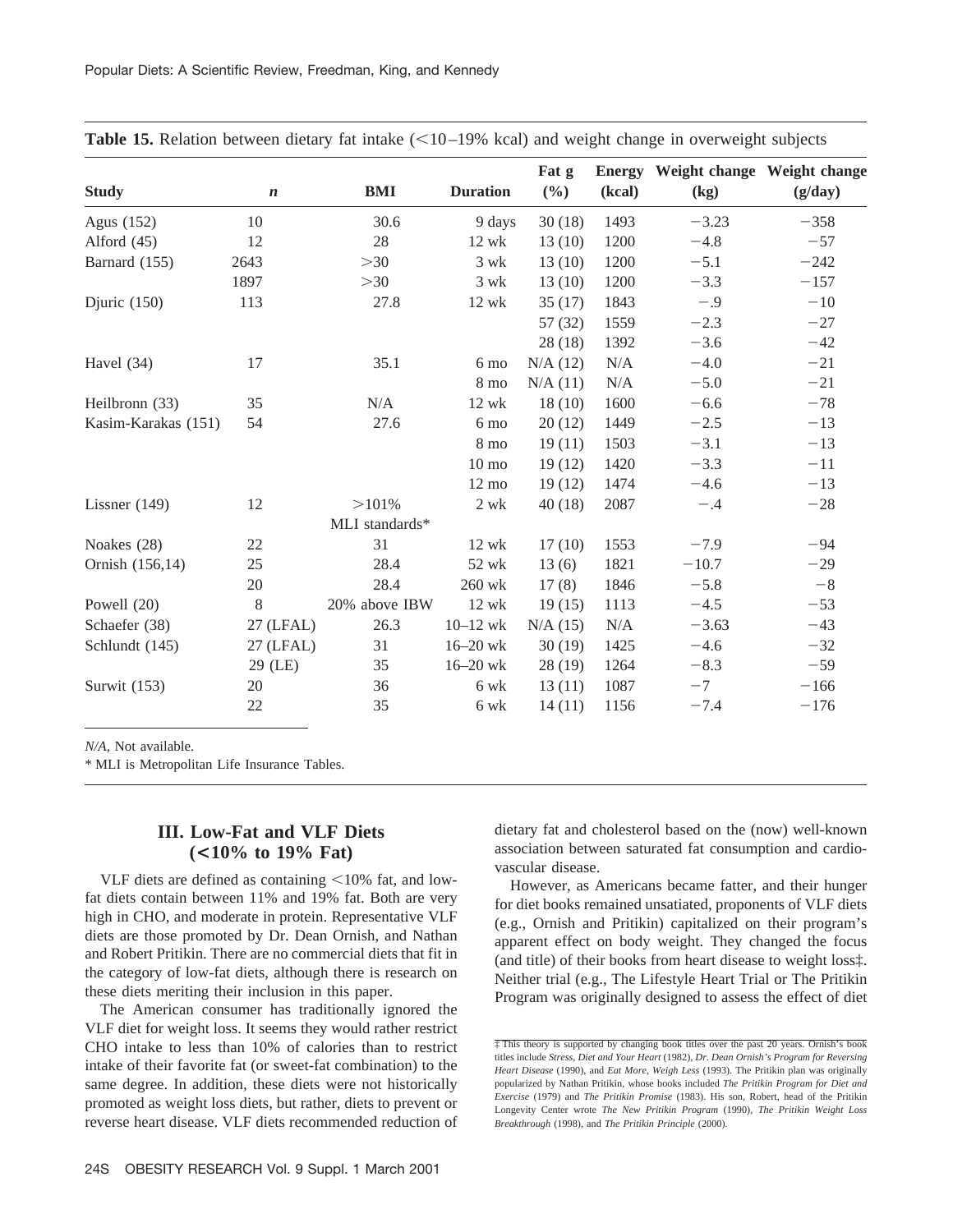|                                | <b>Experimental</b>          |                |                |                 | <b>Control</b> |                |          | $p^*$     |  |
|--------------------------------|------------------------------|----------------|----------------|-----------------|----------------|----------------|----------|-----------|--|
|                                | <b>Baseline</b> ( <b>B</b> ) | 1 vear         | 5 years        | <b>Baseline</b> | 1 year         | 5 years        | B-1 year | B-5 years |  |
| Energy intake<br>Energy change | 1950                         | 1821<br>$-129$ | 1846<br>$-104$ | 1711            | 1673<br>$-38$  | 1572<br>$-139$ | 0.64     | 0.86      |  |
| Body weight (kg)               | 91.4                         | 80.64          | 85.64          | 75.74           | 77.18          | 77.09          | 0.001    | 0.001     |  |

**Table 16.** Energy intake from 0–5 years (The Lifestyle Heart Trial)

\* All *p* values are two-tailed and each is the result of a test of the null hypothesis that the change between two particular visits (e.g. baseline and 1 year) does not differ between the experimental and control groups (14). Adapted from Ornish (14,156).

on weight loss. Thus, the scientific information on the effect of these diets on body weight and body composition is limited. In addition, caution in the interpretation of results is necessary because diet is but one component of these total lifestyle-modification plans.

#### *A. Underlying Philosophy, Claims, and Proposed Solutions*

Proponents of VLF diets support reducing caloric intake and increasing energy expenditure to achieve weight loss. Rather than counting calories, per se, dietary recommendations focus on "type of calories" (13, p. 31) and "caloric density" (17, p. 5). "Eat more, weigh less" (13) does not mean, "eat more calories." It means, "consume more high complex CHO, and high-fiber foods whenever you feel hungry and until you feel full, but not stuffed" to lose weight (13, p. 32). The "calorie density solution" enables individuals to eat as much as they want—six to seven times daily—and lose weight safely, gradually, and without hunger (17, p. 17). These VLF diets are based primarily on vegetables, fruits, whole grains, and beans, with moderate quantities of egg whites, nonfat dairy or soy products, and small amounts of sugar and white flour. Ornish's diet is vegetarian; Pritikin allows a limited amount of low-fat animal protein daily (no more than 3.5 ounces of lean beef, fowl or fish).

*Dr. Dean Ornish's Program for Reversing Heart Disease* (148) and *The Pritikin Program* (15,16) promotes lifelong changes in diet, exercise, and lifestyle. Each plan includes a nutrition and exercise component; Ornish's plan includes stress reduction and emotional support as well. Current claims range from weight loss, to overcoming or reversing heart disease, reducing symptoms of type 2 diabetes, high blood pressure, cancer, arthritis, stress, and smoking, in addition to general wellness, sometimes in as little as 2 weeks (13,15,16,148). Pritikin also claims medications for heart disease, diabetes, and high blood pressure may be reduced or completely eliminated by following these plans.

## *B. Scientific Evaluation of Claims*

## **1. Caloric Intake, Body Weight, and Body Composition**

- Do low-fat and VLF diets result in decreased caloric intake?
- What is the effect of these diets on body weight and body composition?

Overweight subjects who consume low-fat, and VLF, high-CHO diets eat fewer calories and lose weight (20,34,38,145,149,150–152) (Table 15). Again, total caloric intake is more important than diet composition, in this case fat, for weight loss (28,33,45,154). In the context of reduced caloric intake (1200 kcal/d) percent calories derived from fat (15% to 35%) does not influence weight loss (20). Havel et al. (34) reports a family history of diabetes is predictive of weight loss (and fat loss) in women consuming LFAL diets for 6 months.

Subjects who lose weight on low-fat diets lose body fat (120,34,45,151) and lean body mass (145). However, in the context of a reduced calorie diet, the amount of dietary fat (10% to 40%) does not affect losses of body fat or lean body mass over 12 weeks (20).

**Evidence Statement:** Overweight subjects consuming low-fat, high-CHO diets eat fewer calories, lose weight, and lose body fat. Evidence Category A.

Alford et al. (45) fed adult, sedentary, overweight women reduced calorie diets (1,200 kcal/d) containing 10%, 35%, or 45% calories from fat for 12 weeks. The 10% fat diet was 70% to 80% CHO. Weight loss was the same on each diet. Noakes and Clifton (28) fed 62 overweight subjects (mean BMI  $\sim$ 31) one of three test diets for 12 weeks. One was VLF (10% fat), high-CHO (71.6%), whereas the other two were moderate-fat  $(31.8\%)$ , and moderate-CHO  $(\sim 50\%)$ . Caloric intake on all diets was limited to 1533 kcal/d. Overall weight loss was  $8.6 \pm 0.4$  kg (9.7%) with a reduc-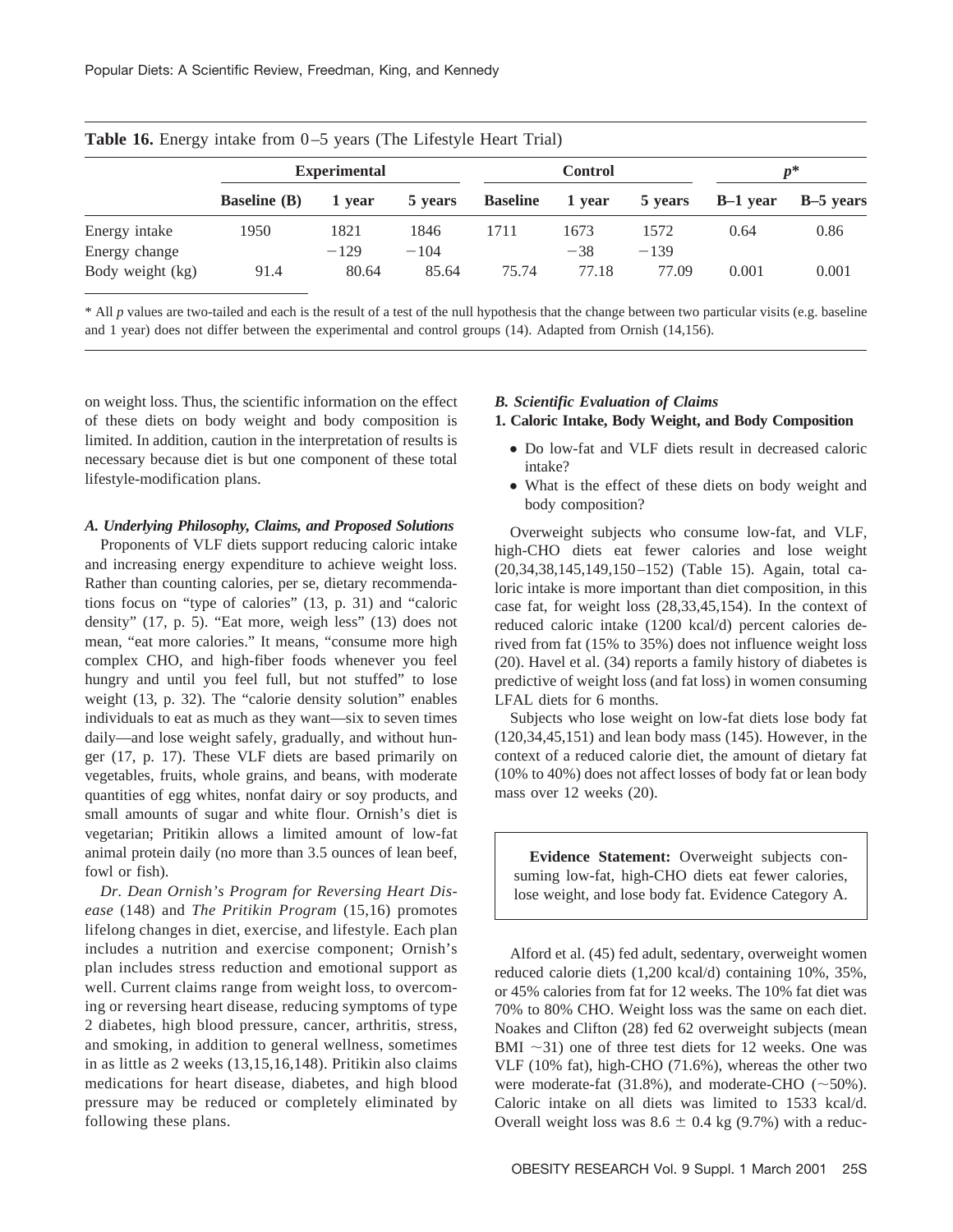|                             | <b>Experimental</b>    |                   |         | <b>Control</b>  |        |         | $p^*$      |           |
|-----------------------------|------------------------|-------------------|---------|-----------------|--------|---------|------------|-----------|
|                             | <b>Baseline</b><br>(B) | 1 year            | 5 years | <b>Baseline</b> | 1 year | 5 years | $B-1$ vear | B-5 years |
| Times/week (F)              | 2.66                   | 4.97†             | 4.34    | 2.38            | 2.87   | 3.57    | 0.06       | 0.64      |
| Hours per week $(D)$        | 2.26                   | $5.02$ $\ddagger$ | 3.56    | 2.42            | 2.52   | 2.90    | 0.12       | 0.50      |
| Minutes/bout                | 51                     | 60                | 30      | 61              | 53     | 49      |            |           |
| $F \times D$ (minutes/week) | 135                    | 298               | 130     | 145             | 152    | 174     |            |           |

| Table 17. Energy expenditure from 0-5 years (The Lifestyle Heart Trial) |  |  |  |  |  |  |
|-------------------------------------------------------------------------|--|--|--|--|--|--|
|-------------------------------------------------------------------------|--|--|--|--|--|--|

\* All *p* values are two-tailed and each is the result of a test of the null hypothesis that the change between two particular visits (e.g. baseline and 1 year) does not differ between the experimental and control groups (14). Adapted from Ornish et al. (14,156).

 $\dot{\tau}$  *p* = 0.0008 for frequency, baseline to year one in the experimental group (156).

 $\ddagger p = 0.0004$  for duration, baseline to year one in the experimental group (156).

tion in waist circumference of 8%. There were no significant differences in weight loss between diet groups, although weight loss was least on the VLF as compared with the moderate-fat diet.

Surwit et al. (153) conducted a 6-week weight-loss trial that compared the efficacy of two hypoenergetic (1100 kcal/d), VLF  $(\leq 11\%)$ , high-CHO diets (71%) varying in sucrose content. The high-sucrose diet contained 43% total energy from sucrose; the low-sucrose diet only 4%. Subjects in both groups lost comparable amounts of body weight and body fat. CHO source had no effect on weight loss as long as energy was restricted. These data clearly show that high sucrose or complex CHO consumption does not cause obesity, hyperglycemia or insulin resistance in the absence of dietary fat. Although it is quite possible that sucrose or complex CHOs may produce different effects when total energy intake is greater, the use of sucrose or other CHOs in a low-fat, weight-reduction program seems both safe and effective (providing a good refutation to proponents of low-CHO diets).

Heilbronn et al. (33) studied 35 obese patients with type 2 diabetes assigned to one of three 1600 kcal/d diets for 12 weeks. The diets were VLF (10%), high CHO (72%), or highmonosaturated or high-saturated fat (32%), lower CHO (50%). Diet composition did not affect the magnitude of weight loss, with subjects losing an average of  $6.6 \pm 0.9$  kg.

## *VLF diets*

Do VLF diets, when consumed ad libitum, decrease caloric intake? The answer is a qualified yes because most studies of individuals consuming these types of diets were not designed to assess the effect of diet on weight loss, but rather the effects of lifestyle change (e.g., low-fat diet, exercise, stress reduction) on disease risk or reversal. One exception is the study of Shintani et al. (157) who fed 20 obese native Hawaiians a pre-Western contact traditional Hawaiian diet low in fat (7%), high in complex CHOs (78%), and moderate in protein (15%) for 21 days. Participants were encouraged to eat to satiety. Average energy intake decreased from 2594 to 1569 kcal/d and average weight loss was 7.8 kg. Although interesting, this study is not relevant outside Hawaii.

Other studies allowing ad libitum intake of VLF diets were published by Barnard (using the Pritikin diet) and Ornish. In the Barnard articles (155,158–166), the subjects were 3-week residents of the Pritikin Longevity Center who engaged in medically supervised daily aerobic exercise, primarily walking on a treadmill, and consumed the Pritikin high-complex CHO, high-fiber, low-fat, low-cholesterol, and low-salt diet. All meals and food were provided onsite. Barnard (155) reports 2643 males and 1897 females consuming VLF, high-fiber diets for 3 weeks lost 5.1 and 3.3 kg, respectively, representing a 5.5% and 4.4% decrease in body weight (men and women, respectively.) Although BMI of patients is not provided, average weights of 91.9 kg and 74.8 kg (men and women) indicate program participants were overweight.

Another 3-week study (162) assessed the role of diet and exercise in management of hyperinsulinemia. Seventy-two patients were divided into three groups based on fasting serum glucose and insulin measurements. Thirteen type 2 diabetic and 29 insulin-resistant subjects had a BMI  $>30$ . Normal subjects ( $n = 30$ ) had a BMI  $\sim$ 27. (Data collected before BMI levels were lowered for overweight.) An overall body weight reduction of 4% was reported for all three groups.

One drawback to the Barnard studies is the omission of information regarding actual caloric intake (or energy expenditure). It can be assumed that participants ate lowcalorie diets because these diets are very high in dietary fiber (35 to 40 g per 1000 kcal), and The New Pritikin Program (15) recommends a daily caloric intake of 1000 to 1200 kcal/d. An analysis of 7 days of menus from *The*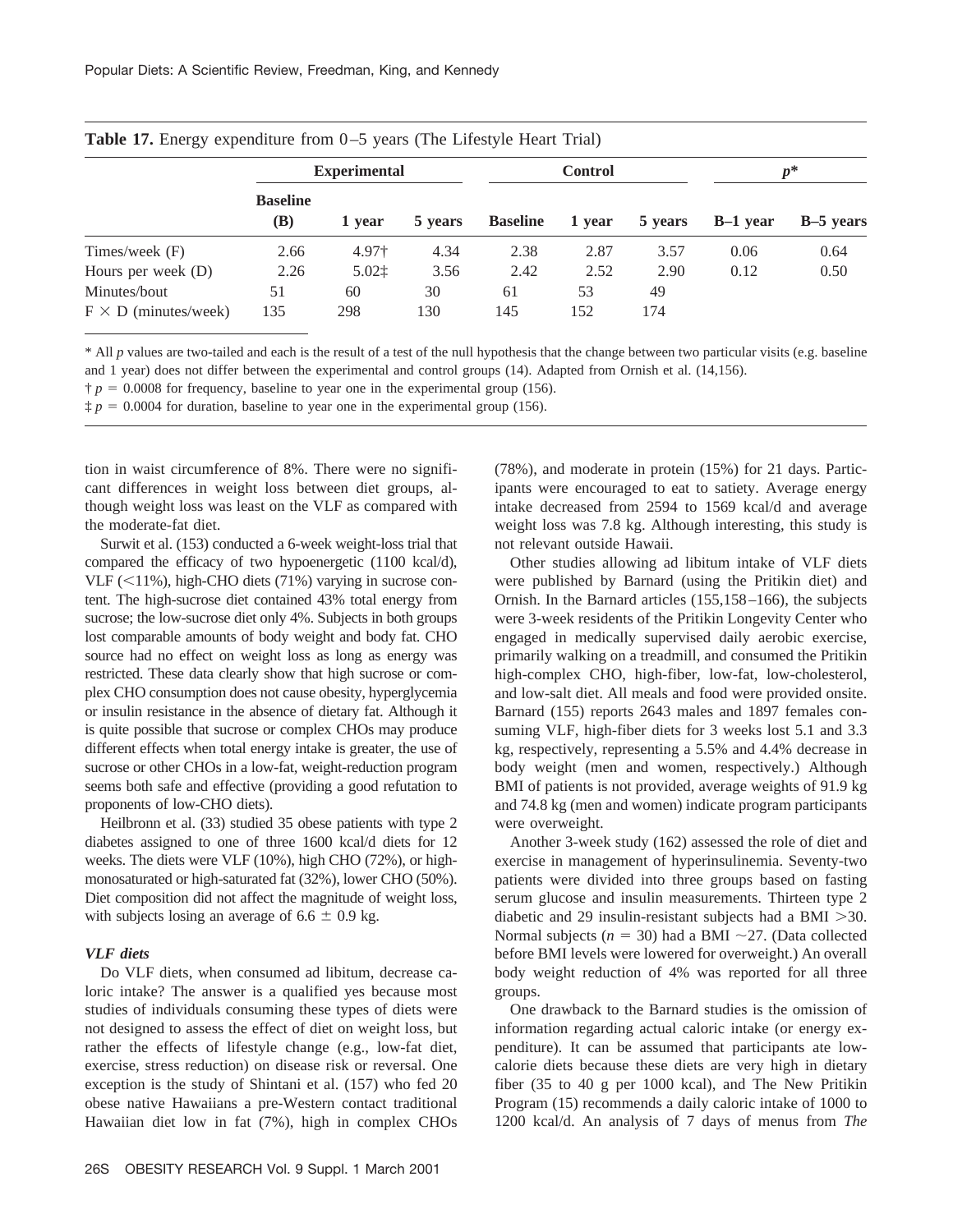*Pritikin Principle* (17)§ indicates an average intake of 1467 kcal/d. Amazingly, this is nearly identical to intakes reported by Larosa et al. (57; 1461 kcal/d) for subjects consuming high-fat, low-CHO diets.

Ornish et al. (156) collected data on 28 patients who followed The Lifestyle Heart Trial for 1 year (experimental group), and 20 patients who made more moderate changes (control group). At 5 years (14), data were available from 20 experimental and 15 control patients (starting BMI 28.4 and 25.4, experimental vs. control, respectively). All completed a 3-day diet diary at baseline, and after 1 and 5 years. Although energy intake at baseline was slightly higher than 5 years later, these changes were not significantly different between groups, or over time (Table 16). Intake of fat, both as percent calories, and absolute amount (g/d) significantly decreased in the experimental group from the baseline high of 29.7% (63.7 g/d) to 6.22% (12.7 g/d) at 1 year, and 8.5% (17.3 g/d) at 5 years. The control group also decreased fat intake over time, from 30.5% (57.4 g/d) at baseline, to 28.8% (52.4 g) at 1 year, and 25% (44.1 g/d) at 5 years. Fat intake was significantly different between the two groups at 1 and 5 years. Patients in the experimental group lost 10.9 kg (23.9 lb.) at 1 year, and sustained a weight loss of 5.8 kg (12.8 lb.) at 5 years. Weight loss was significantly different from the control group, whose body weight changed little from baseline. The Ornish Multicenter Lifestyle Demonstration Project (167) was conducted in 333 patients (194 experimental, 139 control) at eight sites throughout the United States. Data from this project show that mean weight significantly decreased in the experimental group from baseline to 3 months (4.2 kg), 1 year (4.7 kg), 2 years (4.9 kg), and 3 years (3.3 kg). However, dietary intake data and BMI was not provided.

That weight loss resulted from decreased fat intake is not controversial (42,43,121). One would expect that a 46.33 to 51 g/d (417 to 459 kcal) fat decrease would result in weight loss. What is curious is that the significant reduction in fat intake did not apparently result in a significant reduction in total caloric intake, and yet subjects still lost weight. Can subjects consume less fat, the same number of calories, and still lose weight? If so, these data would disagree with all studies (but two) which show that as dietary fat decreases so does caloric intake in both normal weight (168–173) and overweight subjects (20,39,40,134,137,138,140–142,145,157 [see references 27,42,43,117 for reviews of the effect of dietary fat intake and weight change]).

Two studies show that consumption of a low-fat (but not a VLF) diet results in increased caloric intake but decreased body weight (174,139). Raben et al. (174) reports that over a 12-week period, normal weight individuals consuming LFAL diets (25.6% fat) lost weight (1.3 kg) despite decreased fat intake (37.4% to 25.6%) but increased total caloric intake (3,059 to 3,203 kcal). Dietary fiber was significantly increased as well. The authors were puzzled by these results, noting subjects did not change physical activity levels while under study. They attribute the "paradoxical" finding to an underestimation of daily intake (based on 7-day food records) before the study (by 11%) and an overestimation of energy content of the experimental diet¶.

The study by Prewitt et al. (139) was not designed to study weight loss but rather weight maintenance. Eighteen subjects (12 with BMI 22.9 and 6 with BMI 38.4) were studied in an outpatient metabolic setting for 24 weeks to determine the effects of diets with different compositions as part of a weight-maintenance regimen. All subjects were fed a 37% (high-fat) control diet for 4 weeks, the caloric intake estimated by energy requirements (basal energy expenditure  $\times$  1.4). For the next 20 weeks, they received a low-fat (20%), low-fiber diet  $(3g/d)$  containing  $\sim$ 1800 kcal. All meals were provided onsite. Throughout the study, energy adjustments were made as needed in an attempt to maintain body weight of subjects within  $\pm 1$  kg of initial weight at study entry. If a subject's weight varied beyond  $\pm 1$  kg over 3 days, she was switched to a higher calorie level until weight returned within 1 kg of initial weight. Over the course of the 20-week low-fat diet, despite adjustments in energy to maintain body weight, subjects lost body weight  $(2.8\%)$  and body fat  $(11.3\%)$ . Prewitt concludes, "a higher energy intake was needed to maintain body weight on a low-fat than a high-fat diet," especially in subjects with a BMI of  $>30$ .

How can these disparate results be explained? In examining possible reasons for weight loss in the face of increased energy (and decreased fat) intake, changes in physical activity, metabolic rate, and thermic effect of food are considered. Prewitt et al. (139) examined each of these factors and concluded that because physical activity had not changed, most, but not all, of the observed energy intake

<sup>§</sup> It is interesting to note that *The Pritikin Principle* is based on caloric density, not reduction of fat. However, when one regularly consumes foods low in caloric density, a low-fat, low-calorie diet results.

<sup>¶</sup> An 11% increase in caloric intake at the beginning of the study would mean subjects consumed 3395 kcal before and 3203 after reduction in fat. These data would then make sense, and support the contention that ad libitum intake of a low-fat, high-fiber diet results in decreased caloric intake.

 $\parallel$  The largest single increases in caloric intake occurred when subjects went from consuming the high-fat diet to the low-fat diet (7% increase, 132 kcal) and during the last 4 weeks of the study. By the end of the 20-week low-fat diet period, individuals with a BMI  $>$  30 consumed 28% more energy (534 kcal), and those with BMI <30 consumed 14% more energy (259 kcal) as compared with their consumption during the 4-week high-fat diet period.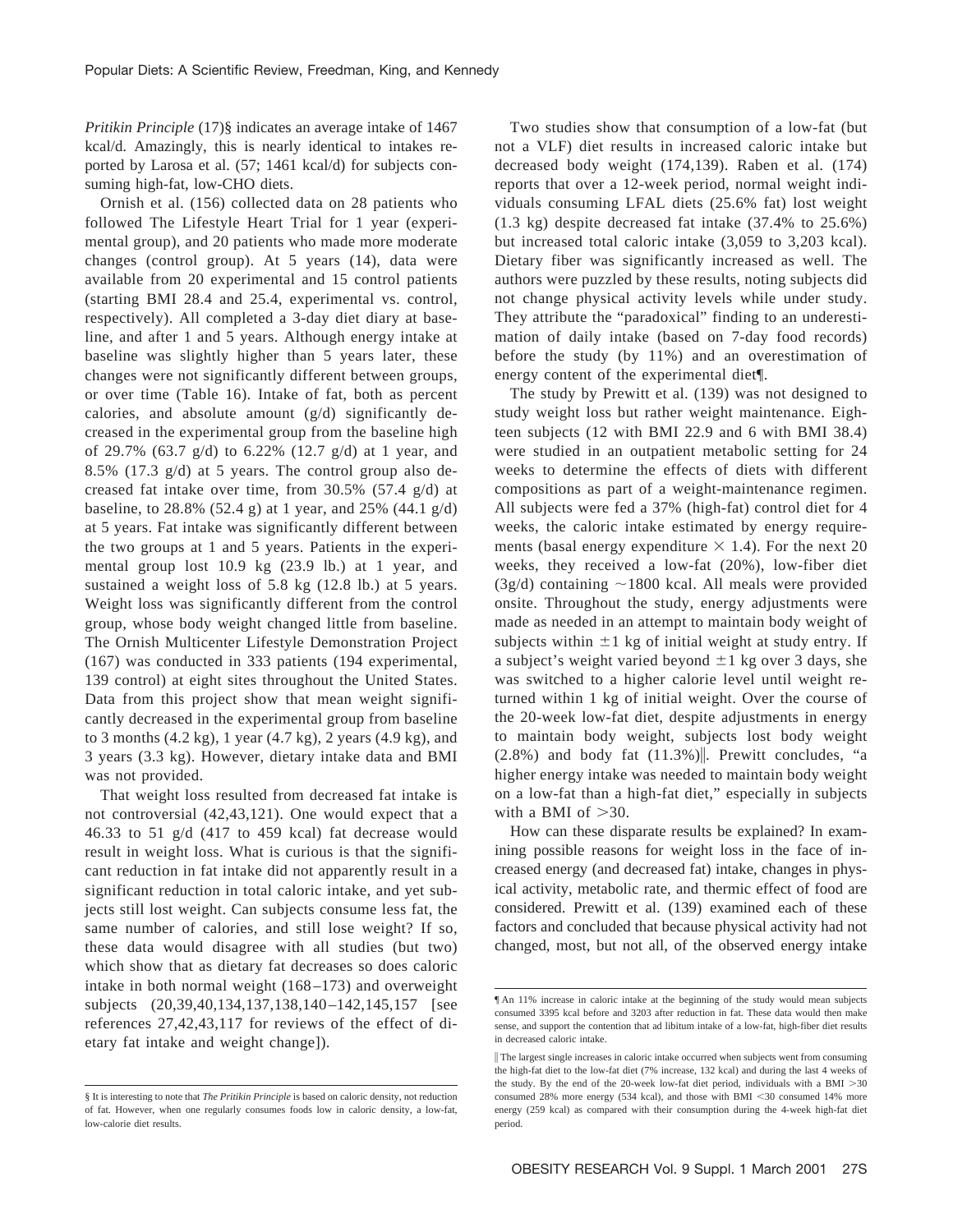was accounted for by increased metabolic rate and increased thermogenesis. Dietary adherence may have also been a problem.

In The Lifestyle Heart Trial (14,156), weight loss from baseline to 1 year could be due to changes in physical activity. Data indicate that frequency (F) (times per week) and duration (D) (h/wk) doubled in the experimental group (from 135 min/wk to 298 min/wk) from baseline to year 1 (Table 17). Intensity was not reported in this study. The increase in frequency and duration, however, could account for almost all the first-year weight loss\*\*. Interestingly, from 1 to 5 years, exercise duration and frequency decreased in the experimental group (although there was no significant difference between groups, or over time). Even with a possible (and probable††) increase in exercise intensity, the decrease in duration and frequency, coupled with the same energy intake is not enough to prevent some weight regain, which is exactly what happened between years one and five‡‡. It is unclear from the data if weight gain from year 1 to 5 was significant in the experimental group because analysis was conducted to determine differences between groups over time. Furthermore, that the experimental group was overweight, and the control group normal weight may confound the analysis. The data show that the normal weight controls maintained a consistent level of physical activity (1 hour, 3 times per week, e.g., 20 min/d), and energy intake (1652 kcal/d) over the 5 years, resulting in maintenance of a stable weight. This occurred in the context of a diet that contained  $\langle 30\%$  fat.

In addition to physical activity, other factors to consider include changes in metabolic rate, the thermic effect of a high-CHO diet (although this could not account for a significant portion of the weight loss) (54), and possible inaccuracies of the diet diaries. Food intake was assessed using 3-day diaries, collected at baseline, year 1 and year 5. It is likely that subjects consumed fewer than the reported 1800 kcal/d from baseline to year 1, and greater than 1800 kcal/d from years 1 to 5§§. Finally, the sample size at 5 years (experimental  $n = 20$ ; control  $n = 15$ ) may not have been large enough to detect differences (175).

**Evidence Statement:** Weight loss on VLF diets may be the result of lifestyle modification, which may include decreased fat and energy intake, increased energy expenditure, or both. Evidence Category B.

## *Body Composition*

The Ornish Multicenter Lifestyle Demonstration Project (167) reported a significant decrease in body fat from 25.7% at baseline to 21.3% at 1 year and 22.4% after 2 years. Body fat of 23.4% at 3 years was not significantly different from baseline.

#### **2. Nutritional Analysis**

- What is the nutritional profile of low-fat and VLF diets?
- Do diets provide adequate levels of nutrients, based on current dietary recommendations?

Nutritional analysis of a VLF diet (13, pp. 107–111) indicates that VLF diets provide adequate levels of all nutrients except vitamin E,  $B_{12}$  and zinc (Table 9). This 1-day analysis seems slightly high in sodium, probably the result of added seasoning (teriyaki sauce). Ornish et al. (156) report the diet to be nutritionally adequate for all nutrients except vitamin  $B_{12}$ , as expected, which was supplemented. Scherwitz and Kesten (176) conducted the German Lifestyle Change Pilot Program (GLCPP) to gain experience applying the program to a culture other than the United States. Nutritional analysis of lifestyle and control groups show the nutritional content of the low-fat vegetarian diet was very nutrient dense, containing more vitamin and mineral content for the same caloric value than the control group's more typical German diet. However, the treatment group's intake of vitamins E,  $B_{12}$ , D and zinc fell below the Recommended Daily Allowance because of the omission of animal food products. Addition of animal protein (e.g., Pritikin) and education to consume more diverse foods that are high in these nutrients would be beneficial and eliminate the need for supplementation¶¶. Computer analyses of menus used at the Pritikin Longevity Center show that the therapeutic plan is nutritionally adequate (161).

**Evidence Statement:** VLF diets are low in vitamins E,  $B_{12}$ , and zinc. Evidence Category B.

VLF, very high-CHO diets, high in fruits, vegetables, grains, beans, and soy contain thousands of protective phytochemicals, e.g., isoflavones, carotenoids, bioflavonoids, retinols, ly-

**<sup>\*</sup>**\* For example, Joe Hartman is 5 feet, 8 inches tall and weighs 184 pounds (BMI 28). Walking 2.3 mph (26 min/mile), 298 min/wk burns 4.3 kcal/min or 1281 kcal/wk, translating into a potential weight loss of 19 pounds per year (1281 kcal  $\times$  52 weeks/3500 kcal).

<sup>††</sup> Exercise capacity significantly increased from 9.59 METS at baseline to 11.15 after 3 months, 11.66 after 1 year, to 10.88 after 2 years, and to 11.03 after 3 years in the Multicenter Trial (167).

<sup>‡‡</sup> After 1 year, and an ~19-pound weight loss, Joe increases exercise intensity to 3.2 mph (18:45 min/mile), and burns 5.2 kcal/min. However, because  $F \times D$  has decreased to 130 min/wk, total weekly energy expenditure is now only 676 kcal/wk, half as much as before and weight is regained.

<sup>§§</sup> This is supported by a) nutritional analysis of diets presented in *Eat More, Weight Less*, and *Dr. Ornish's Program for Reversing Heart Disease*, which indicate average 3-day caloric intake of 1315 kcal/d, not 1800, b) Ornish (148), which indicates an intake of 1400 kcal/d, and c) the question of compliance to an 1800-kcal diet containing 50 to 60 g of fiber per day. The supplements (www.web.md). The Appendix for Ornish's recommendations regarding supplements (www.web.md).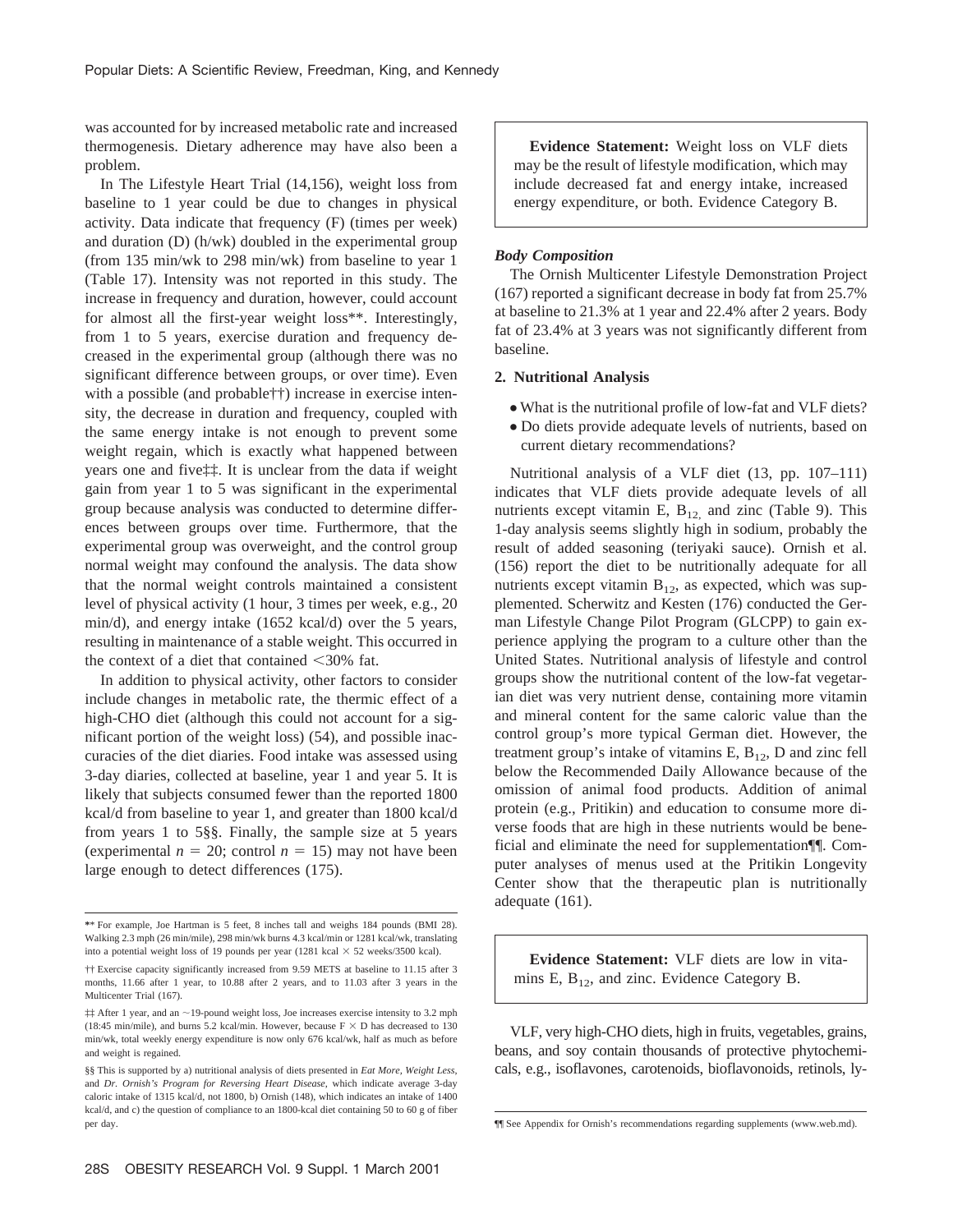copene, and genistein that have anti-aging, anti-cancer, and anti-heart disease properties. However, some VLF diets, based on poor food choices, may mean lower than recommended levels of certain nutrients such as iron, phosphorus, calcium, and zinc. Fiber intake may also be low (154). This means that specific food choices within the context of a VLF diet are critical. Data on the impact of a relatively high proportion of low-fat and fat-free alternatives to traditional foods in a freeliving population in the absence of intensive dietary counseling are not yet available (29).

Nutritional questions on the use of VLF diets include uncertainty about compromised absorption of fat-soluble vitamins, and the impact of increased dietary fiber on the absorption of minerals. Twenty patients who had complied with the Pritikin diet longer than 4 years showed no signs of nutritional inadequacy in more than 50 blood tests, including those for iron status, trace minerals, and vitamins (161).

#### **3. Metabolic and Adverse Effects**

- Do very low-fat diets affect blood lipids, blood pressure, and blood insulin levels?
- Are adverse effects associated with these diets, or are there subgroups that should not use them?

#### *Blood Lipids*

Diets that lower serum TC, specifically LDL-cholesterol levels, are believed to lower the risk of coronary heart disease. In studies that lasted from 21 days to 1 year, reducing fat content to  $\leq 10\%$  of energy reduces total and LDL cholesterol levels in both men and women (14,28,33,154–156,158,162–165,180). Some changes were sustained for 2 to 3 years (14,159), and up to 5 years (158). Intensive diet and lifestyle modification provided additive benefit to that of cholesterol-lowering medication (165).

The Ornish Multicenter Project (167) reported significant changes in total and LDL cholesterol were sustained for 3 years (despite the program lasting for 1 year). Total cholesterol decreased from 202 mg/dL to 183.7 mg/dL, and LDL decreased from 122.9 mg/dL to 101.7 mg/dL (baseline to year 3). It is not known what affect, if any, the intervention had on use of lipid-lowering drugs, which were used by 54% of experimental group patients. In the Lifestyle Heart Trial, data collected from subjects 4 years post-treatment indicate total and LDL cholesterol were higher than at 1 year but lower than at baseline. These changes were relative to the reduction in fat intake (greatest at 1 year vs. 5 years). In this study, no significant difference between groups, or over time, was reported for total and LDL cholesterol at five years (167).

Men and women (premenopausal and postmenopausal) who participate in the 3-week Pritikin Longevity Center residential program consistently show decreased total and LDL cholesterol levels (166). When an aggressive diet and exercise program is added to cholesterol-lowering drugs, a dramatic reduction in total and LDL cholesterol is noted. For example, use of drug alone reduces cholesterol by 20%; addition of lifestyle intervention achieves an additional 19% reduction (165). In one study, patients were contacted 2 to 3 years after leaving the center. Blood samples obtained from 52 (75%) patients revealed significant increases in cholesterol. However, the follow-up values were significantly lower than the entry values (159). Similar results were reported at 5-year follow-up (158).

In addition, qualitative changes in LDL show that particle size was increased, and LDL oxidation was decreased implying a reduction in risk for atherosclerosis and its clinical sequelae (177).

Schaefer et al. (38) reported consumption of a low-fat diet under weight maintenance conditions significantly lowered plasma TC, LDL and HDL-cholesterol (mean change,  $-12.5\%$ ,  $-17.1\%$ , and  $-22.8\%$ , respectively), but that this diet significantly increased plasma TG levels (47.3%) and the TC/HDL ratio (14.6%). In contrast, consumption of an LFAL diet accompanied by significant weight loss  $(-3.63)$ kg) resulted in a mean decrease in LDL cholesterol (224.3%), and mean TG levels and TC/HDL ratios not significantly different from values obtained at baseline. They concluded that an LFAL diet when combined with weight loss is better than a low-fat diet without weight loss with respect to blood lipid levels.

In the study by Kasim-Karakas et al. (151), subjects received a controlled euenergetic diet in which dietary fat was reduced stepwise from 35% to 25% to 15% over 4 months. Thereafter, they followed an ad libitum 15% fat diet for 8 months. Two months after subjects switched to the LFAL diets, TG levels decreased. Levels remained stable for the rest of the 12 months and were not different from baseline values. During the ad libitum period, TC levels remained low. An unexpected finding was the increase in LDL cholesterol to baseline levels within 2 months of switching to the ad libitum diet (levels had previously decreased in response to decreased fat intake), although LDL levels remained stable for the rest of the study. HDL levels decreased as dietary fat decreased, and remained the same during the LFAL condition.

Blood lipid changes occurring in individuals following VLF diets may be attributed to weight loss (6), decreased intake of fat and saturated fat, and/or high fiber intake, rather than increased CHO content, per se (28,29).

However, low-fat, high-CHO diets often lower not only LDL cholesterol but also HDL cholesterol (28,33,153– 155,162,164,165). Although lower HDL levels usually increase risk of coronary heart disease (178) there are no data showing that physiological reduction of HDL cholesterol levels with a low-fat diet is detrimental. In countries where VLF diets are the norm, and TC and HDL cholesterol are both very low, the incidence of heart disease is much lower than in the United States (179). In the Lifestyle Heart Trial, however, no change in HDL was reported at 1 or 5 years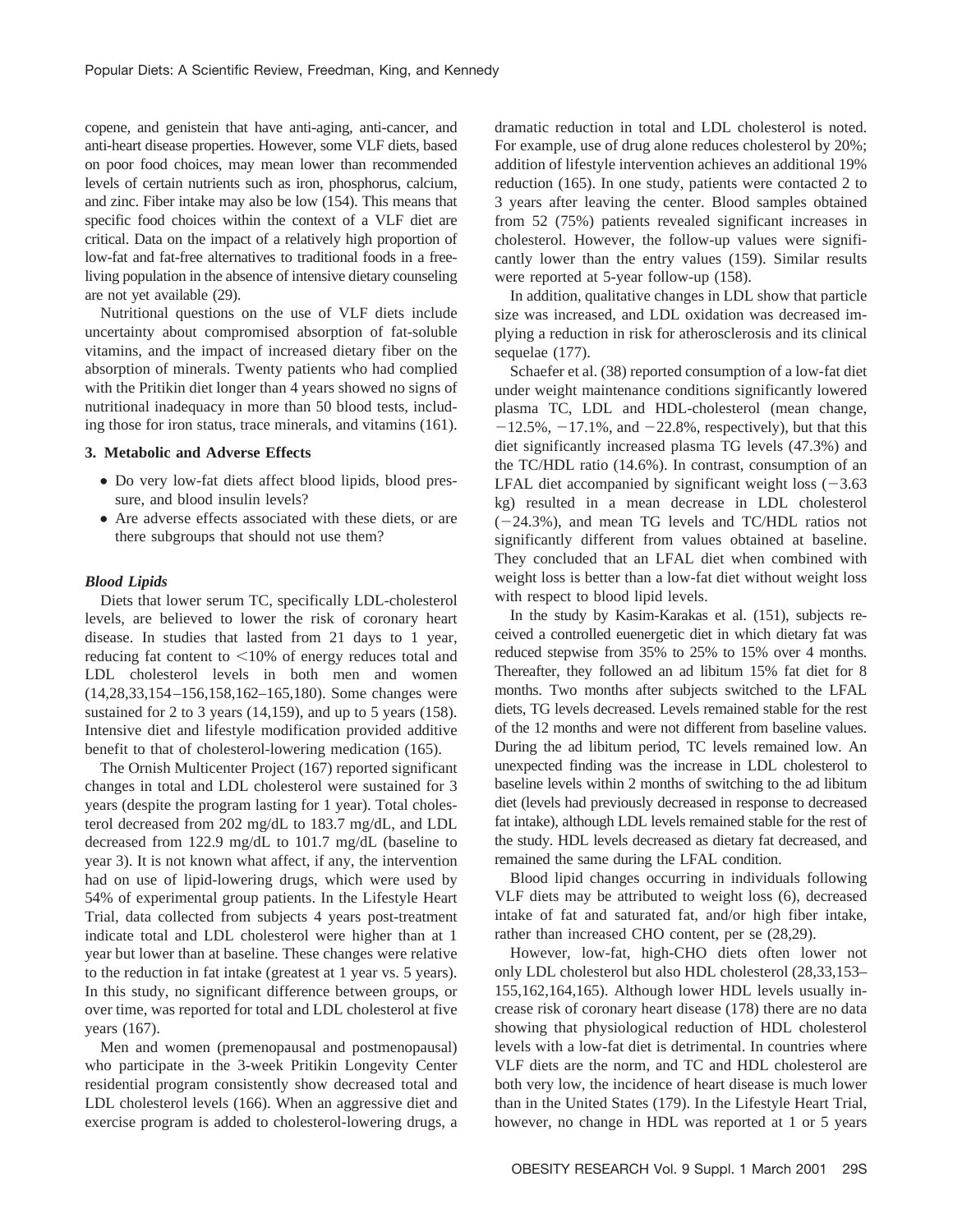(14). In the Multicenter Project, HDL initially decreased from baseline to 3 months, but then showed a significant increase by 2 and 3 years (e.g., 36.7 mg/dL vs. 42.2 mg/dL, baseline vs. 3 years) (167).

Although TG levels are reported to increase in response to short-term consumption of VLF diets (20), the type of CHO consumed may play a role in determining the metabolic response. For example, diets containing 70% CHO do not lead to hypertriglyceridemia as long as leguminous, high-fiber foods are consumed (30). In addition, TG levels may be reduced by weight loss (6). These factors may be the reason why TG levels decreased (28,154,155,158,162), or did not change (180,156). Some attribute adverse metabolic effects of high-CHO diets to their sucrose content (181). However, Surwit (154) reported reduction in TG levels even after overweight women were fed a high-sucrose but reduced calorie diet (1553 kcal/d) for 12 weeks, indicating that high-sucrose is not a problem in the presence of a low-fat, low-calorie diet.

**Evidence Statement:** Low-fat and very-fat diets reduce LDL-cholesterol, and may also decrease plasma TG levels, depending on diet composition. Evidence Category B.

#### *Blood Pressure*

Blood pressure decreased in most subjects consuming VLF diets (28,154,160,162–164). These diets alone, or in combination with exercise, resulted in reduction or elimination of antihypertensive medication in some patients (160). Benefits may be attributed to dietary changes, physical activity, or weight loss (6).

Blood pressure did not change in individuals following The Lifestyle Heart Trial, because individuals already were being treated appropriately. Effect of lifestyle change on medication use was not addressed.

#### *Blood Glucose, Insulin, and Leptin Levels*

The very high-CHO content of VLF diets has led to concern about possible effects on blood glucose and insulin levels. Unfortunately, no study of VLF diets in the absence of caloric restriction exists, so that any effect on blood glucose and insulin could be attributed to energy restriction and weight loss rather than diet composition (33).

Nevertheless, very low-fat, high complex CHO, high-fiber, energy-restricted diets usually result in decreased blood glucose and insulin levels (28,33,154,158,162–164). In some patients with type 2 diabetes these types of diets combined with daily exercise and weight control may result in discontinuation of insulin usage (160). However, Grey and Kipnis (31) reported basal plasma insulin levels on a hypocaloric, high-CHO formula diet did not differ significantly from those observed during an ad libitum diet period, although rate of weight loss was unaffected by insulin levels.

Surwit et al. (153) reports that high sucrose or complex CHO intake does not cause hyperglycemia or insulin resistance in the absence of dietary fat, and when calories are restricted. The confusion in this area is probably due to the fact that hyperinsulinemia results from a high sucrose intake in the presence of high fat (e.g., typical American diet). VLF diets that are also high in fiber decrease blood insulin levels and improve insulin sensitivity (182) as does physical activity. Thus, the decreased blood glucose and/or insulin levels reported for VLF diets may be a consequence of caloric restriction, weight loss, dietary fiber, and/or physical activity, rather than diet composition. In the context of a low-calorie diet, consuming a very-low CHO (e.g., Atkins) or VLF diet (e.g., Pritikin) results in decreased fasting insulin levels.

Kasim-Karakas et al. (151) reported lower plasma glucose concentrations during the 10th and 12th months of the LFAL diet compared with other times. Insulin and hemoglobin  $A_{1c}$ concentrations did not change significantly during the study. Plasma free fatty acid concentrations decreased significantly at only one time point, during the 25% fat phase of the controlled euenergetic diet.

Agus et al. (152) compared the effect of high-glycemic index (67% CHO, 15% protein, 18% fat) with the effect of low-glycemic index (43% CHO, 27% protein, 30% fat) energy-restricted diets. Although weight loss was similar between the two groups, plasma insulin and serum leptin levels decreased to a greater extent with the low-glycemic index diet.

Havel (34) reported that during weight maintenance, reducing fat content from  $\sim$ 30% to  $\sim$ 15% of the energy content of the diet did not affect fasting plasma leptin or insulin concentrations; however, only fasting insulin and leptin concentrations were examined in this study. After the weight maintenance phase of the study, the subjects were followed during a 6-month period during which they consumed a 15% fat ad libitum high-CHO diet. In women who lost less than 7% of body mass, fasting plasma leptin and insulin levels were unchanged, despite a modest but significant average weight loss and more than 10 months on a VLF diet. However, women with a weight loss greater than 7% had larger reductions of percent body fat, and both fasting plasma leptin and insulin levels decreased by  $\sim$ 35%. The decreases of fasting insulin are likely to represent an improvement of insulin sensitivity due to weight loss and the decreases of leptin are mostly due to decreases of body fat. However, they are also likely to be partially due to the decreases of insulin during the fasting period because the decreases of insulin and leptin were shown to be correlated independently of the changes of body fat  $(34)$ .

ii Because insulin is secreted rapidly during and in the period immediately after the consumption of meals, and because circulating leptin exhibits a diurnal pattern that is dependent and proportional to insulin responses to meals, relying on fasting levels of insulin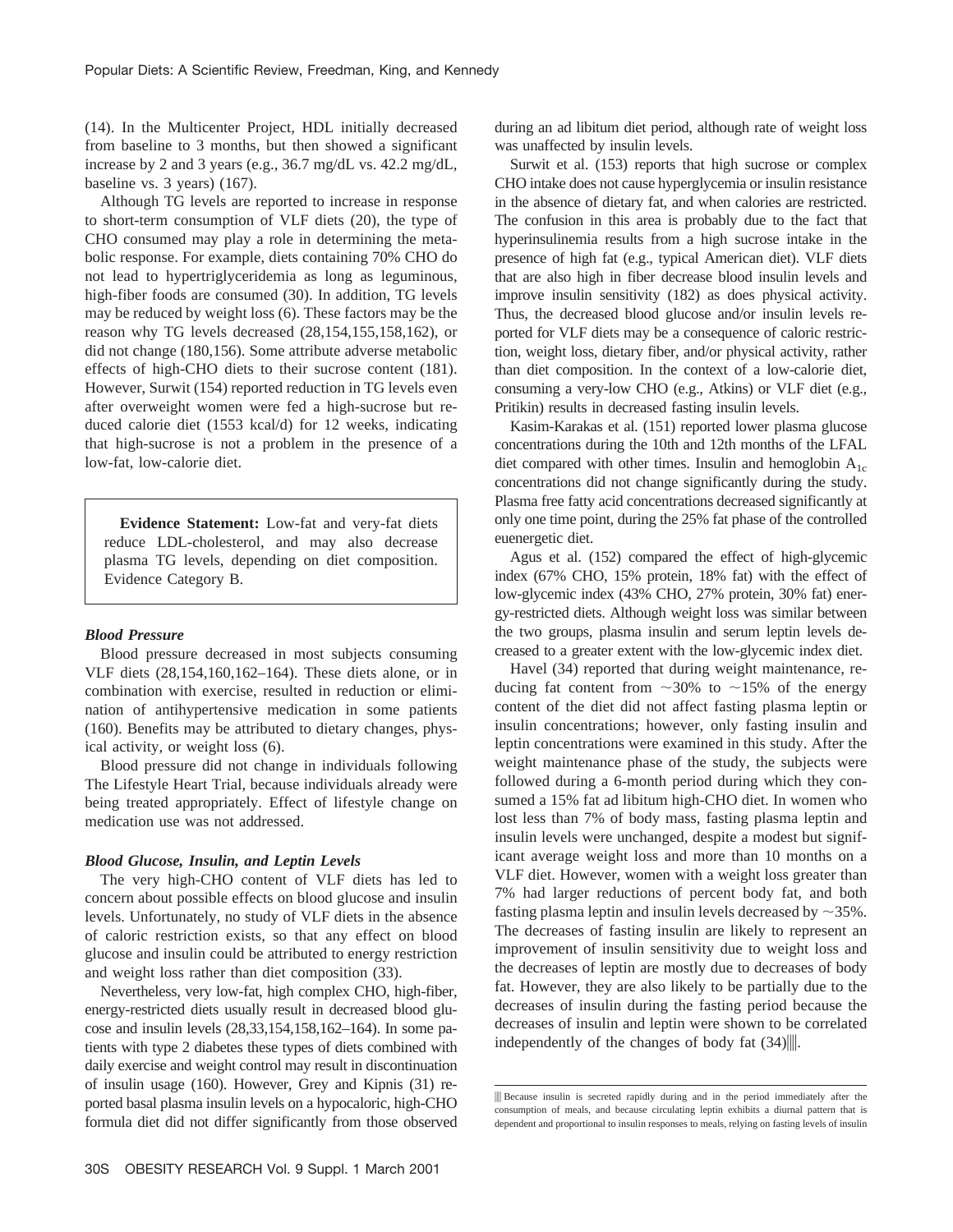#### *Adverse Effects*

Few adverse effects of low-fat and VLF diets have been reported. Barnard et al. (162) noted an initial increase in flatus, which generally subsides. No other adverse metabolic or behavioral effects were reported.

Results of studies seem impressive but questions about long-term efficacy and risk reduction remain. Extrapolation to the general population from motivated individuals (e.g., those with coronary heart disease) is questionable. The independent effects of weight loss, physical activity and accompanying lifestyle interventions complicate interpretation (29). The American Heart Association's Science Advisory recommends persons with insulin-dependent diabetes mellitus, elevated TG levels, and CHO malabsorption illnesses avoid VLF diets (29).

#### **4. Hunger and Appetite:** *Compliance*

- What is the effect of low-fat and VLF diet on hunger and appetite?
- What data supports compliance to low-fat and VLF diets?

## *Low-Fat Diets*

The issue of satiety following ingestion of various macronutrients (e.g., CHO, fat, and protein) has been the subject of much research and is briefly reviewed here (see also references 183–187).

Studies of early satiety (occurring within 30 minutes after a preload) found protein having the greatest effect, followed by CHO, and then fat (186,187). However, these studies did not adequately control for the differences in palatability or energy density of test foods (187). Short-term studies (2 and 12 weeks) investigating the effect of covert manipulation of the fat content of foods on total energy intake were conducted in normal weight women. Those consuming lower fat diets (15% to 20%, or 20% to 25% fat) vs. higher fat diets (30% to 35%, or 35% to 40% fat) consumed fewer calories and lost more weight (149,188). Stubbs et al. (184) provided normal weight male subjects ad libitum access to one of three covertly manipulated diets: low-fat (20% energy as fat, 67% as CHO), medium-fat (40% energy as fat, 47% as CHO) or high-fat (60% energy as fat, 27% as CHO). They reported that energy intake increased with percent fat, and that lower fat, lower-energy diets were more satiating than higher fat, higher energy diets.

When dietary fat content is drastically reduced, the weight of the food consumed is maintained or slightly increased (38,188). Thus, exposure to high-CHO foods can give rise to a marked restraining effect on the expression of appetite, the potency and time course varying with the amount consumed and chemical structure (e.g., simple vs. complex CHO) (183).

Low-fat diets (15% to 20% fat) received higher hedonic ratings compared with higher-fat diets (30% to 35% or 45% to 50% fat (150). Hunger was not a problem in subjects consuming low-fat diets. In fact, Schaefer et al. (38) reported that during the low-fat, weight maintenance phase, subjects frequently complained about the quantity of food and of abdominal fullness, making it difficult for them to consume all the food provided. The authors speculate that complaints occurred because the low-fat diet weighed more than the baseline diet. When subjects were allowed to choose their own foods during the LFAL phase, they ate less than what was provided during the low-fat weight-maintenance phase and lost weight. Decreases of leptin are related to increases of hunger in women during a prolonged, moderately energy restricted diet (120). It is therefore possible that maintaining the diurnal pattern of leptin production (induced by the insulin responses to dietary CHO) may contribute to effects of ad libitum, moderately low-fat, high-CHO diets to lower energy intake by preventing hunger from increasing during weight loss.

Schlundt et al. (145) reported that compliance to dietary advice to reduce fat or calories was best during the first 6 weeks of a 15-week study. A follow-up of 71% of subjects who completed the study, obtained 9 to 12 months later, showed average total weight losses of 2.6 kg in the low-fat group, and 5.5 kg in the low-calorie group. Of these subjects, 14% showed no weight regain from the end of the treatment to follow-up, 20% regained 1 kg or less, and 40% regained less than 3 kg. Results did not differ as a function of the treatment group. Both groups experienced compliance problems related to eating at social events, eating in the car, and emotional eating (both negative and positive emotions). Despite three treatment sessions devoted to handling social situations and three devoted to overcoming emotional eating, problems with these issues persisted. It is likely that high-risk situations that precipitate relapse are independent of diet composition.

Djuric et al. (150) designed an intervention trial to selectively decrease fat and/or energy intake in free-

and leptin to assess overall central nervous system exposure to changes of insulin and leptin is inadequate. Consumption of moderately fat restricted  $(\sim 20\%)$  meals results in increased postprandial insulin secretion and higher leptin levels over a 24-hour period compared with a day during which the same subjects consumed relatively high-fat (60%), low-carbohydrate (20%) meals (36). Therefore, it is necessary to examine the time-course of insulin responses to meals and leptin concentrations over a prolonged period of time to assess the impact of dietary macronutrient content and composition on insulin secretion and leptin production adequately.

Increased insulin secretion and leptin production may contribute to the effects of these diets because both insulin and leptin act as long-term signals back to the brain to regulate appetite, energy intake and energy expenditure. Regarding energy expenditure, during the weight maintenance phase of the study discussed above, subjects needed to be fed 7% more calories ( $+120 \pm 30$  kcal/d) to maintain a stable body weight when they consumed 15% energy from fat compared with when they consumed 30% energy from fat. This suggests that lowering dietary fat content also lowers regulated level of body adiposity, independent of energy intake. This change of the regulated level of body fat independent of energy intake would have to be due to an increase of energy expenditure, an effect that could potentially be mediated by increases of carbohydrate-induced postprandial insulin responses and 24 hour leptin production (36).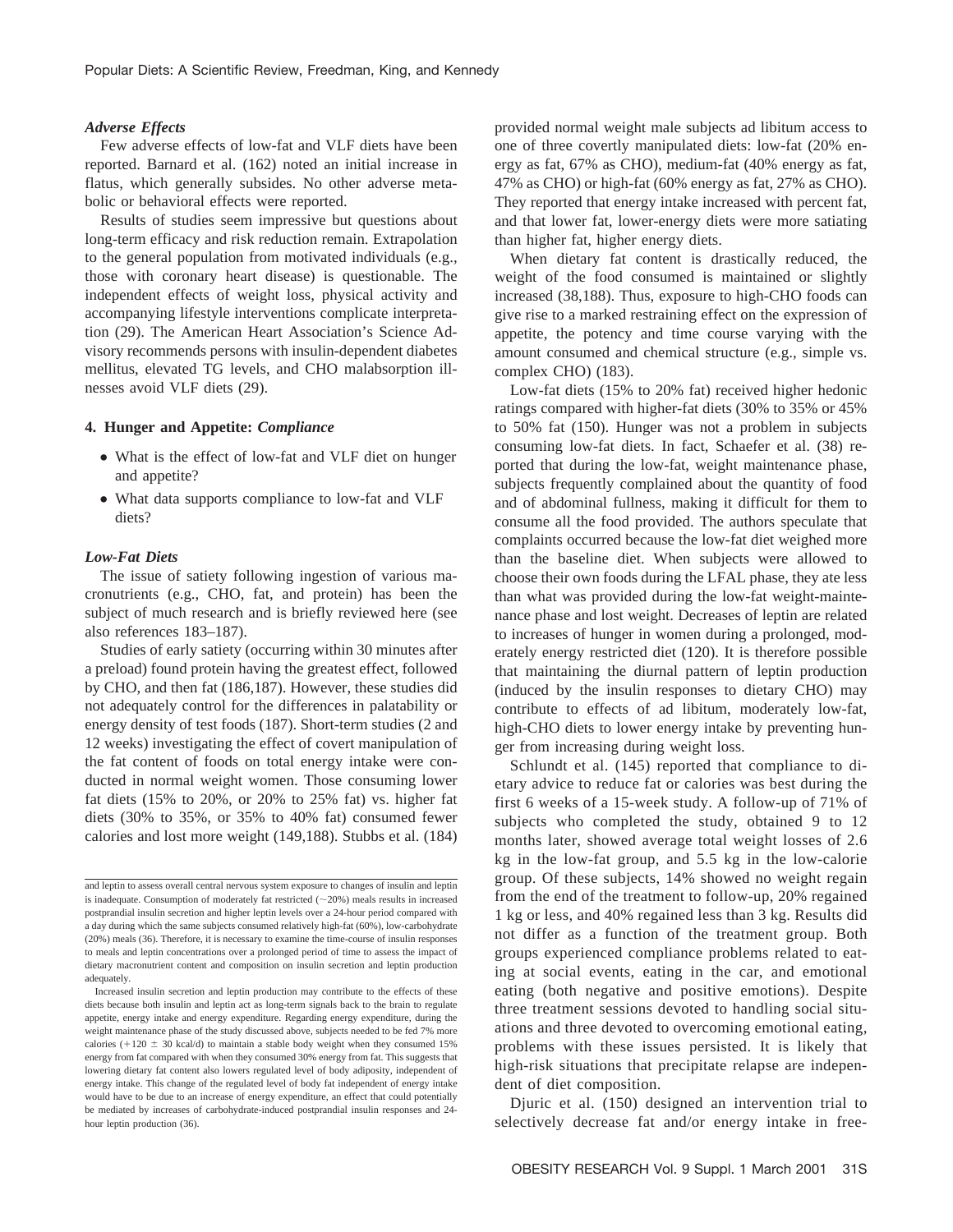|                                  |                 | Women (number)                  | Men (number)   |                                |  |  |
|----------------------------------|-----------------|---------------------------------|----------------|--------------------------------|--|--|
| <b>Nutrient</b>                  | On own<br>(128) | <b>With assistance</b><br>(227) | On own<br>(46) | <b>With assistance</b><br>(37) |  |  |
| Calories                         | $1336 \pm 494$  | $1289 \pm 443$                  | $1809 \pm 733$ | $1531 \pm 478$                 |  |  |
| Protein $(\%)$                   | $18.1 \pm 3.3$  | $19.9 \pm 3.8$                  | $17.5 \pm 4.3$ | $19.1 \pm 3.4$                 |  |  |
| CHO (%)                          | $55.9 \pm 10.7$ | $55.2 \pm 8.4$                  | $55.5 \pm 8.8$ | $57.1 \pm 8.1$                 |  |  |
| Fat $(\%)$                       | $24.8 \pm 9.6$  | $24.0 \pm 7.2$                  | $24.1 \pm 8.5$ | $22.8 \pm 6.8$                 |  |  |
| Adapted from Shick et al. (195). |                 |                                 |                |                                |  |  |

| Table 18. Dietary intakes of National Weight Control Registry enrollees by method of weight loss |  |  |  |  |  |  |  |
|--------------------------------------------------------------------------------------------------|--|--|--|--|--|--|--|
|--------------------------------------------------------------------------------------------------|--|--|--|--|--|--|--|

**Table 19.** Characterization of diets used for weight loss and weight maintenance

|                                           |                    | Fat g          | CHO <sub>g</sub>     | Protein g          |  |
|-------------------------------------------|--------------------|----------------|----------------------|--------------------|--|
| Type of diet                              | <b>Total kcals</b> | $\frac{9}{6}$  | $($ %)               | $($ %)             |  |
| High-fat, low-CHO*                        | 1450               | 97 (60)        | 36(10)               | 108(30)            |  |
| Moderate-fat, balanced nutrient reduction | 1450               | 40(25)         | 218(60)              | 54 (15)            |  |
| Low- and very-low-fat                     | 1450               | $16-24(10-15)$ | $235 - 271(65 - 75)$ | $54 - 72(15 - 20)$ |  |
| Weight maintenance†                       | 1491               | 40(23.9)       | 208 (55.9)           | 72 (19.2)          |  |

\* Based on average intake of subjects who self-selected low-CHO diets; studies lasting more than one week.

† Numbers determined by averaging data in Table 18.

living, premenopausal somewhat overweight women, to examine the relative importance of these dietary factors on markers of cancer risk. Diets were nonintervention, low-fat (15%) maintenance of energy intake, low-energy (25% reduction), or a combination of the two (low-fat and low-energy). Meetings with a registered dietitian occurred at 2-week intervals for all diet groups. Daily records served as self-monitoring of intake and as a tool for the dietitian to verify food intake. A total of 88 women completed the 12-week program. The 25 women who dropped out did so within 6 weeks of their randomization date, with similar dropout rates in all intervention groups. Reasons for withdrawal included being too busy  $(n = 12)$ , diet too hard to follow  $(n = 5)$ , unhappy with diet assigned  $(n = 1)$ , too stressed due to illness  $(n = 2)$ , changed eligibility status  $(n = 2)$ , and no longer interested/unable to contact  $(n = 3)$ .

## *VLF Diets*

Studies of ad libitum VLF diets were generally short, ranging from 3 to 12 weeks (28,153,155,157). The Lifestyle Heart Trial, originally a 1-year study (156), was extended to 5 years (14). Limited data from short- and long-term interventions indicate hunger was not a problem for subjects following these diets. Using a seven-point analog scale that ranked hunger vs. satiety, Noakes and Clifton (28) reported subjects perceived hunger more before dinner, although caloric intake at this meal was not assessed. Using a fivepoint analog scale, Surwit et al. (153) reported hunger decreased as diet duration increased (to 6 weeks), with all subjects reporting lower hunger levels at the end, rather than the beginning, of the study.

Because energy density has been demonstrated to have a robust and significant effect on both satiety and satiation independently of palatability and macronutrient content (187), the energy density of VLF diets must be considered when determining their effects on hunger and appetite. In addition to dietary fiber, water content of the diet must be considered, as both fiber and water decrease the caloric density of individual foods, and the overall diet.

VLF diets are often high in fiber, providing 35 to 40 g dietary fiber per 1000 kcal (13,15–17). Burton-Freeman (189) reports that women may be more sensitive to dietary manipulation with fiber than men, and obese individuals, as compared with lean, may be more likely to reduce food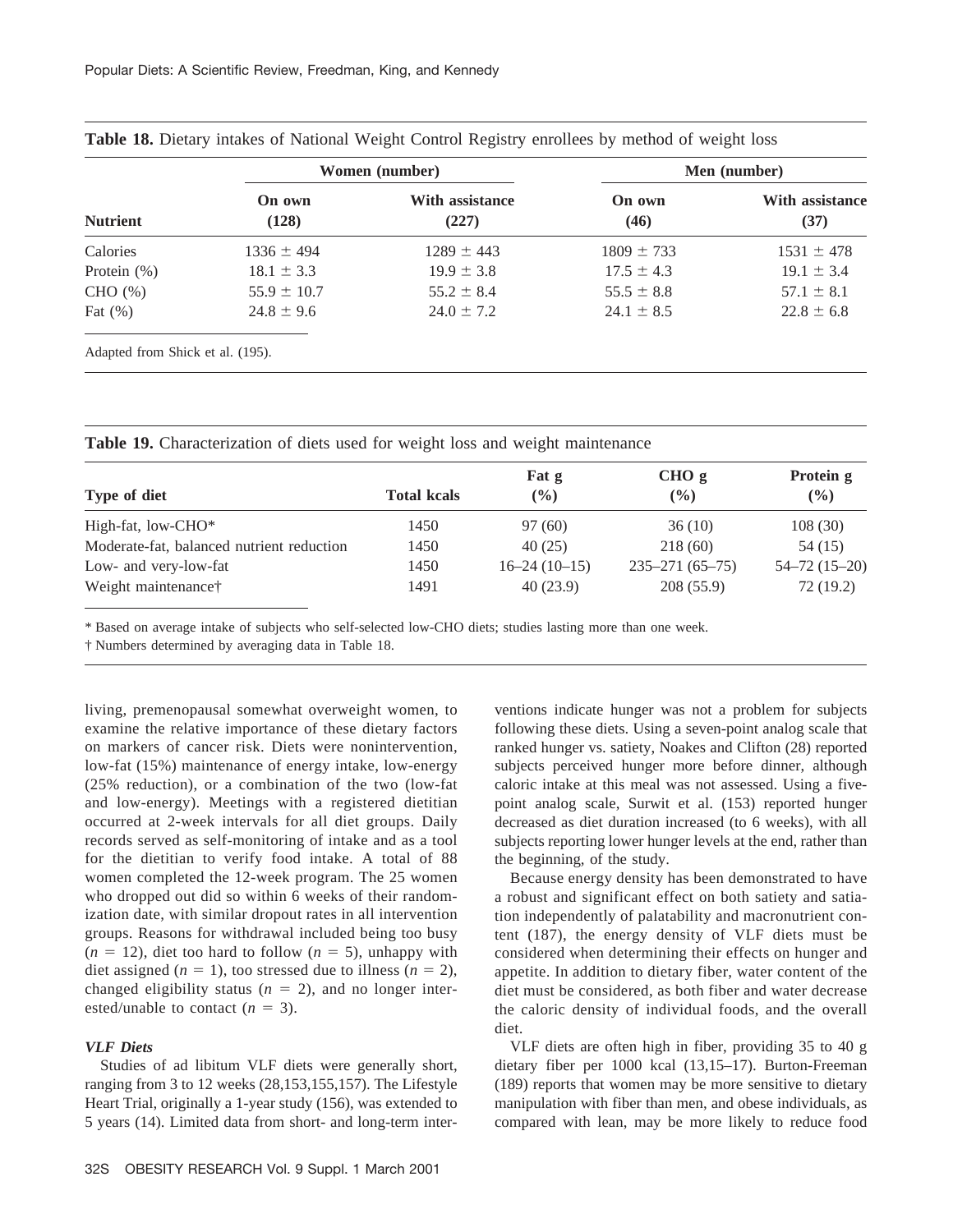intake with dietary fiber inclusion. Dietary fiber promotes satiation and prolongs satiety, aids in long-term compliance to low-energy diets, and encourages healthy food choices and eating habits. Thus, the amount of fiber in the particular VLF diet is an important consideration when assessing compliance.

At present there are no long-term clinical studies of the effects of energy density independent of variations in fat content.

#### *Compliance*

Although short-term effects of these diets on hunger are promising, long-term effects are more important. Do subjects continue to consume VLF diets long-term? Ornish et al. (14) reported excellent adherence to all aspects of the program during the first year, and good adherence after 5 years, as measured by percent diameter stenosis. Percentage of daily energy intake from fat was maintained at less than 10%. The average person lost 24 pounds in the first year and kept off more than half that weight 5 years later, even though they were eating more food, and more frequently, than before without hunger or deprivation. It is important to note, however, that the motivation of cardiac patients to reverse heart disease by following a lifestyle intervention plan (which includes significantly reducing fat intake) may differ from that of obese patients whose motivation to lose weight may be for reasons other than health. Thus, long-term compliance seen in the Ornish study does not necessarily translate to obese individuals.

Theusen et al. (147) studied Danish heart disease patients to assess how much dietary fat can be reduced for long-term treatment to obtain an effective cholesterollowering effect. For 3 months, 14 patients with severe coronary heart disease were treated with a diet containing 10% of total energy from fat. Patients (and their wives) were instructed to eliminate intake of visible fats and cholesterol-rich foodstuffs (e.g., egg yolk, liver, shellfish), limit meat to 50 mg/d, and keep sugar intake low. The consumption of rice, potatoes, vegetables and legumes was encouraged and up to five alcoholic drinks per day were allowed. After 3 months, patients were asked to maintain a diet as low in fat as possible for long-term treatment. Very few patients managed this diet for longer than 3 months; only two had a fat intake of  $\sim$ 10% after 1 year. However, half had a fat intake below 20%, and a 4-day diet recall showed a mean fat intake at the end of 12 months of 21.4% (range, 7.3% to 37.8%). No explanations for increased fat (and energy intake) were provided. It is also important to note that the motivation and adherence of a patient with existing heart disease may be different from that of a patient who is overweight, but has not yet been diagnosed with a chronic disease.

Trials allowing ad libitum consumption of very low-fat (or even low-CHO diets) are equivocal in terms of efficacy due, in part, to differences in adherence to the targeted macronutrient composition. The validity of dietary information given by trial participants is not always valid (190–192). Obese subjects typically under-report energy intake, especially fat intake (190) and overestimate physical activity (191).

Lyon et al. (192) assessed compliance to dietary advice to decrease fat and increase CHO intake in eight moderately overweight Swiss women during a 2-month period. At supper, they were requested to eat a meal containing  $13C$ -glucose, and measure  $13C$  by self-collection of expired air. Subjects were asked not to intentionally restrain their total energy intake, but have their appetite drive their food consumption. At the end of the study, intake of fat (g), protein (g), and total calories were significantly reduced (fat: 92.5 to 52 g; protein 71 to 64 g; and calories: 1893 to 1518). Intake of CHO remained the same (182 g). When expressed as percent calories, fat intake significantly decreased (from 44% to 31%), and both CHOs and protein significantly increased (CHO: from 38% to 50% and protein from 15% to 17%). With this method, 54% of the variation in achieved weight loss was explained by differences in diet compliance (which ranged from 20% to 93%; mean 60  $\pm$  8%)\*\*\*. Patients with the greatest adherence lost the most weight. Those who fail to lose weight on any diet are likely to be those who do not adhere to the dietary composition no matter what it is (186).

#### **5. Performance and Physical Activity**

• What is the effect of VLF diets on physical performance?

Physical activity and exercise is strongly recommended as part of the overall lifestyle plans recommended by both Pritikin and Ornish. Data support the use of CHO as fuel for exercising muscle (193). VLF diets have plenty of CHO (70% to 80%), supporting physical activity. No adverse affects on performance have been reported in individuals consuming VLF diets. Ornish et al. (14) report no significant difference in exercise duration or frequency in individuals following these diets for 5 years, however they do report a significant increase in exercise intensity.

# **Weight Maintenance**

## *Is There an Optimal Diet for Weight Maintenance?*

In light of the current obesity crisis, prevention of weight gain and weight maintenance is critical. Is there an optimal diet for accomplishing these goals?

<sup>\*\*\*</sup> It is interesting to note the range of compliance to the advice to decrease fat intake, in this case, from 44% of total calories to 31%, an amount that is considered moderate, but not low-fat.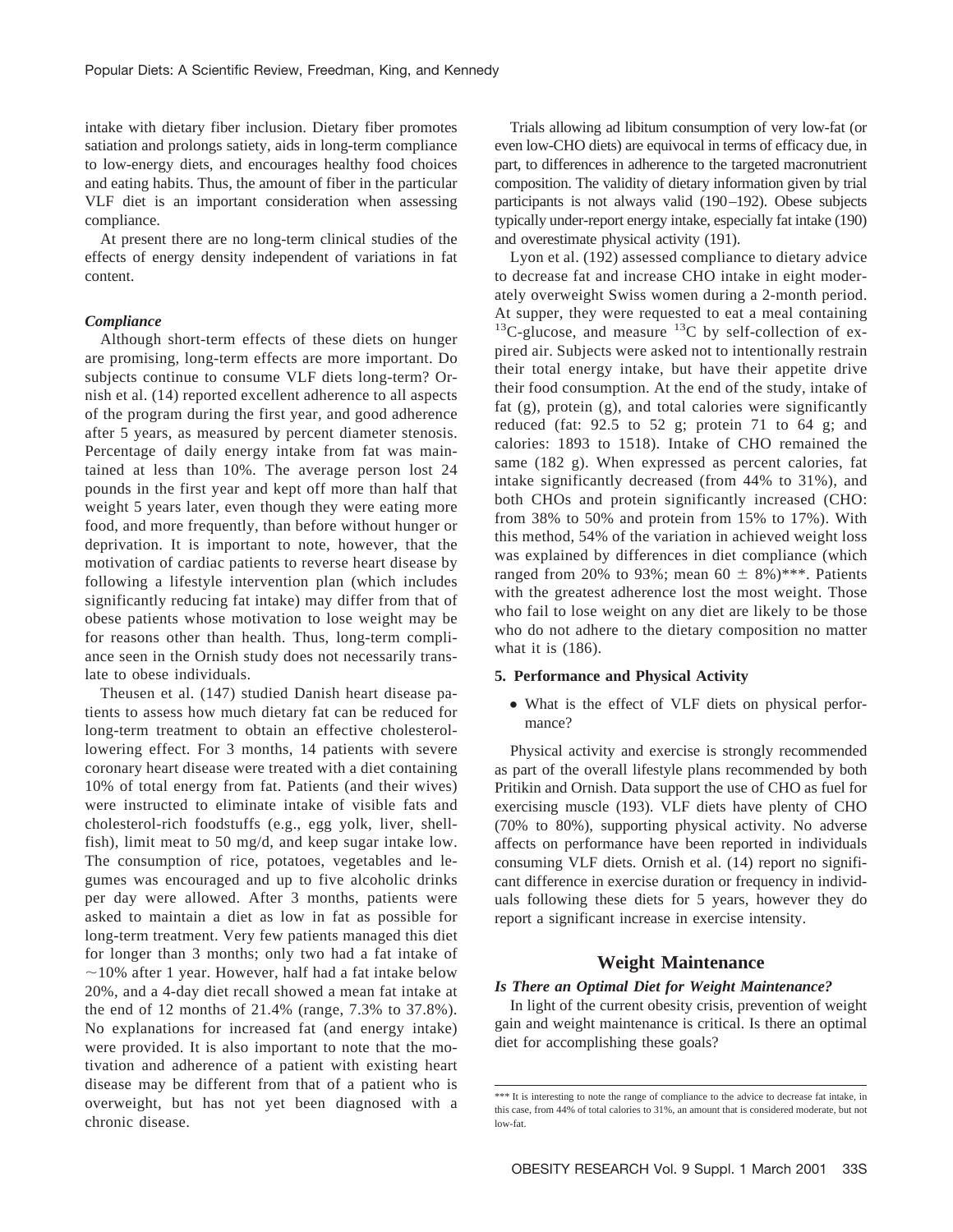Data support the contention that those consuming lowfat, low-calorie diets are most successful in maintaining weight loss (194–196) (Table 18). Insulin and leptin responses to dietary CHO may play a role in the effects of these diets to sustain weight loss through long-term signals promoting decreased energy intake, increased energy expenditure, or both. Increased physical activity and decreased consumption of (high-fat) fast food meals are also key variables (46,195,197). Palatability and dietary variety within food groups may predict body fatness. McCrory et al. (198) report that the direction of the association depends on which foods provide the variety (e.g., the variety of sweets, snacks, condiments, entrees, and carbohydrates consumed was positively associated with body fat, whereas the variety of vegetables was negatively associated).

Table 19 summarizes the macronutrient composition of diets reviewed in this article. The last line represents the diet consumed by individuals enrolled in the National Weight Control Registry, who have maintained a 13.6 kg (30 pound) weight loss for at least 1 year but who, on average, have lost 30 kg and have maintained the loss for 5.1 years. Data from the Registry indicate that successful weight maintainers comsume a low-calorie diet containing  $\sim$ 40 g of fat (24% of energy), 200 g of CHO (56% of energy), and 70 g of protein (19% of energy) (195–197). This diet most closely resembles the moderate-fat, balanced nutrient reduction diet promoted by every health organization in the United States. The high vitamin and calcium intakes of successful weight loss maintainers suggest they eat a diet high in fruits, vegetables, and calcium-rich foods (dairy). The low iron intake suggests a low intake of animal products.

The American public needs to be told (and believe) that diets are not followed for 8 days, 8 weeks, or 8 months, but rather form the basis of everyday food choices throughout their life. A diet high in vegetables, fruits, complex CHOs (whole grains and legumes), and low-fat dairy is a moderate-fat, low-calorie diet that prevents weight gain, results in weight loss and weight maintenance. It is associated with fullness and satiety. It reduces risk of chronic disease. It is fast, convenient, and inexpensive. How can we convince people it works, and to try it?

#### **Acknowledgments**

Support for this research was provided by USDA Research, Education and Economics.

We acknowledge the following individuals for their input during the writing and reviewing of this document: George Blackburn, George Bray, James Hill, Peter Havel, Irwin Rosenberg, William Dietz, Joseph Spence, and Barbara Moore.

#### **References**

- 1. **Serdula MK, Mokdad AH, Williamson DF, Galuska DA, Mendlein JM, Heath GW.** Prevalance of attempting weight loss and strategies for controlling weight. *JAMA.* 1999;282: 1353–8.
- 2. **Flegel KM, Carroll MD, Kuczmarski RJ, Johnson CL.** Overweight and obesity in the United States: prevalence and trends, 1960–1994. *Int J Obes Relat Metab Disord.* 1998;  $22:39-47$ .
- 3. **Mokdad AH, Serdula MK, Dietz WH, Bowman BA, Marks JS, Koplan JP.** The spread of the obesity epidemic in the United States, 1991–1998. *JAMA.* 1999;282:1519–22.
- 4. **Allison DB, Fontaine KR, Manson JE, Stevens J, Van Itallie TB.** Annual deaths attributable to obesity in the United States. *JAMA.* 1999;82:1530–8.
- 5. **Must A, Spadano J, Coakley EH, Field AE, Colditz G, Dietz WH.** The disease burden associated with overweight and obesity. *JAMA.* 1999;282:1523–9.
- 6. **National Institutes of Health, National Heart, Lung, and Blood Institute. Obesity Education Initiative.** Clinical guidelines on the identification, evaluation, and treatment of overweight and obesity in Adults. *Obes Res*. 1998;6(Suppl 2):51S–210S.
- 7. **World Health Organization.** *Obesity: Preventing and Managing the Global Epidemic.* Geneva: World Health Organization; 1998.
- 8. **French SA, Jeffery RW, Murray D.** Is dieting good for you? Prevalence, duration and associated weight and behaviour changes for specific weight loss strategies over four years in US adults. *Int J Obes Relat Metab Disord.* 1999;23:  $320 - 7$
- 9. **Institute of Medicine.** *Weighing the Options. Criteria for Evaluating Weight-Management Programs.* Washington, DC: National Academy Press; 1995.
- 10. **Foster GD, Wadden TA, Vogt RA, Brewer G.** What is reasonable weight loss? Patients' expectations and evaluations of obesity treatment outcomes. *J Consul Clin Psychol.* 1997;65:79–85.
- 11. **Evans E, Stock AL, Yudkin J.** The absence of undesirable changes during consumption of the low carbohydrate diet. *Nutr Metab.* 1974;17:360–7.
- 12. **Yudkin J, Carey M.** The treatment of obesity by the "highfat" diet: the inevitability of calories. *Lancet.* 1960;2:939.
- 13. **Ornish D.** *Eat More, Weigh Less.* New York: Harper Paperbacks; 1993.
- 14. **Ornish D, Scherwitz LW, Bilings JH, et al.** Intensive lifestyle changes for reversal of coronary heart disease. *JAMA.* 1998;280:2001–7.
- 15. **Pritikin R.** *The New Pritikin Program.* New York: Simon & Schuster Inc; 1990.
- 16. **Pritikin R.** *The Pritikin Weight Loss Breakthrough.* New York: Signet; 1999.
- 17. **Pritikin R.** *The Pritikin Principle.* Alexandria, VA: Time Life Books; 2000.
- 18. **Shape Up America!** Guidance for Treatment of Adult Obesity. Bethesda, MD: 1998.
- 19. **Kinsell LW, Cunnino B, Michaels CD, Bathartalls, Cox SE, Lemon C.** Calories do count. *Metabolism.* 1964;13:195– 204.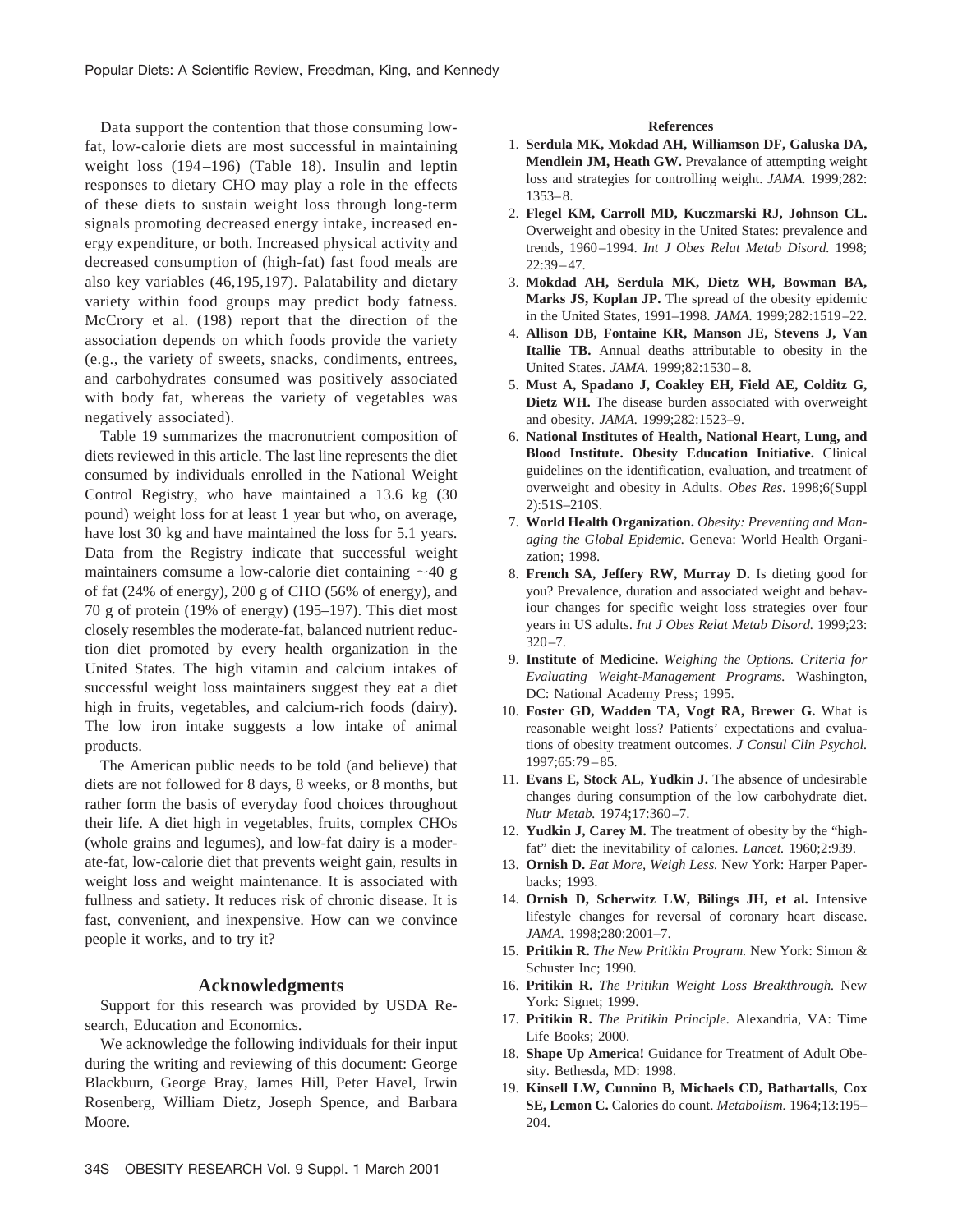- 20. **Powell JJ, Tucker L, Fisher AG, Wilcox K.** The effects of different percentages of dietary fat intake, exercise, and calorie restriction on body composition and body weight in obese females. *Am J Health Promot.* 1994;8:442–8.
- 21. **Golay A, Allaz A-F, Morel Y, de Tonnac N, Tankova S, Reaven G.** Similar weight loss with low- or high-carbohydrate diets. *Am J Clin Nutr.* 1996;63:174–8.
- 22. **Golay A, Eigenheer C, Morel Y, Kujawski P, Lehmann T, de Tonnac N.** Weight-loss with low or high carbohydrate diet? *Int J Obes Relat Metab Disord.* 1996;20:1067–72.
- 23. **Yang M-U, Van Itallie TB.** Composition of weight loss during short-term weight reduction. Metabolic responses of obese subjects to starvation and low-calorie ketogenic and nonketogenic diets. *J Clin Invest.* 1976;58:722–30.
- 24. **Kekwick A, Pawan GLS.** Metabolic study in human obesity with isocaloric diets high in fat, protein or carbohydrate. *Metabolism.* 1957;6:447–60.
- 25. **Van Itallie, TB, Tang M, Hashim SA.** Dietary approaches to obesity: metabolic and appetitive considerations. In: *Recent Advances in Obesity Research.* London: Newman Publishing; 1975, pp. 256–69.
- 26. **Dattilo AM, Kris-Etherton PM.** Effects of weight reduction on blood lipids and lipoproteins: a meta-analysis. *Am J Clin Nutr.* 1992;56:320–8.
- 27. **Yu-Poth S, Zhao G, Etherton T, Naglak M, Jonnalagadda S, Kris-Etherton PM.** Effects of the National Cholesterol Education Program's Step I and Step II dietary intervention programs on cardiovascular disease risk factors: a meta-analysis. *Am J Clin Nutr.* 1999;69:632–46.
- 28. **Noakes M, Clifton PM.** Changes in plasma lipids and other cardiovascular risk factors during 3 energy-restricted diets differing in total fat and fatty acid composition. *Am J Clin Nutr.* 2000;71:706–12.
- 29. **Lichtenstein AH, Van Horn L.** AHA Science Advisory. Very low fat diets. *Circulation.* 1998;98:935–9.
- 30. **Anderson JW, Chen W, Sieling B.** Hypolipidemic effect of high-carbohydrate, high-fiber diet. *Metabolism.* 1980;29: 551–8.
- 31. **Grey N, Kipnis DM.** Effect of diet composition on the hyperinsulinemia of obesity. *N Engl J Med.* 1971;285:827– 31.
- 32. **Baba NH, Sawaya S, Torbay N, Habbal Z, Azar S, Hashim SA.** High protein vs. high carbohydrate hypoenergetic diet for the treatment of obese hyperinsulinemic subjects. *Int J Obes Relat Metab Disord.* 1999;23:1202–6.
- 33. **Heilbronn LK, Noakes M, Clifton PM.** Effect of energy restriction, weight loss, and diet composition on plasma lipids and glucose in patients with type 2 diabetes. *Diabetes Care.* 1999;22:889–95.
- 34. **Havel PJ, Kasim-Karakas S, Mueller W, Johnson PR, Gingerich RL, Stern JS.** Relationship of plasma leptin to plasma insulin and adiposity in normal weight and overweight women: effects of dietary fat content and sustained weight loss. *J Clin Endocrinol Metab.* 1996;81:4406–13.
- 35. **Appel LJ, Moore TJ, Obarzanek E, et al.** A clinical trial on the effects of dietary patterns on blood pressure. *N Engl J Med.* 1997;336:1117–24.
- 36. **Havel PJ, Townsend R, Chaump L, Teff K.** High-fat meals reduce 24-h circulating leptin concentrations in women. *Diabetes.* 1999;48:334–41.
- 37. **Romon M, Lebel P, Velly C, Marecaux N, Fruchart JC, Dallongeville J.** Leptin response to carbohydrate or fat meal and association with subsequent satiety and energy intake. *Am J Physiol.* 1999;277:E855–61.
- 38. **Schaefer EJ, Lichtenstein AH, Lamon-Fava S, et al.** Body weight and low-density lipoprotein cholesterol changes after consumption of a low-fat ad libitum diet. *JAMA.* 1995;274: 1450–5.
- 39. **Siggaard, R, Raben A, Astrup A.** Weight loss during 12 weeks carbohydrate-rich diet in overweight and normalweight subjects at a Danish work site. *Obes Res.* 1996;4: 347–56.
- 40. **Harvey-Berino J.** The efficacy of dietary fat vs. total energy restriction for weight loss. *Obes Res.* 1998;6:202–7.
- 41. **Ogden J.** The correlates of long-term weight loss: a group comparison study of obesity. *Int J Obes Relat Metab Disord.* 2000;24:1018–24.
- 42. **Bray GA, Popkin BM.** Dietary fat intake does affect obesity. *Am J Clin Nutr.* 1998;68:1157–73.
- 43. **Astrup A, Grunwald GK, Melanson EL, Saris W, Hill JO.** The role of low-fat diets in body weight control: a meta-analysis of ad libitum dietary intervention studies. *Int J Obes Relat Metab Disord.* 2000;24:1–8.
- 44. **Hill JO, Melanson EL, Wyatt HT.** Dietary fat intake and regulation of energy balance: implications for obesity. *J Nutr.* 2000;130(suppl):284S–8S.
- 45. **Alford BB, Blankenship AC, Hagen RD.** The effects of variations in carbohydrate, protein, and fat content of the diet upon weight loss, blood values, and nutrient intake of adult obese women. *J Am Diet Assoc.* 1990;90:534–40.
- 46. **Kayman S, Bruvold W, Stern JS.** Maintenance and relapse after weight loss in women: behavioral aspects. *Am J Clin Nutr.* 1990;52:800–7.
- 47. **Atkins RC.** *Dr. Atkins' Diet Revolution.* New York: David McKay Inc. Publishers; 1972.
- 48. **Atkins RC.** *Dr. Atkins' New Diet Revolution.* New York: Avon Books, Inc; 1992.
- 49. **Eades MR, Eades MD.** *Protein Power.* New York: Bantam Books; 1996.
- 50. **Heller RF, Heller RF.** *The Carbohydrate Addict's Diet.* New York: Penguin Books; 1991.
- 51. **Bernstein RK.** *Dr. Bernstein's Diabetes Solution.* Boston: Little, Brown and Company; 1997.
- 52. **Allan CB, Lutz W.** *Life Without Bread.* Los Angeles: Keats Publishing; 2000.
- 53. **Steward HL, Bethea MC, Andrew SS, Balart LA.** *Sugar Busters!* New York: Ballantine Books; 1995.
- 54. **Hill JO, Drougas H, Peters JC.** Obesity treatment: can diet composition play a role? *Ann Intern Med.* 1993;119:694–7.
- 55. **Council on Foods and Nutrition. American Medial Association.** A critique of low-carbohydrate ketogenic weight reduction regimens. A review of Dr. Atkins' Diet Revolution. *JAMA.* 1973;224:1415–9.
- 56. **Rickman F, Mitchell N, Dingman J, Dalen JE.** Changes in serum cholesterol during the Stillman diet. *JAMA.* 1974;228: 54–8.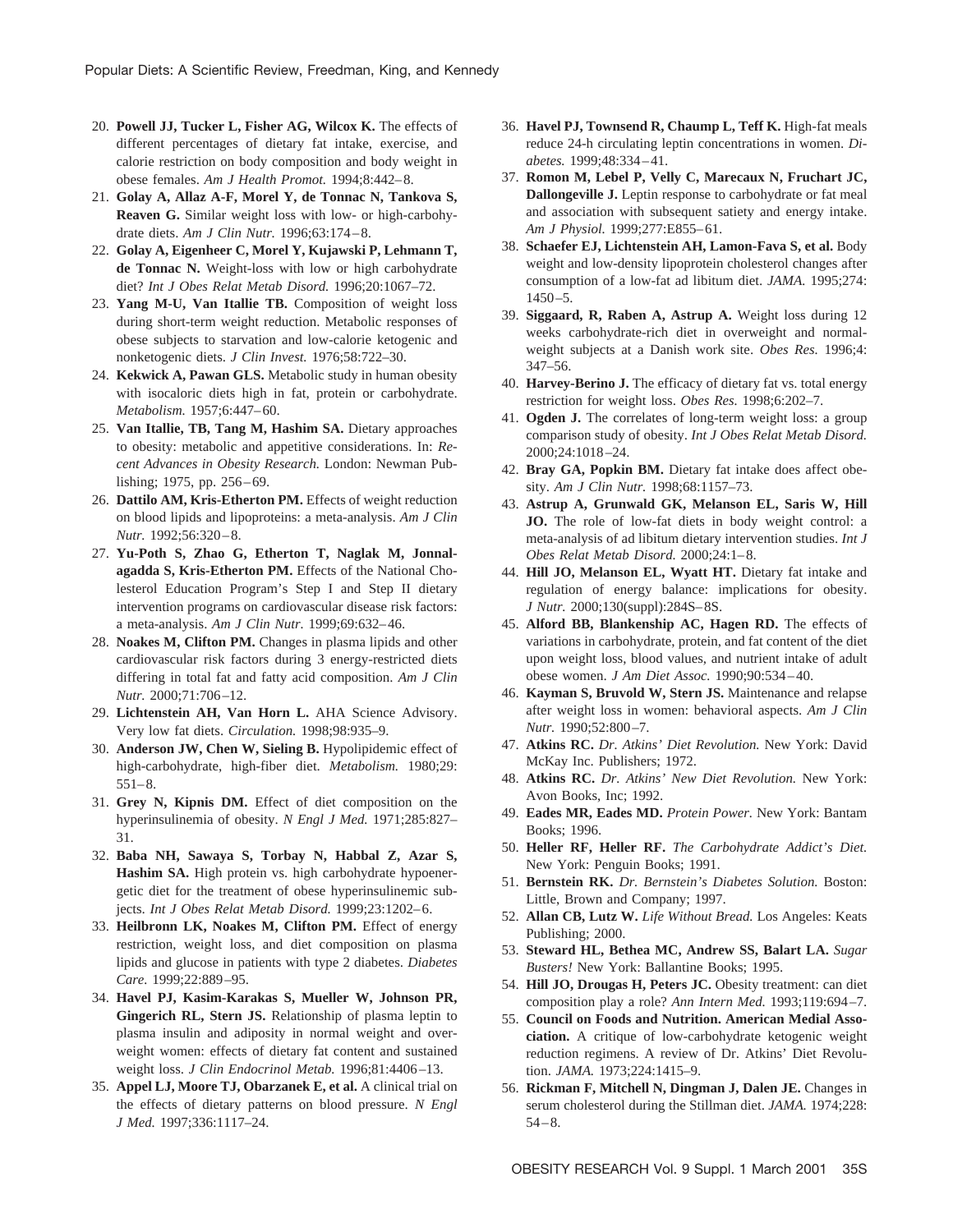- 57. **Larosa JC, Gordon A, Muesing R, Rosing DR.** Effects of high-protein, low-carbohydrate dieting on plasma lipoproteins and body weight. *J Am Diet Assoc.* 1980;77:264–270.
- 58. **Benoit FL, Martin RK, Watten RH.** Changes in body composition during weight reduction in obesity. *Ann Intern Med.* 1965;63:604–12.
- 59. **Fletcher RF, McCririck MY, Crooke AC.** Weight loss of obese patients on diets of different composition. *Br J Nutr.* 1961;15:53–8.
- 60. **Lewis SB, Wallin JD, Kane JP, Gerich JE.** Effect of diet composition on metabolic adaptations to hypocaloric nutrition: comparison of high carbohydrate and high fat isocaloric diets. *Am J Clin Nutr.* 1977;30:160–70.
- 61. **Kasper H, Thiel H, Ehl M.** Response of body weight to a low carbohydrate, high fat diet in normal and obese subjects. *Am J Clin Nutr.* 1973;26:197–204.
- 62. **Bortz WM, Howat P, Holmes WL.** Fat, carbohydrate, salt, ad weight loss. *Am J Clin Nutr.* 1968;21:1291–1301.
- 63. **Krehl WA, Lopez-SA, Good EI, Hodges RE.** Some metabolic changes induced by low carbohydrate diets. *Am J Clin Nutr.* 1967;20:139–48.
- 64. **Young CM, Scanlan SS, Im HS, Lutwak L.** Effect on body composition and other parameters in obese young men of carbohydrate level of reduction diet. *Am J Clin Nutr.* 1971; 24:290–6.
- 65. **Cederquist DC, Brewer WD, Beegle RM, Wagoner AN, Dunsing D, Ohlson MA.** Weight reduction on low-fat and low-carbohydrate diets. *J Am Diet Assoc.* 1952;28:113–6.
- 66. **Worthington BS, Taylor LE.** Balanced low-calorie vs. high-protein-low carbohydrate reducing diets. I. Weight loss, nutrient intake, and subjective evaluation. *J Am Diet Assoc.* 1974;64:47–51.
- 67. **Rabast U, Schonborn J, Kasper H.** Dietetic treatment of obesity with low and high-carbohydrate diets: comparative studies and clinical results. *Int J Obes Relat Metab Disord.* 1979;3:210–11.
- 68. **Rabast U, Kasper H, Schonborn J.** Comparative studies in obese subjects fed carbohydrate-restricted and high carbohydrate 1,000-calorie formula diets. *Nutr Metab.* 1978;22:269– 77.
- 69. **Wing RR, Vazquez JA, Ryan CM.** Cognitive effects of ketogenic weight-reducing diets. *Int J Obes Relat Metab Disord.* 1995;19:811–6.
- 70. **Baron JA, Schori A, Crow B, Carter R, Mann JI.** A randomized controlled trial of low carbohydrate and low fat/high fiber diets for weight loss. *Am J Public Health.* 1986;76:1293–6.
- 71. **Kekwick A, Pawan GLS.** Calorie intake in relation to bodyweight changes in the obese. *Lancet.* 1956;ii:155–61.
- 72. **Werner SC.** Comparison between weight reduction on a high-calorie, high fat diet and on an isocaloric regimen high in carbohydrate. *N Engl J Med.* 1985;252:661–4.
- 73. **Pennington AW.** Treatment of obesity with calorically unrestricted diets. *Am J Clin Nutr.* 1953;1:343–8.
- 74. **Pilkington TRE, Gainsborough HJ, Rosenoer VM, Carey M.** Diet and weight reduction in the obese. *Lancet.* 1960;i: 856–8.
- 75. **Oleson ES, Quaade F.** Fatty foods and obesity. *Lancet.* 1960:1048–51.
- 76. **Grande F.** Energy balance and body composition changes. A critical study of three recent publications. *Ann Intern Med.* 1968;68:467–80.
- 77. **Astrup A, Rössner S.** Lessons from obesity management programmes: greater initial weight loss improves long-term maintenance. *Obes Rev.* 2000;1:17–29.
- 78. **Bell JD, Margen S, Calloway DH.** Ketosis, weight loss, uric acid, and nitrogen balance in obese women fed single nutrients at low calorie levels. *Metabolism.* 1969;18:193–208.
- 79. **Worthington BS, Taylor LE.** Balanced low-calorie vs. high-protein-low carbohydrate reducing diets. II. Biochemical changes. *J Am Diet Assoc.* 1974;64:52–5.
- 80. **Shils ME, Olson JA, Shike M., eds.** *Modern Nutrition in Health and Disease.* Philadelphia: Lea & Febiger; 1994, p. 1996.
- 81. **Vogel RA, Corretti MC, Plotnick GD.** Effect of a single high-fat meal on endothelial function in healthy subjects. *Am J Cardiol.* 1997;79:350–4.
- 82. **Gudmundsson GA, Sinkey CA, Chenard CA, Stumbo PJ, Haynes WG.** Resistance vessel endothelial function in healthy humans during transient postprandial hypertriglyceridemia*. Am J Cardiol.* 2000;85:381–5.
- 83. **Wachman A, Bernstein DS.** Diet and osteoporosis. *Lancet.* 1968;i:958–9.
- 84. **Lutz J.** Calcium balance and acid-base status of women as affected by increased protein intake and by sodium bicarbonate ingestion. *Am J Clin Nutr.* 1984;39:281–8.
- 85. **Lemann J, Litzow JR, Lennon EJ.** The effects of chronic acid loads in normal man: further evidence for the participation of bone mineral in the defense against chronic metabolic acidosis. *J Clin Invest.* 1966;45:1608–14.
- 86. **Lemann J, Litzow JR, Lennon EJ.** Studies on the mechanisms by which chronic metabolic acidosis augments urinary calcium excretion in man. *J Clin Invest.* 1967;46:1318–28.
- 87. **New SA, Bolton-Smith C, Grubb DA, Reid DM.** Nutritional influences on bone mineral density: a cross-sectional study in premenopausal women. *Am J Clin Nutr.* 1997;65: 1831–9.
- 88. **Barzel US, Massey LK.** Excess dietary protein can adversely affect bone. *J Nutr.* 1988;128:1051–3.
- 89. **New SA, Robins SP, Campbell MK, et al.** Dietary influences on bone mass and bone metabolism: further evidence of a positive link between fruit and vegetable consumption and bone health. *Am J Clin Nutr.* 2000;71:142–51.
- 90. Skov AR, Toubro S, Bülow J, Krabbe K, Parving H-H, **Astrup A.** Changes in renal function during weight loss induced by high vs low-protein low-fat diets in overweight subjects. *Int J Obes Relat Metab Disord.* 1999;23:1170–7.
- 91. **Metges CC, Barth CA.** Metabolic consequences of a high dietary-protein intake in adulthood: assessment of the available evidence. *J Nutr.* 2000;130:886–9.
- 92. **Byers T, Guerrero N.** Epidemiological evidence for vitamin C and vitamin E in cancer prevention. *Am J Clin Nutr.* 1995;62(suppl):1385S–92S.
- 93. **Tavani A, La Vecchia C.** Fruit and vegetable consumption and cancer risk in a Mediterranean population. *Am J Clin Nutr.* 1995;61(suppl):1374–7S.
- 94. **Djuric Z, Depper JB, Uhley V, et al.** Oxidative DNA damage levels in blood from women at high risk for breast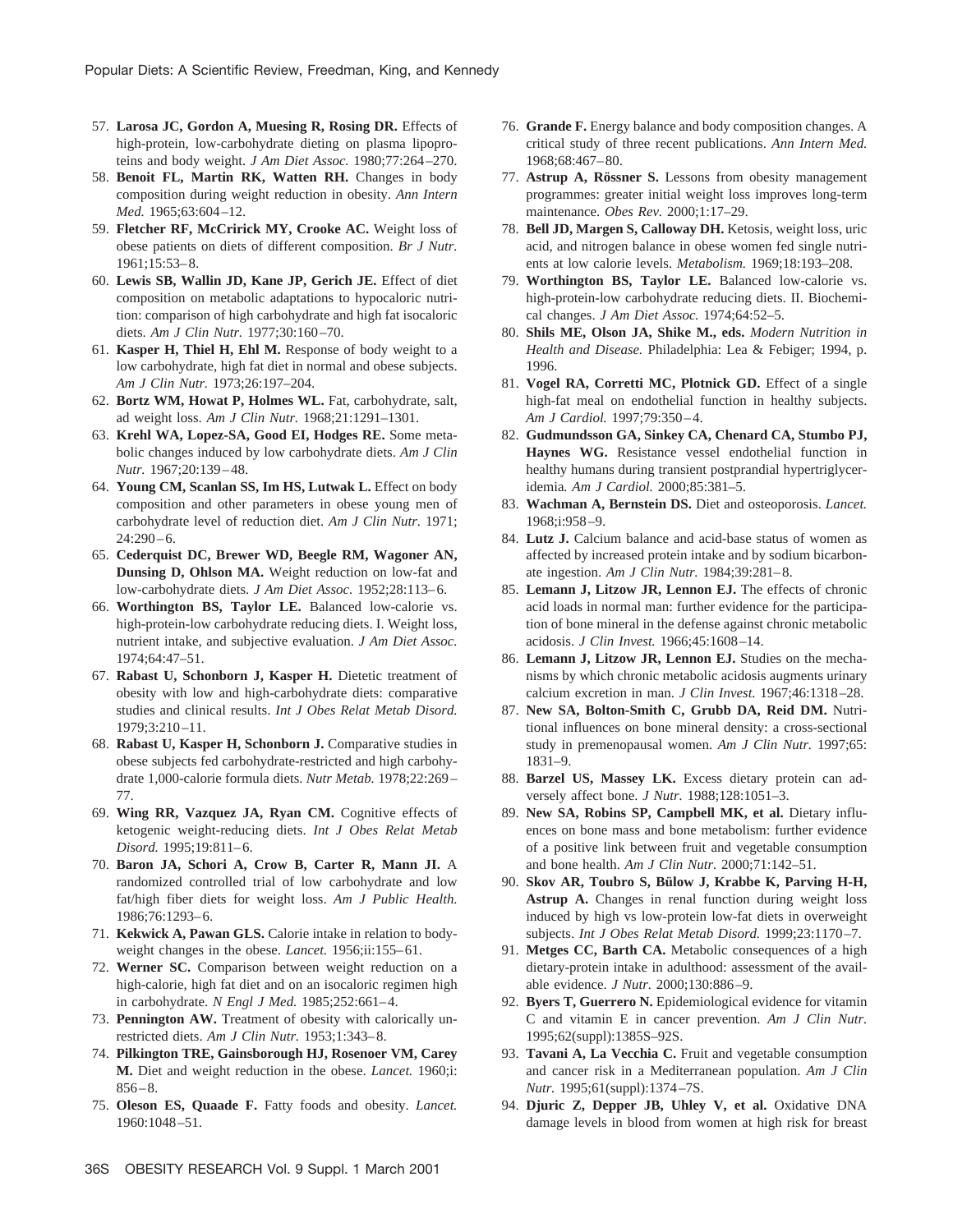cancer are associated with dietary intakes of meats, vegetables, and fruits. *J Am Diet Assoc.* 1998;98:524–8.

- 95. **Zhang SM, Hunter DJ, Rosner BA, et al.** Intakes of fruits, vegetables, and related nutrients and the risk of non-Hodgkin's lymphoma among women. *Cancer Epidemiol Biomarkers Prev.* 2000;9:477–85.
- 96. **Rosen JC, Hunt DA, Sims EA, Bogardus C.** Comparison of carbohydrate-containing and carbohydrate-restricted hypocaloric diets in the treatment of obesity: effects of appetite and mood. *Am J Clin Nutr.* 1982;36:463–9.
- 97. **Rosen JC, Gross J, Loew D, Sims EA.** Mood and appetite during minimal-carbohydrate and carbohydrate-supplemented hypocaloric diets. *Am J Clin Nutr.* 1985;42:371–9.
- 98. **Wurtman JJ.** Carbohydrate cravings: a disorder of food intake and mood. *Clin Neuropharmacol.* 1988;11:S139–45.
- 99. **Wurtman JJ, Wurtman RJ.** Studies on the appetite for carbohydrates in rats and humans. *Psychosomat Res.* 1982; 17:213–21.
- 100. **Wurtman JJ.** The involvement of brain serotonin in excessive carbohydrate snacking by obese carbohydrate cravers. *J Am Diet Assoc.* 1984;84:1004–7.
- 101. **Toornvliet AC, Pijl H, Tuienburg JC, et al.** Serotoninergic drug-induced weight loss in carbohydrate craving obese patients. *Int J Obes Relat Metab Disord.* 1996;20:917–20.
- 102. **Toornvliet AC, Pijl H, Hopman E, Elte-de Wever BM, Meinders AE.** Psychological and metabolic responses of carbohydrate craving obese patients to carbohydrate, fat and protein rich meals. *Int J Obes Relat Metab Disord.* 1997;21:  $860 - 4.$
- 103. **Drewnowski A.** Changes in mood after carbohydrate consumption. *Am J Clin Nutr.* 1987;46:703.
- 104. **McLaughlin T, Abbasi F, Carantoni M, Schaaf P, Reaven G.** Differences in insulin resistance do not predict weight loss in response to hypocaloric diets in healthy obese women. *J Clin Endocrinol Metab.* 1999;84:578–81.
- 105. **Swinburn BA, Nyomba BL, Saad MF, et al.** Insulin resistance associated with lower rates of weight gain in Pima Indians. *J Clin Invest.* 1991;88:168–73.
- 106. **Schwartz MW, Boyko EJ, Kahn SE, Ravussin E, Bogardus C.** Reduced insulin secretion: an independent predictor of body weight gain. *J Clin Endocrinol Metab.* 1995;80: 1571–6.
- 107. **Sigal RJ, El-Hashimy M, Martin BC, Soeldner JS, Krolewski AS, Warram JH.** Acute postchallenge hyperinsulinemia predicts weight gain. *Diabetes.* 1997;46:1025–9.
- 108. **Reaven G, Strom TK, Fox B.** *Syndrome X.* New York: Simon & Schuster; 2000.
- 109. **Schwartz MW, Woods SC, Porte D, Seeley RJ, Baskin DG.** Central nervous system control of food intake. *Nature.* 2000;404:661–71.
- 110. **Havel PJ.** Role of adipose tissue in body-weight regulation: mechanisms regulating leptin production and energy balance. *Proc Nutr Soc.* 2000;59:359–71.
- 111. **Woods SC, Chavez M, Park CR, et al.** The evaluation of insulin as a metabolic signal influencing behavior via the brain. *Neurosci Biobehav Rev.* 1996;1996:20:139–44.
- 112. **Montague CT, Farooqi IS, Whitehead JP, et al.** Congenital leptin deficiency is associated with severe early-onset obesity in humans. *Nature.* 1997;387:903–8.
- 113. **Clement K, Vaisse C, Lahlou N, et al.** A mutation in the human leptin receptor gene causes obesity and pituitary dysfunction. *Nature.* 1998;392:398–401.
- 114. **Farooqi IS, Jebb SA, Langmack G, et al.** Effects of recombinant leptin therapy in a child with congenital leptin deficiency. *N Engl J Med.* 1999;341:879–84.
- 115. **Schwartz MW.** Staying slim with insulin in mind. *Science.* 2000;289:2066–7.
- 116. **Bruning JC, Gautam D, Burks DJ, et al.** Role of brain insulin receptor in control of body weight and reproduction. *Science.* 2000;289:2122–5.
- 117. **Havel PJ.** Mechanisms regulating leptin production: implications for control of energy balance. *Am J Clin Nutr.* 1999; 70:305–6.
- 118. **Woods SC, Seeley RJ, Porte D, Schwartz MW.** Signals that regulate food intake and energy homeostasis. *Science.* 1998;280:1378–83.
- 119. **Dubuc GR, Phinney SD, Stern JS, Havel PJ.** Changes of serum leptin and endocrine and metabolic parameters after 7 days of energy restriction in men and women. *Metabolism.* 1998;47:429–34.
- 120. **Keim NL, Stern JS, Havel PJ.** Relation between circulating leptin concentrations and appetite during a prolonged, moderate energy deficit in women. *Am J Clin Nutr.* 1998;68: 794–801.
- 121. **Astrup, A, Ryan L, Grunwald GK, et al.** The role of dietary fat in body fatness: evidence from a preliminary meta-analysis of ad libitum low-fat dietary intervention studies. *Br J Nutr.* 2000;83(Suppl 1):S25–32.
- 122. **Widdowson PS, Upton R, Buckingham R, Arch J, Williams G.** Inhibition of food response to intracerebroventricular injection of leptin is attenuated in rats with diet-induced obesity. *Diabetes.* 1997;46:1782–5.
- 123. **El-Haschimi K, Pierroz DD, Hileman SM, Bjorbaek C, Flier JS.** Two defects contribute to hypothalamic leptin resistance in mice with diet-induced obesity. *J Clin Invest.* 2000;105:1827–32.
- 124. **Kaiyala KJ, Prigeon RL, Kahn SE, Woods SC, Schwartz MW.** Obesity induced by a high-fat diet is associated with reduced brain insulin transport in dogs. *Diabetes.* 2000;49: 1525–33.
- 125. **Phinney SD, Horton ES, Sims EA, Hanson JS, Danforth E, LaGrange BM.** Capacity for moderate exercise in obese subjects after adaptation to a hypocaloric ketogenic diet. *J Clin Invest.* 1980;66:1152–61.
- 126. **Phinney SD, Bistrian BR, Wolfe RR, Blackburn GL.** The human metabolic response to chronic ketosis without caloric restriction: physical and biochemical adaptation. *Metabolism.* 1983;32:757–68.
- 127. **Pogliaghi S, Veichsteinas A.** Influence of low and high dietary fat on physical performance in untrained males. *Med Sci Sports Exerc.* 1999;31:149–55.
- 128. **National Institutes of Health, National Cholesterol Education Program.** *Second Report of the Expert Panel on Detection, Evaluation, and Treatment of High Blood Cholesterol in Adults (Adult Treatment Panel II).* Bethesda, MD: National Institutes of Health; September, 1993.
- 129. **Shape Up America!** Shape Up and Drop 10! www.shapeup. org.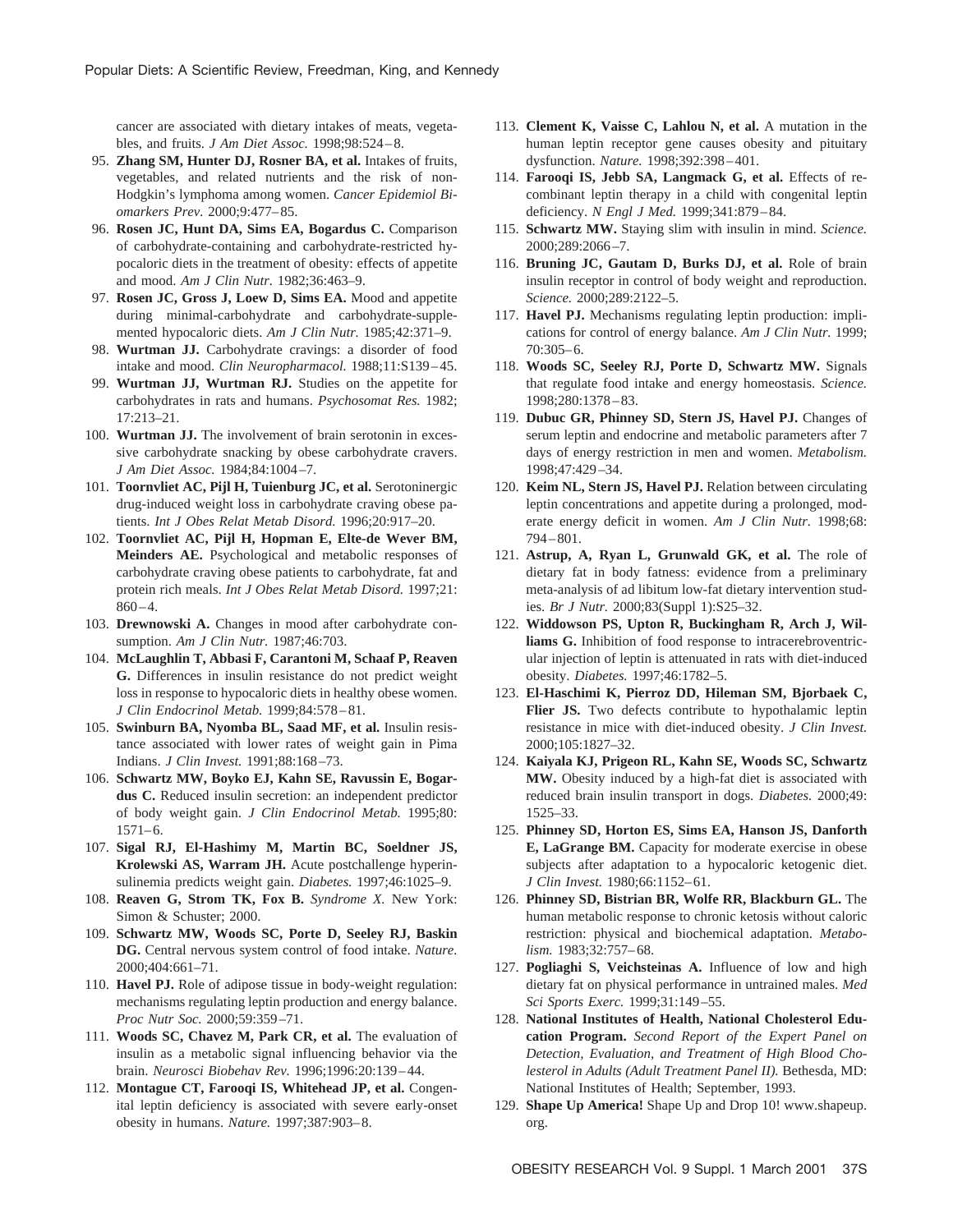- 130. **Willett WC.** Dietary fat and obesity: an unconvincing relation. *Am J Clin Nutr.* 1998;68:1149–50.
- 131. **Knopp RH, Walden CE, Retzlaff BM, et al.** Long-term cholesterol-lowering effects of 4 fat-restricted diets in hypercholesterolemic and combined hyperlipidemic men. *JAMA.* 1997;278:1509–15.
- 132. **Buzzard IM, Asp EH, Chlebowski RT, et al.** Diet intervention methods to reduce fat intake: nutrient and food group composition of self-selected low-fat diets. *J Am Diet Assoc.* 1990;90:42–50, 53.
- 133. **Carmichael HE, Swinburn BA, Wilson MR.** Lower fat intake as a predictor of initial and sustained weight loss in obese subjects consuming an otherwise ad libitum diet. *J Am Diet Assoc.* 1998;98:35–9.
- 134. **Hammer RL, Barrier CA, Roundy ES, Bradford JM, Fisher AG.** Calorie-restricted low-fat diet and exercise in obese women. *Am J Clin Nutr.* 1989;49:77–85.
- 135. **Insull W, Henderson MM, Prentice RL, et al.** Results of a randomized feasibility study of a low-fat diet. *Arch Intern Med.* 1990;150:421–7.
- 136. **Henderson MH, Kushi LH, Thompson DJ, et al.** Feasibility of a randomized trial of a low-fat diet for the prevention of breast cancer: dietary compliance in the Women's Health Trial Vanguard Study. *Prev Med.* 1990;19:115–33.
- 137. **Jeffery RW, Hellerstedt EL, French SA, Baxter JE.** A randomized trial of counseling for fat restriction versus calorie restriction in the treatment of obesity. *Int J Obes Relat Metab Disord.* 1995;19:132–7.
- 138. **Pascale, RW, Wing RR, Butler BA, Mulen M, Bononi P.** Effects of a behavioral weight loss program stressing calorie restriction versus calorie plus fat restriction in obese individuals with NIDDM or a family history of diabetes. *Diabetes Care.* 1995;18:1241–7.
- 139. **Prewitt TE, Schmeisser D, Bowen PE, et al.** Changes in body weight, body composition, and energy intake in women fed high- and low-fat diets. *Am J Clin Nutr.* 1991;54:304–10.
- 140. **Puska P, Iacono, JM, Nissinen A, et al.** Controlled, randomised trial of the effect of dietary fat on blood pressure. *Lancet.* 1983;1:1–5.
- 141. **Rumpler WV, Seale JL, Miles CW, Bodwell CE.** Energyintake restriction and diet-composition effects on energy expenditure in men. *Am J Clin Nutr.* 1991;53:430–6.
- 142. **Shah M, McGovern P, French S, Baxter J.** Comparison of a low-fat, ad libitum complex-carbohydrate diet with a lowenergy diet in moderately obese women. *Am J Clin Nutr.* 1994;59:980–4.
- 143. **Skov AR, Toubro S, Ronn B, Holm L, Astrup A.** Randomized trial on protein vs carbohydrate in ad libitum fat reduced diet for the treatment of obesity. *Int J Obes Relat Metab Disord.* 1999;23:528–36.
- 144. **Swinburn BA, Woollard GA, Chang EC, Wilson MR.** Effects of reduced-fat diets consumed ad libitum on intake of nutrients, particularly antioxidant vitamins. *J Am Diet Assoc.* 1999;99:1400–5.
- 145. **Schlundt DG, Hill JO, Pope-Cordle J, Arnold D, Vitrs KL, Katahn M.** Randomized evaluation of a low fat ad libitum carbohydrate diet for weight reduction. *Int J Obes Relat Metab Disord.* 1993;17:623–9.
- 146. **United States Department of Agriculture (USDA).** *Nutrition and Your Health. Dietary Guidelines for Americans.* 5th ed. Washington, DC; 2000.
- 147. **Thuesen L, Henriksen LB, Engby B.** One-year experience with a low-fat, low-cholesterol diet in patients with coronary heart disease. *Am J Clin Nutr.* 1986;44:212–9.
- 148. **Ornish D.** *Dr. Dean Ornish's Program for Reversing Heart Disease.* New York: Ballantine Books; 1990.
- 149. **Lissner L, Levitsky DA, Strupp BJ, Kalkwarf HJ, Roe DA.** Dietary fat and the regulation of energy intake in human subjects. *Am J Clin Nutr.* 1987;46:886–92.
- 150. **Djuric Z, Uhley VE, Depper JB, Brooks KM, Lababidi S, Heilbrun LK.** A clinical trial to selectively change dietary fat and/or energy intake in women: the Women's Diet Study. *Nutr Cancer.* 1999:3427–35.
- 151. **Kasim-Karakas SE, Almario RU, Mueller WM, Peerson J.** Changes in plasma lipoproteins during low-fat, highcarbohydrate diets: effects of energy intake. *Am J Clin Nutr.* 2000;71:1439–47.
- 152. **Agus MSD, Swain JF, Larson CL, Eckert EA, Ludwig DS.** Dietary composition and physiologic adaptations to energy restriction. *Am J Clin Nutr.* 2000;71:901–7.
- 153. **Surwit RS, Feinglos MN, McCaskill CC, et al.** Metabolic and behavioral effects of a high-sucrose diet during weight loss. *Am J Clin Nutr.* 1997;65:908–15.
- 154. **Ornish D, Scherwitz LW, Doody RS, et al.** Effects of stress management training and dietary changes in treating ischemic heart disease. *JAMA.* 1983;249:52–9.
- 155. **Barnard RJ.** Effects of life-style modification on serum lipids. *Arch Intern Med.* 1991;151:1389–94.
- 156. **Ornish D, Brown SE, Scherwitz LW, et al.** Can lifestyle changes reverse coronary heart disease? *Lancet.* 1990;336: 129–33.
- 157. **Shintani JJ, Hughes CK, Beckham S, Kanawaliwali O'Connor H.** Obesity and cardiovascular risk intervention through the ad libitum feeding of traditional Hawaiian diet. *Am J Clin Nutr.* 1991;53:1647S–51S.
- 158. **Barnard RJ, Guzy PM, Rosenberg JM, O'Brien LT.** Effects of an intensive exercise and nutrition program on patients with coronary artery disease: five-year follow-up. *J Cardiac Rehab.* 1983;3:183–90.
- 159. **Barnard RJ, Massey MR, Cherny S, O'Brien LT, Pritikin N.** Long-term use of a high-complex-carbohydrate, highfiber, low-fat diet and exercise in the treatment of NIDDM patients. *Diabetes Care.* 1983;6:268–73.
- 160. **Barnard RJ, Zifferblatt SM, Rosenberg JM, Pritikin N.** Effects of a high-complex-carbohydate diet and daily walking on blood pressure and medication status of hypertensive patients. *J Cardiac Rehabil.* 1983;3:839–46.
- 161. **Barnard RJ, Pritikin R, Rosenthal MB, Inkeles S.** Pritikin approach to cardiac rehabilitation. In: Goodgold J, ed. *Rehabilitation Medicine.* St. Louis: CV Mosby Company; 1988, pp. 267–284.
- 162. **Barnard RJ, Ugianskis EJ, Martin DA, Inkeles SB.** Role of diet and exercise in the management of hyperinsulinemia and associated atherosclerotic risk factors. *Am J Cardiol.* 1992;69:440–4.
- 163. **Barnard RJ, Ugianskis EJ, Martin DA.** The effects of an intensive diet and exercise program on patients with non-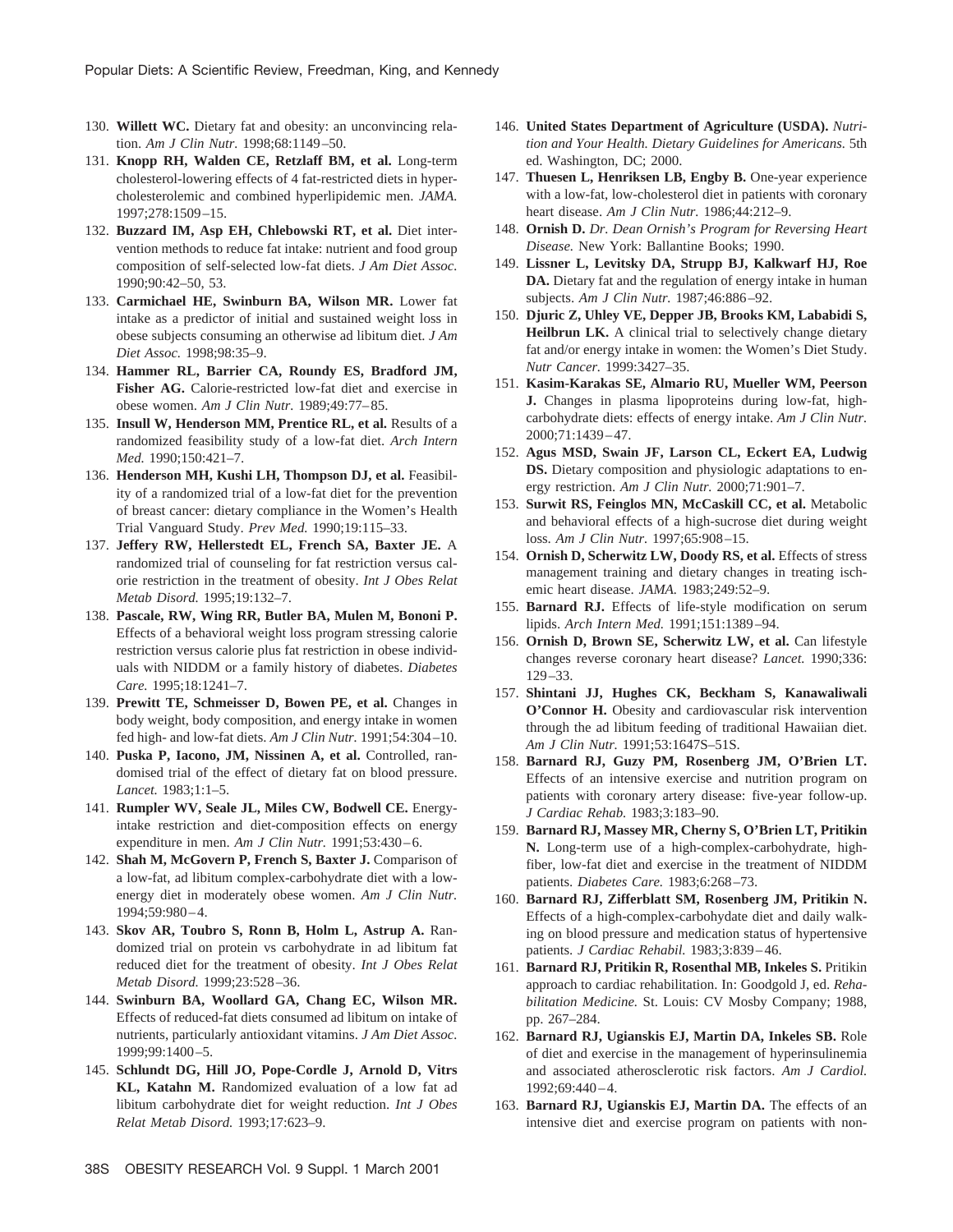insulin dependent diabetes mellitus and hypertension. *J Cardiopulm Rehabil.* 1992;12:194–210.

- 164. **Barnard RJ, Jung T, Inkeles SB.** Diet and exercise in the treatment of NIDDM. *Diabetes Care.* 1994;17:1–4.
- 165. **Barnard RJ, DiLauro SC, Inkeles SB.** Effects of intensive diet and exercise interventions in patients taking cholesterollowering drugs. *Am J Cardiol.* 1997;79:1112–4.
- 166. **Barnard RJ, Inkeles SB.** Effects of an intensive diet and exercise program on lipids in postmenopausal women. *Women's Health Issues.* 1999;9:155–9.
- 167. **Ornish D.** Avoiding revascularization with lifestyle changes: the Multicenter Lifestyle Demonstration Project. *Am J Cardiol.* 1998;82:72T–6T.
- 168. **Boyar AP, Rose DP, Loughridge JR, et al.** Response to a diet low in total fat in women with postmenopausal breast cancer: a pilot study. *Nutr Cancer.* 1988;11:93–9.
- 169. **Lee-Han H, Cousins M, Beaton M, et al.** Compliance in a randomized clinical trial of dietary fat reduction in patients with breast dysplasia. *Am J Clin Nutr.* 1988;48:575–86.
- 170. **Boyd NF, Cousins M, Beaton M, Kriukov V, Lockwood G, Tritchler D.** Quantitative changes in dietary fat intake and serum cholesterol in women: results from a randomized, controlled trial. *Am J Clin Nutr.* 1990;52:470–6.
- 171. **Sheppard L, Kristal AB, Kushi L.** Weight loss in women participating in a randomized trial of low-fat diets. *Am J Clin Nutr.* 1991;54:821–8.
- 172. **Singh RM, Rastogi SS, Verma R, et al.** Randomized controlled trial of cardioprotective diet in patients with recent acute myocardial infarction: results of one year follow-up. *Br Med J.* 1992;304:1015–9.
- 173. **Hunninghake DB, Stein EA, Dujovne CA, et al.** The efficacy of intensive dietary therapy alone or combined with lovastatin in outpatients with hypercholesterolemia. *N Engl J Med.* 1992;328:1213–9.
- 174. **Raben A, Due Jensen N, Marchmann P, Sandström B, Astrup A.** Spontaneous weight loss during 11 weeks' ad libitum intake of a low fat/high fiber diet in young, normal weight subjects. *Int J Obes Relat Metab Disord.* 1995;19: 916–23.
- 175. **Thompson PD.** More on low-fat diets. *N Engl J Med.* 1998;338:1623–4.
- 176. **Scherwitz L, Kesten D.** The German Lifestyle Change Pilot Project. Effects of diet and other lifestyle changes on coronary heart disease. *Homeostasis.* 1994;25:198–203.
- 177. **Beard C, Barnard RJ, Robbins DC, Ordovas JM, Schaefer EJ.** Effects of diet and exercise on qualitative and quantitative measures of LDL and its susceptibility to oxidation. *Arterioscler Thromb Vasc Biol.* 1996;16:201–7.
- 178. **Katan MB.** Beyond low fat diets. *N Engl J Med.* 1997;337: 563–7.
- 179. **Kenney JJ, Barnard RJ, Inkeles S.** Very-low-fat diets do not necessarily promote small, dense LDL particles. *Am J Clin Nutr.* 1999;70:423–4.
- 180. **Heber D, Ashley JM, Leaf DA, Barnard RJ.** Reduction of serum estradiol in postmenopausal women given free access to low-fat high-carbohydrate diet. *Nutrition.* 1991; 7:137–40.
- 181. **Coulston AM, Liu GC, Reaven GM.** Plasma glucose, insulin and lipid responses to high-carbohydrate low-fat diets in normal humans. *Metabolism.* 1983;32:52–6.
- 182. **Ludwig DS, Pereria MA, Kroenke CH, et al.** Dietary fiber, weight gain, and cardiovascular disease risk factors in young adults. *JAMA.* 1999;282:1539–46.
- 183. **Blundell JE, Green S, Burley V.** Carbohydrates and human appetite. *Am J Clin Nutr.* 1994;59(suppl):728S–34S.
- 184. **Stubbs RJ, Harbron CG, Murgatroyd PR, Prentice AM.** Covert manipulation of dietary fat and energy density: effect on substrate flux and food intake in men eating ad libitum. *Am J Clin Nutr.* 1995;62:316–29.
- 185. **Stubbs RJ, Ritz P, Coward WA, Prentice AM.** Covert manipulation of the ratio of dietary fat to carbohydrate and energy density: effect of food intake and energy balance in free-living m en eating ad libitum. *Am J Clin Nutr.* 1995;62: 316–29.
- 186. **Astrup A, Toubro S, Raben A, Skov AR.** The role of low-fat diets and fat substitutes in body weight management: what have we learned from clinical studies? *J Am Diet Assoc.* 1997;97(suppl):S82–7.
- 187. **Rolls BJ.** The role of energy density in the overconsumption of fat. *J Nutr.* 2000;130:268S–71S.
- 188. **Kendall A, Levitsky DA, Strupp BJ, Lissner L.** Weight loss on a low-fat diet: consequence of the imprecision of the control of food intake in humans. *Am J Clin Nutr.* 1991;53:1124–9.
- 189. **Burton-Freeman B.** Dietary fiber and energy regulation. *J Nutr.* 2000;130(suppl):272–5S.
- 190. **Goris AHC, Westerterp-Plantenga MS, Westerterp KR.** Undereating and underrecording of habitual food intake in obese men: selective underreporting of fat intake. *Am J Clin Nutr.* 2000;71:130–4.
- 191. **Lichtman SW, Pisarska K, Berman ER, et al.** Discrepancy between self-reported and actual caloric intake and exercise in obese subjects. *N Engl J Med.* 1992;327:1893–8.
- 192. Lyon X-H, Di Vetta C, Milon H, Jéquier E, Schutz Y. Compliance to dietary advice directed towards increasing the carbohydrate to fat ratio in the everyday diet. *Int J Obes Relat Metab Disord.* 1995;19:260–9.
- 193. **Costill DL, Hargreaves M.** Carbohydrate nutrition and fatigue. *Sports Med.* 1992;13:86–92.
- 194. **McGuire MT, Wing RR, Klem M, Lang W, Hill JO.** What predicts weight regain in a group of successful weight losers? *J Consult Clin Psychol.* 1999;67:177–85.
- 195. **Shick SM, Wing RR, Klem M, McGuire MT, Hill JO, Seagle H.** Persons successful at long-term weight loss and maintenance continue to consume a low-energy, low-fat diet. *J Am Diet Assoc.* 1998;98:408–13.
- 196. **Toubro S, Astrup A.** Randomized comparison of diets for maintaining obese subjects' weight after major weight loss: ad lib, low fat, high carbohydrate v fixed energy intake. *Br Med J.* 1997;314:29–35.
- 197. **Crawford D, Jeffery RW, French SA.** Can anyone successfully control their weight? Findings of a three year community-based study of men and women. *Int J Obes Relat Metab Disord.* 2000;24:1107–10.
- 198. **McCrory MA, Fuss PJ, Saltzman E, Roberts SB.** Dietary determinants of energy intake and weight regulation in healthy adults. *J Nutr.* 2000;130:276S–9S.